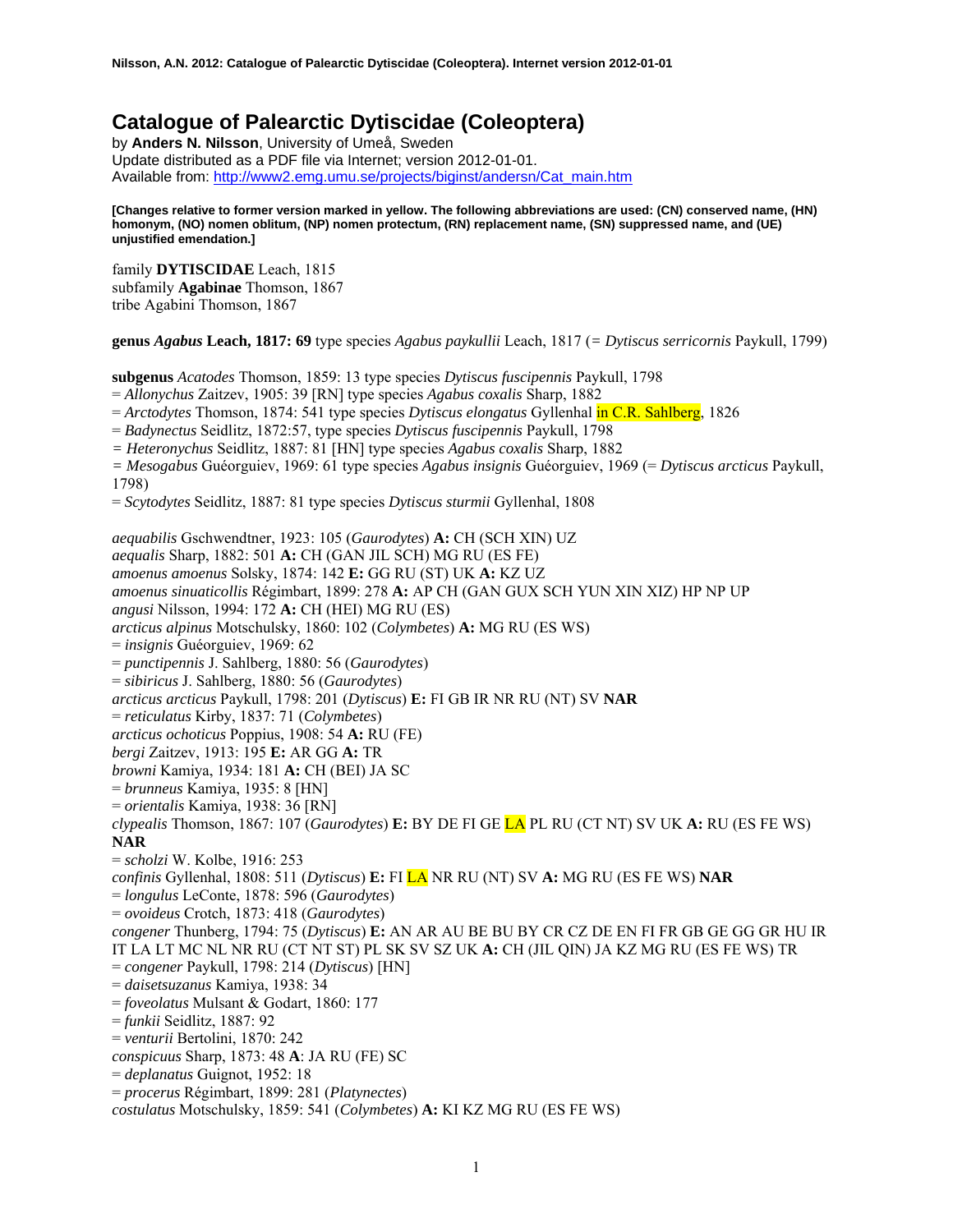= *tunkunensis* Zimmermann, 1928: 178 (*Gaurodytes*) *coxalis coxalis* Sharp, 1882: 535 **A:** KZ MG RU (ES WS) = *splichali* Reitter, 1899: 196 *coxalis ermaki* Zaitzev, 1953: 259 (*Gaurodytes*) **E:** RU (NT) **A:** RU (ES FE WS) **NAR** *coxalis schmidti* Zaitzev, 1913: 197 **E:** AR GG TR *discolor* Harris, 1828: 164 *(Colymbetes)* **E:** FI NR RU (NT) SV **A:** RU (ES FE) **NAR** *= levanderi* Hellén, 1929: 40 *elongatus* Gyllenhal in C.R. Sahlberg, 1826: 169 (*Dytiscus*) **E:** FI NR RU (NT) SV **A:** RU (ES WS) **NAR** = *bryanti* F.S. Carr, 1930: 278 *fulvipennis* Régimbart, 1899: 277 **A:** CH (HEB HUB JIX SCH SHN SHX TAI) *= chinensis* Zimmermann, 1919: 211 (*Gaurodytes*) *fuscipennis* Paykull, 1798: 209 (*Dytiscus*) **E:** AU BY CZ DE EN FI GE HU LA LT NR PL RU (CT NT ST) SK SV UK **A:** KZ RU (ES FE WS) **NAR** = *eversmanni* Ballion, 1855: 237 = *fossarum* Germar, 1824: 29 (*Dytiscus*) = *obscurior* J. Sahlberg, 1875: 170 (*Acatodes*) *granulatus* Falkenström, 1936: 95 (*Gaurodytes*) **A:** CH (SCH) *hummeli* Falkenström, 1936: 2 (*Gaurodytes*) **A:** CH (SCH TAI) *inexspectatus* Nilsson, 1990: 157 **A:** RU (ES WS) **NAR** *infuscatus* Aubé, 1838: 330 **E:** FI NR RU (NT) **A:** MG RU (ES FE WS) **NAR** = *dubiosus* Poppius, 1905: 20 = *gelidus* U. Sahlberg, 1906: 15 *japonicus continentalis* Guéorguiev, 1970: 259 [RN] **A:** CH (FUJ GUX HEB HUB JIA JIX LIA SCH TAI YUN) RU (FE) SC **ORR** = *falkenstromi* Zaitzev, 1953: 254 [HN] (*Gaurodytes*) *japonicus ezo* Nakane, 1989: 23 **A:** CH (TAI) JA RU (FE) *japonicus japonicus* Sharp, 1873: 50 **A:** JA *japonicus shiroumanus* Nakane, 1959: 98 (*Gaurodytes*) **A:** JA *joachimschmidti* Brancucci & Hendrich, 2008:52 **A:** CH (XIZ) *kaszabi* Guéorguiev, 1972: 37 **A:** MG *kokoosson* Feng, 1936: 8 **A:** CH (SHX) *lapponicus* Thomson, 1867: 108 (*Gaurodytes*) **E:** FI FR IT NR RU (NT) SP SV SZ **A:** MG RU (ES FE WS) TR = *obovatus* J. Sahlberg, 1875: 176 (*Gaurodytes*) = *obscuripennis* J. Sahlberg, 1875: 177 (*Gaurodytes*) *matsumotoi* Satô & Nilsson, 1990: 193 **A:** JA RU (FE) *moestus* Curtis, 1835: lx (*Colymbetes*) **E:** FI RU (NT) **A:** RU (ES FE WS) **NAR** = *borealis* Sharp, 1882: 513 = *nigripalpis* J. Sahlberg, 1880: 56 *mucronatus* Falkenström, 1936: 89 (*Gaurodytes*) **A:** CH (SCH SHA) *pseudoclypealis* Scholz, 1933: 74 **E:** BY FI LA PL RU (CT NT ST) **A:** WS = *haraldi* Håkan Lindberg, 1933: 121 *puetzi* Fery, 2011: 93 **A:** CH (SCH) *regimbarti* Zaitzev, 1906: 174 **A:** CH (BEI GAN GUI HEB HEI JIX LIA SCH SHA SHN SHX XIZ YUN) NC *rufipennis* Gschwendtner, 1933: 163 (*Gaurodytes*) **A:** CH (FUJ) *setulosus* J. Sahlberg, 1895: 39 (*Gaurodytes*) **E:** FI LA NR RU (CT NT ST) SV UK *slovzovi* J. Sahlberg, 1880: 59 (*Gaurodytes*) **E:** KZ **A:** RU (ES WS) *sturmii* Gyllenhal in Schönherr, 1808: 18 (*Dytiscus*) **E:** AU BE BH BU BY CR CZ DE EN FI FR GB GE GG IR IT LA LT LU NL NR PL RU (CT NT ST) SK SL SP SV SZ UK YU (Crna Gora) **A:** KZ RU (ES WS) TR = *fallax* Munster, 1932: 85 = *goedelii* A. Villa & G.B. Villa, 1833: 33 (*Colymbetes*) *suoduogangi* Šťastný & Nilsson, 2003: 212 **A:** CH (YUN) *thomsoni* J. Sahlberg, 1871: 407 (*Gaurodytes*) **E:** FI NR RU (NT) SV **A:** RU (ES FE WS) **NAR**  = *coriaceus* J. Sahlberg, 1875: 174 (*Gaurodytes*) *tibetanus* Zaitzev, 1908: 425 **A:** CH (QIN) *turcmenus* Guignot, 1957: 93 **A:** KI CH (XIN) *zetterstedti* Thomson, 1856: 216 **E:** FI NR RU (NT) SV **A:** RU (ES FE WS) **NAR**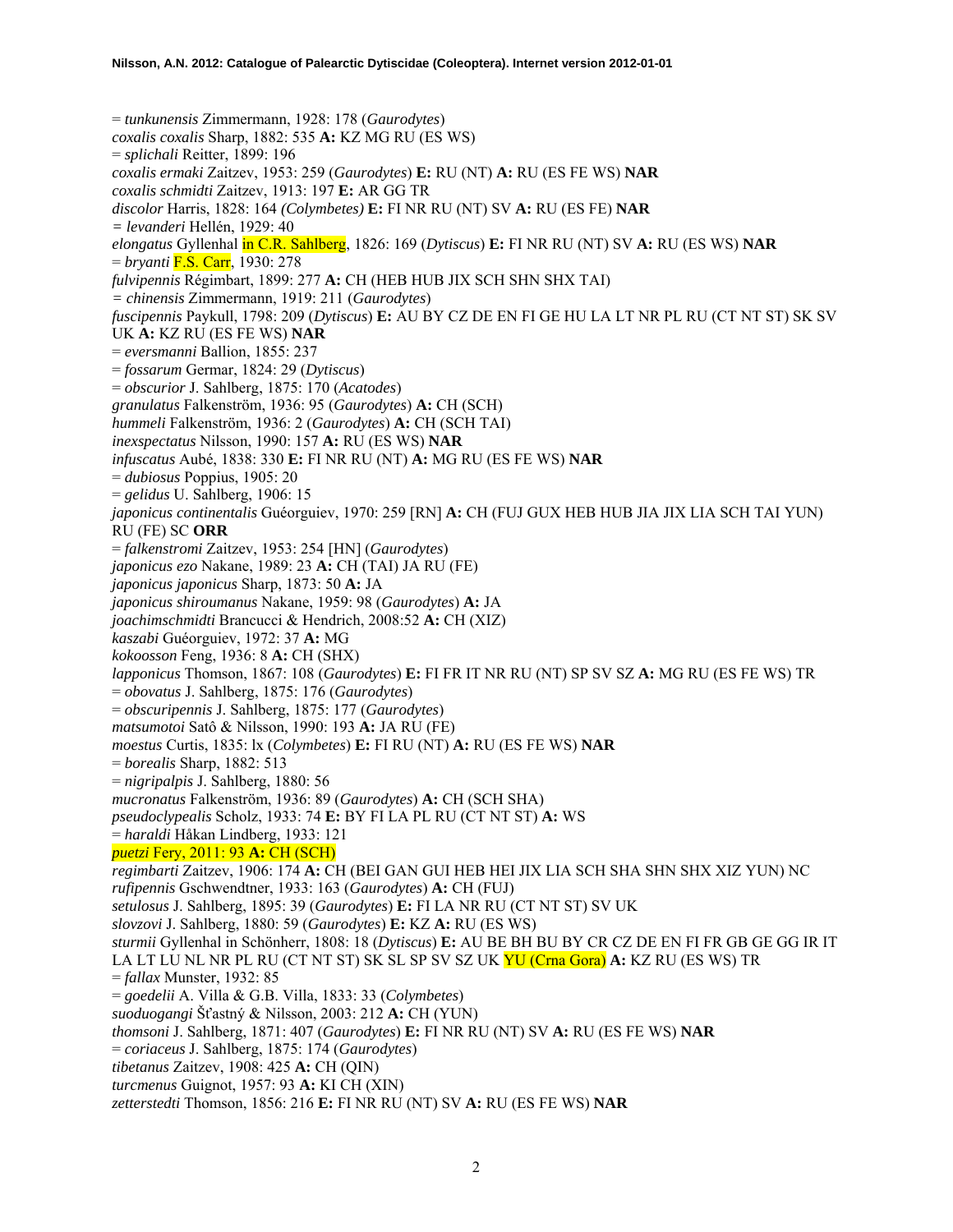= *browni* Leech, 1938: 126 [HN]

**subgenus** *Agabus* Leach, 1817: 69 type species *Agabus paykullii* Leach, 1817 (= *Dytiscus serricornis* Paykull, 1799)

= *Apator* Semenov, 1899: 512 type species *Agabus kessleri* Hochhuth, 1871 (= *Colymbetes bifarius* Kirby, 1837)

- = *Carrhydrus* Fall, 1922: 35 type species *Carrhydrus crassipes* Fall, 1922
- = *Eriglenus* Thomson, 1859: 14 type species *Dytiscus abbreviatus* Fabricius, 1787 (= *Dytiscus undulatus* Schrank, 1776)
- = *Neonecticus* Guignot, 1951: 84 type species *Agabus disintegratus* Crotch, 1873

*amnicola* J. Sahlberg, 1880: 58 (*Gaurodytes*) **A:** RU (ES) **NAR**  = *triton* Fall, 1922: 17 *bifarius* Kirby, 1837: 71 (*Colymbetes*) **E:** BY RU (CT NT ST) UK **A:** RU (Siberia) **NAR**  = *kessleri* Hochhuth, 1871: 238 *clavicornis* Sharp, 1882: 536 **A:** CH (HEI) MG RU (ES FE) **NAR**  = *verus* Brown, 1931: 115 *fulvaster* Zaitzev, 1906: 26 **E:** KZ RU (ST) **A:** KZ MG RU (ES WS) *jacobsoni* Zaitzev, 1905: 225 **E:** RU (NT) **A:** RU (FE) *labiatus* Brahm, 1790: 27 (*Dytiscus*) **E:** AL AR AU BE BH BU BY CR CZ DE EN FI FR GB GE GG HU IR IT LA LT MC MD NL NR PL PT RU (CT NT ST) SK SL SP SV SZ UK YU **A:** KZ RU (ES WS) TR = *assimilis* Sturm, 1834: 112 (*Colymbetes*) = *femoralis* Paykull, 1798: 215 (*Dytiscus*) = *femoralis* Gravenhorst, 1807: 102 (*Dytiscus*) = *hochhuti* Zaitzev, 1908: clx = *impressus* Zoubkoff, 1833: 317 (*Colymbetes*) = *transcaucasicus* Zaitzev, 1927: 28 *lineatus* Gebler, 1848: 75 **E:** KZ MD RU (CT ST) UK **A:** KZ MG RU (ES WS) TR = *desertorum* Morawitz, 1863: 169 *luteaster* Zaitzev, 1906: 27 **E:** RU (NT) **A:** RU (ES FE WS) *mandsuricus* Guignot, 1956: 396 (*Ilybius*) **A:** CH (HEI) RU (FE) = *charini* Lafer, 1988: 54 (*Eriglenus*) *pallens* Poppius, 1905: 22 **E:** RU (NT) **A:** KZ MG RU (ES FE WS) **NAR**  = *hudsonicus* Leech, 1938: 123 = *mongolicus* Guéorguiev, 1968: 27 = *zaitzewi* Poppius, 1909: 12 *poppiusi* Nilsson, 2003: 97 **A:** RU (ES) *serricornis* Paykull, 1799: 49 (*Dytiscus*) **E:** FI NR RU (NT) SV **A:** RU (ES WS) = *clavatus* Latreille, 1804: 166 (*Dytiscus*) = *minor* J. Sahlberg, 1875: 170 = *paykullii* Leach, 1817: 72 [RN] *uliginosus* Linnaeus, 1761: 216 (*Dytiscus*) **E:** AU BE BY CR CZ DE EN FI FR GB GE HU IC IT LA LT LU NL NR PL RO RU (CT NT ST) SK SL SV SZ UK YU = *aeratus* Stephens, 1828: 79 (*Colymbetes*) = *dispar* Bold, 1849: xxiv = *reichei* Aubé, 1837: 138 = *uliginosus* O.F. Müller, 1776:71 (*Dyticus*) [HN] *undulatus* Schrank, 1776: 70 (*Dytiscus*) **E:** AB AL AR AU BE BH BU BY CR CZ DE EN FR GB GE GG HU IT LA LT LU NL NR PL RO RU (CT ST) SK SL SV SZ UK **A:** KI = *abbreviatus* Fabricius, 1787: 191 (*Dytiscus*) = *imperfectus* Meier, 1899: 98 = *interruptus* Schilsky, 1888: 183 = *pictus* Meier, 1899: 98 = *ruficeps* Ménétriés, 1832: 141 (*Colymbetes*) *uralensis* Nilsson & Petrov, 2006: 162 **E:** RU (CT) **A:** KZ RU (ES) *vereschaginae* Angus, 1984: 193 **A:** RU (ES WS)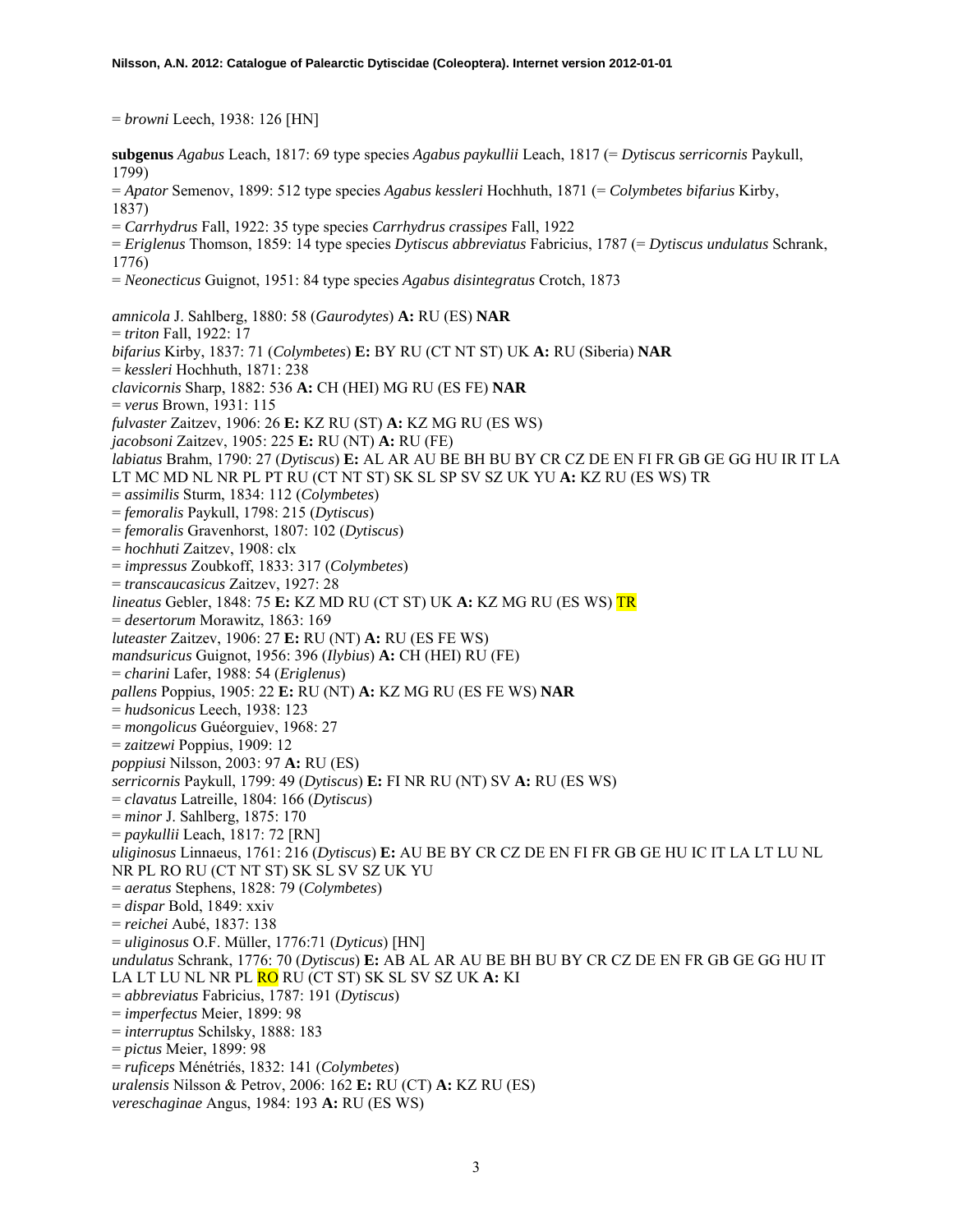*zimmermanni* Scholz, 1920: 15 **E:** BU GR RO RU (ST) UK **A:** TR

**subgenus** *Gaurodytes* Thomson, 1859: 14 type species *Dytiscus bipustulatus* Linnaeus, 1767

= *Agabinectes* Guignot, 1932: 525 type species *Dytiscus brunneus* Fabricius, 1798

= *Dichodytes* Thomson, 1886: x type species *Gaurodytes angusticollis* J. Sahlberg, 1871 (= *Agabus = adpressus* Aubé, 1837)

- = *Dichonectes* Guignot, 1945: 21 type species *Dytiscus biguttatus* Olivier, 1795
- = *Gabinectes* Guignot, 1931: 202 type species *Dytiscus brunneus* Fabricius, 1798
- = *Metronectes* Sharp, 1882: 491 type species *Agabus aubei* Perris, 1869
- = *Necticus* Hope, 1838: 131 [HN] type species *Dytiscus bipustulatus* Linnaeus, 1767
- = *Xanthodytes* Seidlitz, 1887: 81 type species *Dytiscus nebulosus* Forster, 1771

*adpressus* Aubé, 1837: 169 **E:** FI NR RU (NT) SV **A:** KZ MG RU (ES WS) **NAR** 

- = *angusticollis* J. Sahlberg, 1871: 408 (*Gaurodytes*)
- = *haeffneri* Aubé, 1837: 170
- = *sahlbergi* Sharp, 1882: 517
- = *solus* Leech, 1949: 248
- = *subquadratus* Motschulsky, 1860: 102 (*Colymbetes*)
- *adustus* Guignot, 1954: 223 **A:** IN KA

*affinis* Paykull, 1798: 211 (*Dytiscus*) **E:** AU BE BY CR CZ DE EN FI FR GB GE HU IR IT LA LT LU NL NR PL

RO RU (CT NT) SK SV SZ UK **A:** JA (Hokkaido) RU (ES FE WS)

- = *branchiatus* Babington, 1832: 329 (*Colymbetes*)
- = *guttulus* Schönherr, 1808: 19 (*Dytiscus*)
- *africanus* Pederzani & Schizzerotto, 1998: 88 **N:** TU
- *alexandrae* Ribera, Hernando & Aguilera, 2001:256 **N:** MO
- *alinae* Lafer, 1988: 58 (*Gaurodytes*) **A:** RU (FE)
- *aubei* Perris, 1869: 6 **E:** FR (Corse) IT (Elba)
- = *parallelipennis* Desbrochers des Loges, 1871: 337
- *basalis* Gebler, 1829: 65 (*Colymbetes*) **A:** CH (XIN) KI KZ MG RU (WS) TD UZ

= *abnormicollis* Ballion, 1871: 329

- = *pallidipennis* Jakovlev, 1897: 40 [HN]
- = *songoricus* Gebler, 1859: 450 [RN] (*Colymbetes*)

*biguttatus* Olivier, 1795: 26 (*Dytiscus*) **E:** AB AL AR AU BE BH BU BY CR CZ FR GB GE GG GR HU IR IT LS LU MC NL PL PT RO RU (CT ST) SK SL SP SZ UK YU **N:** AG CI EG LB MO TU **A:** AF CH (SCH XIN) CY HP IN IQ IS JO KA KI LE PA RU (WS) SA SI SY TM TR UZ

- = *alligator* Normand, 1933: 299
- = *annulatus* Zoubkoff, 1833: 318 (*Colymbetes*)
- = *concii* Franciscolo, 1942: 137
- = *consanguineus* Wollaston, 1864: 81
- = *fontinalis* Stephens, 1828: 66 (*Colymbetes*)
- = *impressus* Guignot, 1932:540 [HN]
- = *indicus* Régimbart, 1899: 272
- = *melas* Aubé, 1837: 168
- = *nigricollis* Zoubkoff, 1833: 317 (*Colymbetes*)
- = *nitidus* Fabricius, 1801: 265 (*Dytiscus*)
- = *nubiensis* Régimbart, 1895: 154
- = *olivieri* Zaitzev, 1908: 121 [RN]
- = *pauper* Schilsky, 1888: 184
- = *picicornis* Stephens, 1828: 66 (*Colymbetes*)
- = *silesiacus* Letzner, 1844: 170
- = *subaquilus* Gozis, 1912: 60
- *biguttulus* Thomson, 1867: 110 (*Gaurodytes*) **E:** BY EN FI GE LA NR PL RU (CT NT) SV UK **A:** MG RU (ES WS)
- = *boreellus* J. Sahlberg, 1871: 409 (*Gaurodytes*)
- = *ovalis* J. Sahlberg, 1875: 178 (*Gaurodytes*)
- *binotatus* Aubé, 1837: 161 **E:** FR (Corse) IT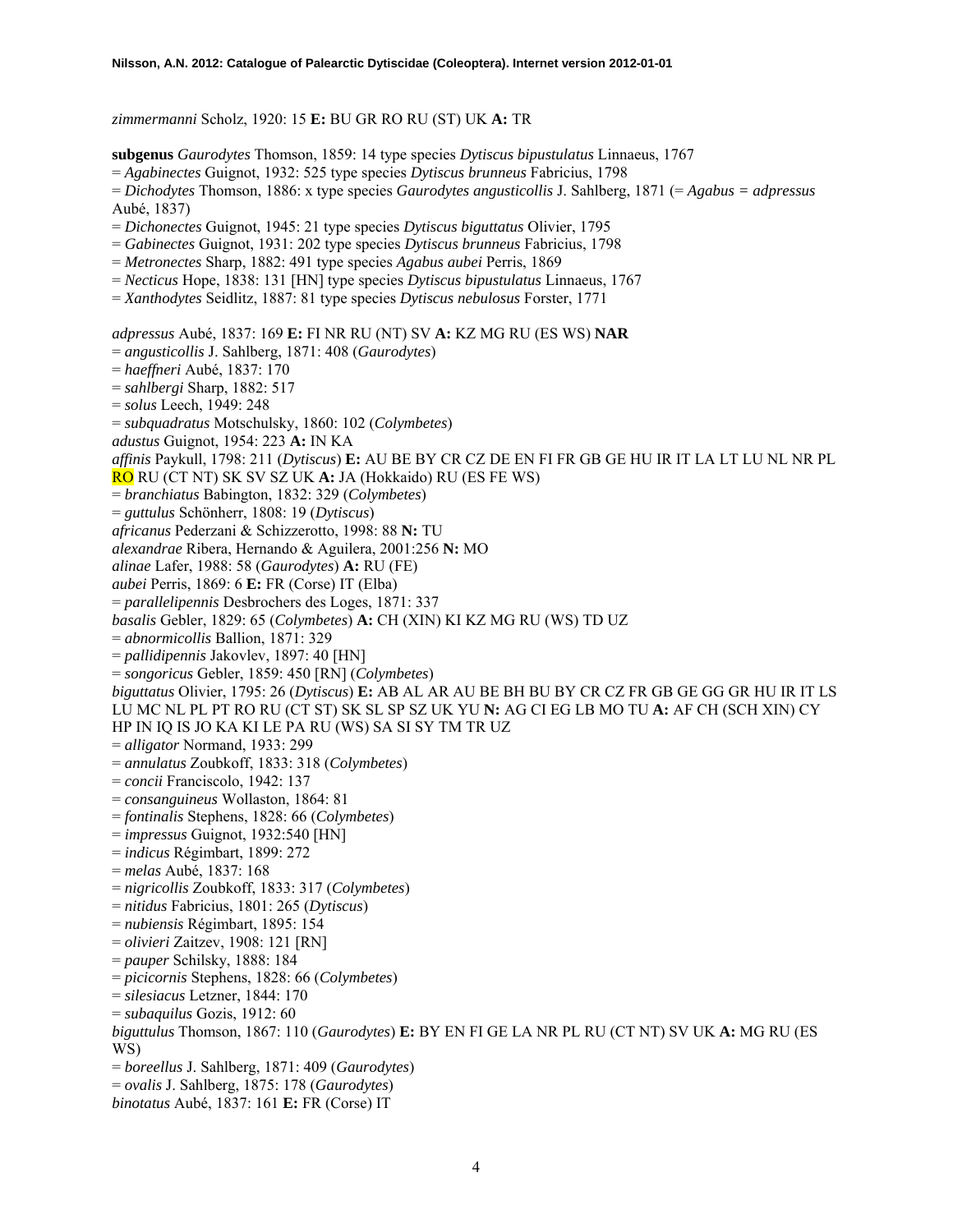*bipustulatus* Linnaeus, 1767: 667 (*Dytiscus*) **E:** AB AL AN AR AU AZ BE BH BU BY CR CZ DE EN FA FI FR GB GE GG GR HU IC IR IT LA LS LT LU MC NL NR PL PT RO RU (CT NT ST) SK SL SP SV SZ TR UK YU **N:** AG LB MO TU **A:** AF CH (XIN) CY IN IS KI KZ LE RU (WS) SY TD TR UZ "Manchuria" **AFR**  = *abdominalis* Costa, 1847: 134 (*Colymbetes*) = *acuductus* Marsham, 1802: 416 (*Dytiscus*) = *alpestris* Heer, 1837: 53 = *alpicola* Zaitzev, 1927: 24 = *alticola* Bruneau de Miré & Legros, 1963: 875 = *bipustulatus* O.F. Müller, 1776:71 (*Dyticus*) [HN] = *callosus* Thomson, 1884: 1031 (*Gaurodytes*) = *carbonarius* Fabricius, 1801: 263 [HN] (*Dytiscus*) = *dolomitanus* Scholz, 1935: 37 = *falcozi* Guignot, 1932: 557 = *immaculatus* Schrank, 1781: 201 (*Dytiscus*) = *kiesenwetterii* Seidlitz, 1887: 88 = *latus* Gebler, 1841: 371 (*Colymbetes*) = *luctuosus* Geoffroy, 1785: 67 (*Dyticus*) = *maurus* Zimmermann, 1919: 209 (*Gaurodytes*) = *peyerimhoffi* Bruneau de Miré & Legros, 1963: 875 = *picipennis* J. Sahlberg, 1903: 5 = *pyrenaeus* Fresneda & Hernando, 1989: 35 = *regalis* Pétri, 1903: 49 = *remotus* J. Sahlberg, 1913: 45 = *sexualis* Reiche, 1857: ix = *snowdonius* Newman, 1833: 55 (*Colymbetes*) = *solieri* Aubé, 1837: 183 *blatta* Jakovlev, 1897: 39 **A:** CH (QIN XIN) KI = *piceus* Jakovlev, 1897: 40 *brandti* Harold, 1880: 148 **A:** CH (BEI HEB JIL LIA QIN SCH YUN) MG RU (FE) = *jeholensis* Kamiya, 1935: 8 *brunneus* Fabricius, 1798: 64 (*Dytiscus*) **E:** BE FR GB GE GR IT PT SP SZ **N:** AG LB MO TU **A:** SY = *castaneus* Gyllenhal in Schönherr, 1808: 21 (*Dytiscus*) = *ferrugineus* Stephens, 1828: 79 (*Colymbetes*) *caraboides* Sharp, 1882: 494 **E:** BU GG MC UK **A:** IN LE SY TR = *merkli* Régimbart, 1884: xix *cephalotes* Reiche, 1861: 202 **E:** FR (Corse) *conspersus* Marsham, 1802: 427 (*Dytiscus*) **E:** AB AL AR BE BU CR DE FR GB GE GG GR HU IR IT MC NL PL PT RO RU (ST) SP SV UK YU **N:** AG CI EG LB MO TU **A:** AF CH (QIN XIN XIZ ZHE) CY HP IN IQ JO KA KI KU KZ LE PA RU (WS) SI SY TD TM TR UZ = *bulgaricus* Csiki, 1943: 214 (*Gaurodytes*) = *corsicus* Guignot, 1932: 571 = *gougeletii* Reiche, 1863: 474 = *luniger* Kolenati, 1845: 82 = *nebulosus* Schiødte, 1841: 467 [HN] = *perlautus* Gozis, 1912: 53 = *subnebulosus* Stephens, 1828: 72 (*Colymbetes*) *debilipes* Régimbart, 1899: 273 **A:** HP KA NP PA SD UP **ORR**  = *skarduensis* Guignot, 1958: 30 = *subsericatus* Régimbart, 1899: 274 *dichrous* Sharp, 1878: 169 **A:** AF CH (SCH XIN) KI KZ MG RU (ES) "Baluchistan" = *dichrous* Sharp, 1890:38 [HN] = *lederii* Seidlitz, 1887: 94 = *luteolus* Régimbart, 1899: 275 *didymus* Olivier, 1795: 26 (*Dytiscus*) **E:** AU BE BH BU BY CZ DE FR GB GE GR IT LT LU NL PL PT SL SP SV SZ UK YU **N:** AG MO TU **A:** IS LE SY TR = *chalybaeus* J. Sahlberg, 1903: 12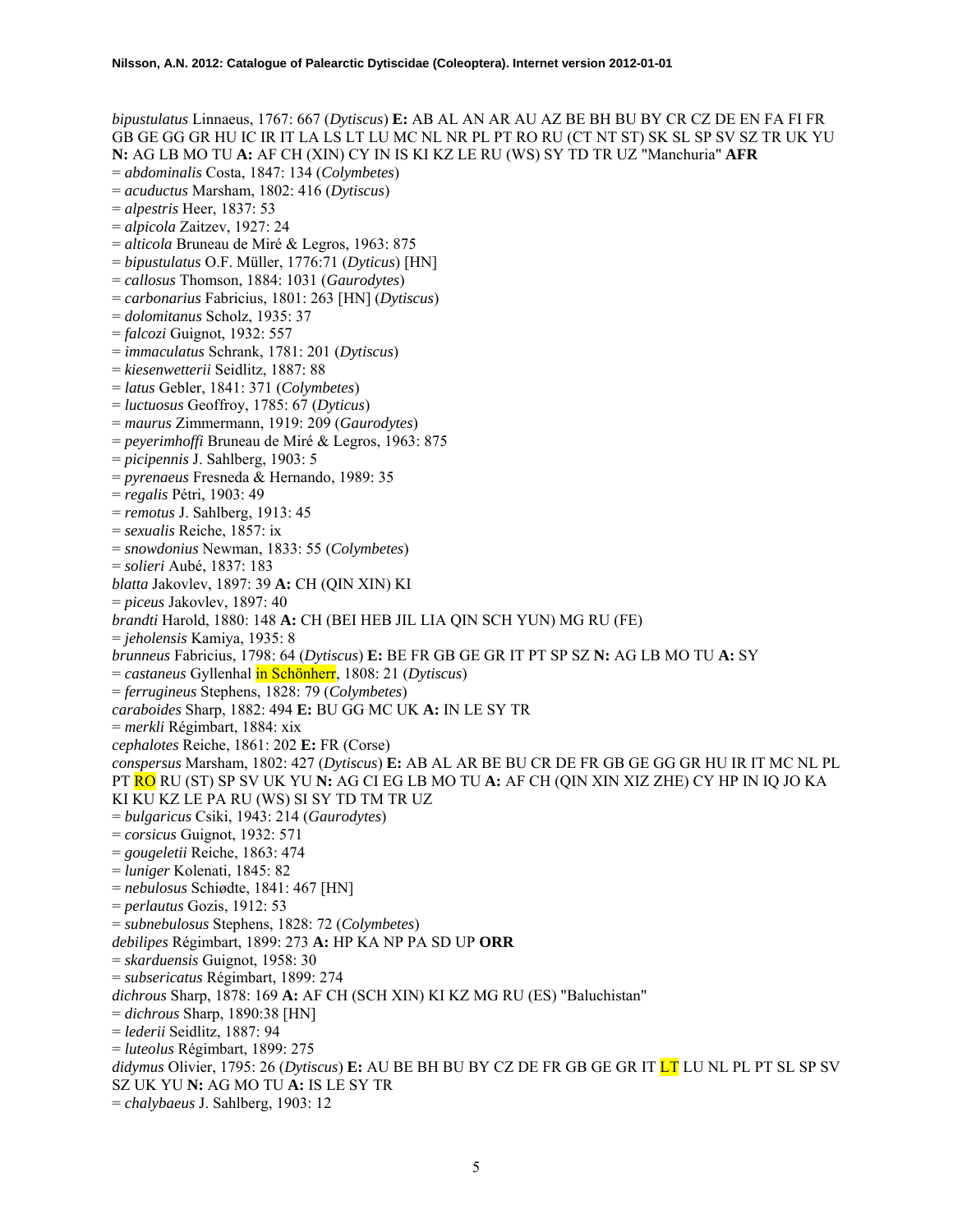= *vitreus* Paykull, 1798: 217 (*Dytiscus*) *dilatatus* Brullé, 1832: 127 (*Colymbetes*) **E:** AL BU GG GR IT MC RU (ST) TR UK **N:** AG EG MO TU **A:** CY IQ IS KI LE SI SY TR UZ = *balcanicus* Hlisnikovský, 1955: 101 = *castaneus* Sharp, 1882: 500 [HN] = *gory* Aubé, 1837: 162 *faldermanni* Zaitzev, 1927: 22 **E:** AB **A:** IN IS LE SY TR = *iranicus* Guéorguiev, 1965: 257 = *palaestinus* Zimmermann, 1934: 164 (*Gaurodytes*) *freudei* Guéorguiev, 1975: 97 **A:** KA NP UP *friedrichi* Falkenström, 1936: 91 (*Gaurodytes*) **A:** CH (GAN SCH) KI *glacialis* Hochhuth, 1846: 218 **E:** AB AR GG RU (ST) **A:** IN TR = *armeniacus* Sharp, 1882: 497 = *inguttatus* Reitter, 1908: 223 *glazunovi* Zaitzev, 1953: 228 (*Gaurodytes*) **A:** AF UZ *godmanni* Crotch, 1867: 385 **E:** AZ *guttatus baudii* Seidlitz, 1887: 85 **E:** IT *guttatus guttatus* Paykull, 1798: 211 (*Dytiscus*) **E:** AN AU BE BH BU BY CR CZ DE EN FI FR GB GE HU IR IT LA LS LT LU MC NL NR PL RO RU (CT NT ST) SK SL SP SV SZ UK YU **A:** HP RU (WS) TR = *nigripes* Costa, 1847: 97 (*Colymbetes*) = *picinus* Marsham, 1802: 428 (*Dytiscus*) = *septemseriatus* J. Sahlberg, 1875: 180 (*Gaurodytes*) = *severior* Gozis, 1912: 63 = *signatus* Grimmer, 1841: 32 (*Colymbetes*) = *styriacus* Sharp, 1882: 496 *heydeni* Wehncke, 1872: 135 **E:** PT SP **N:** MO = *parvulus* Fresneda & Hernando, 1989: 14 *kholini* Nilsson, 1994: 45 **A:** CH (JIL) MG RU (FE) *laferi* Nilsson, 1994: 47 **A:** CH (HEI) MG RU (FE) *lobonyx* Guignot, 1952: 17 **A:** CH (QIN SCH) SD *longissimus* Régimbart, 1899: 275 **A:** BT CH (QIN SCH) SD *maderensis* Wollaston, 1854: 85 **N:** MR *melanarius* Aubé, 1837: 180 **E:** AU BE BH BU BY CZ DE EN FI FR GB GE HU IT LA LT LU NL NR PL RU (CT NT) SK SV SZ UK YU = *frigidus* Schiødte, 1841: 477 = *kotschyi* Letzner, 1849: 95 = *tarsatus* Zetterstedt, 1838: 132 (*Dyticus*) = *tatricus* Roubal, 1938: 19 *nebulosus* Forster, 1771: 56 (*Dytiscus*) **E:** AB AL AR AU BE BH BU CR CZ DE EN FR GB GE GG GR HU IR IT LA LT LU MA MC NL NR PL PT RU (CT ST) SK SL SP SV SZ TR YU **N:** AG CI EG LB MO MR TU **A:** CY IN IS JO LE SY TM TR = *abdominalis* Ragusa, 1887: 7 [HN] = *bipunctatus* Fabricius, 1787: 190 [HN] (*Dytiscus*) = *immaculatus* Gschwendtner, 1927: 92 [HN] (*Gaurodytes*) = *mixtus* Guignot, 1949: 6 = *naevius* Gmelin, 1790: 1957 (*Dytiscus*) = *nigromaculatus* Goeze, 1777: 625 (*Dytiscus*) = *notatus* Bergsträsser, 1778: 31 (*Dytiscus*) = *pratensis* Schaufuss, 1882: 620 = *ragusai* Zaitzev, 1908: 123 [RN] = *rugosipennis* Guignot, 1932: 568 = *tesselatus* Geoffroy, 1785: 68 (*Dyticus*) *nevadensis* Håkan Lindberg, 1939: 32 **E:** SP *ommani* Zaitzev, 1908: 424 **A**: CH (QIN) *paludosus* Fabricius, 1801: 266 (*Dytiscus*) **E:** AR AU BE BH BU BY CR CZ DE EN FI FR GB GE GG GR HU IR IT LA LT LU NL NR PL PT RO RU (CT NT ST) SK SL SP SV SZ UK YU **A:** RU (WS) TR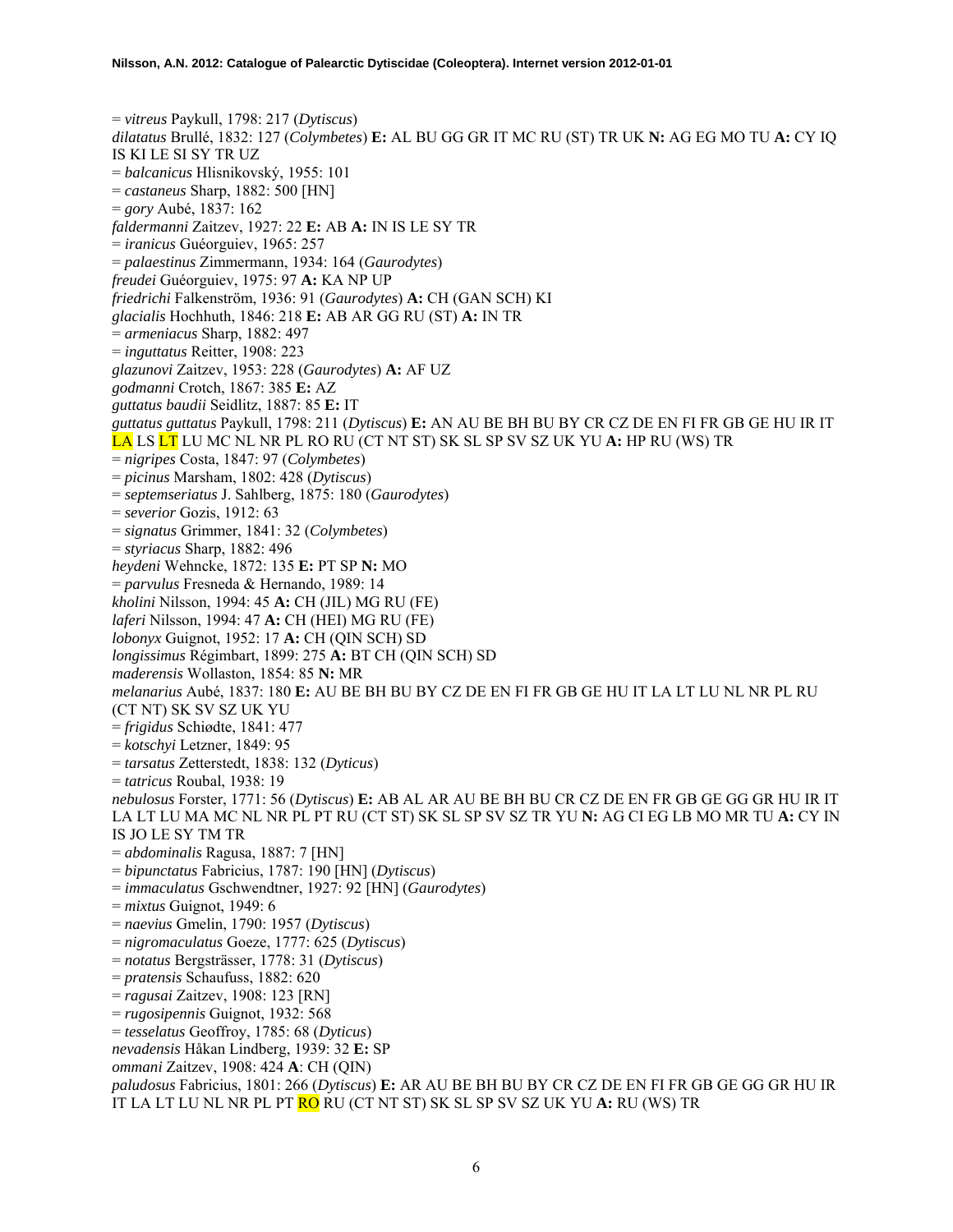= *marginalis* Sharp, 1882: 502 = *pallidipennis* Laporte, 1835: 103 (*Colymbetes*) = *politus* Marsham, 1802: 419 (*Dytiscus*) *picotae* Foster & Bilton, 1997: 113 **E:** PT *ramblae* Millán & Ribera, 2001:109 **E:** SP *rufulus* Fairmaire, 1859: 272 **E:** FR (Corse) IT (Sardegna) = *marginicollis* Fairmaire, 1860: 631 = *rotundatus* Wehncke, 1872: 136 *safei* Abdul-Karim & Ali, 1986: 277 **A:** IQ *sikhotealinensis* Lafer, 1988: 56 (*Gaurodytes*) **A:** RU (FE) *solskii* Jakovlev, 1897: 40 **A:** AF IN KA KI PA TM UZ *striolatus* Gyllenhal, 1808: 508 (*Dytiscus*) **E:** AU BE BY CR CZ DE EN FI FR GB GE HU IT LA LT NL PL RU (CT NT) SK SV UK = *costatus* Gerhardt, 1910: 42 = *rectus* Babington, 1841: 53 (*Colymbetes*) *svenhedini* Falkenström, 1932: 192 (*Gaurodytes*) **A:** CH (XIN) MG *taiwanensis* Nilsson & Wewalka, 1994: 993 **A:** CH (TAI) *tristis* Aubé, 1838: 356 **E:** RU (NT) **A:** RU (ES FE WS) **NAR**  = *atratus* Mannerheim, 1853: 157 = *crotchi* Zaitzev, 1905: 212 = *dubius* Mannerheim, 1843: 221 = *kurilensis* Kamiya, 1938: 35 = *piceu*s Zaitzev, 1905: 212 [HN] = *piceolus* Zaitzev, 1908: 123 [RN] *udege* Nilsson, 1994: 170 **A:** CH (JIL) NC RU (FE) *unguicularis* Thomson, 1867: 101 (*Eriglenus*) **E:** AU BE BY CZ DE EN FI FR GB GE IR LA LT LU NL PL RU (CT NT ST) SK SV UK **A:** RU (ES WS) *winkleri* Gschwendtner, 1923: 104 (*Gaurodytes*) **A:** AF CH (XIN) KA KI KZ TD UZ = *pamiricus* Guignot, 1955: 274 *wollastoni* Sharp, 1882: 531 **N:** MR = *dissimilis* Falkenström, 1938: 13 [HN] (*Gaurodytes*) = *falkenstromi* J. Balfour-Browne, 1944: 352 [RN] *yakutiae* Nilsson & Larson, 1990: 229 **A:** RU (ES FE)

**genus** *Hydronebrius* **Jakovlev, 1897: 37** type species *Agabus cordaticollis* Reitter, 1896

*amplicollis* Toledo, 1994: 207 **A:** CH (SCH YUN) *cordaticollis* Reitter, 1896: 233 (*Agabus*) **A:** TD UZ *kashmirensis* Vazirani, 1964: 145 (*Amphizoa*) **A:** KA = *guignoti* Vazirani, 1970: 346 *mattheyi mattheyi* Brancucci, 1980: 171 **A:** PA *mattheyi nepalensis* Brancucci, 1980: 174 **A:** NP

**genus** *Hydrotrupes* **Sharp, 1882: 491** type species *Hydrotrupes palpalis* Sharp, 1882

*chinensis* Nilsson, 2003: 280 **A:** CH (ANH)

**genus** *Ilybiosoma* **Crotch, 1873: 398** type species *Ilybius regularis* LeConte, 1852 = *Nebriogabus* Guignot, 1936: 187 type species *Agabus discicollis* Ancey, 1882 = *Ranagabus* J. Balfour-Browne, 1939: 106 type species *Agabus kermanense* J. Balfour-Browne, 1939

*kermanense* J. Balfour-Browne, 1939: 107 (*Agabus*) **A:** IN *yeti* Brancucci & Hendrich, 2006:132 **A:** CH (XIZ)

**genus** *Ilybius* **Erichson, 1832: 18** type species *Dytiscus fenestratus* Fabricius, 1781 = *Agabidius* Seidlitz, 1887: 97 type species *Ilybius cinctus* Sharp, 1882: 560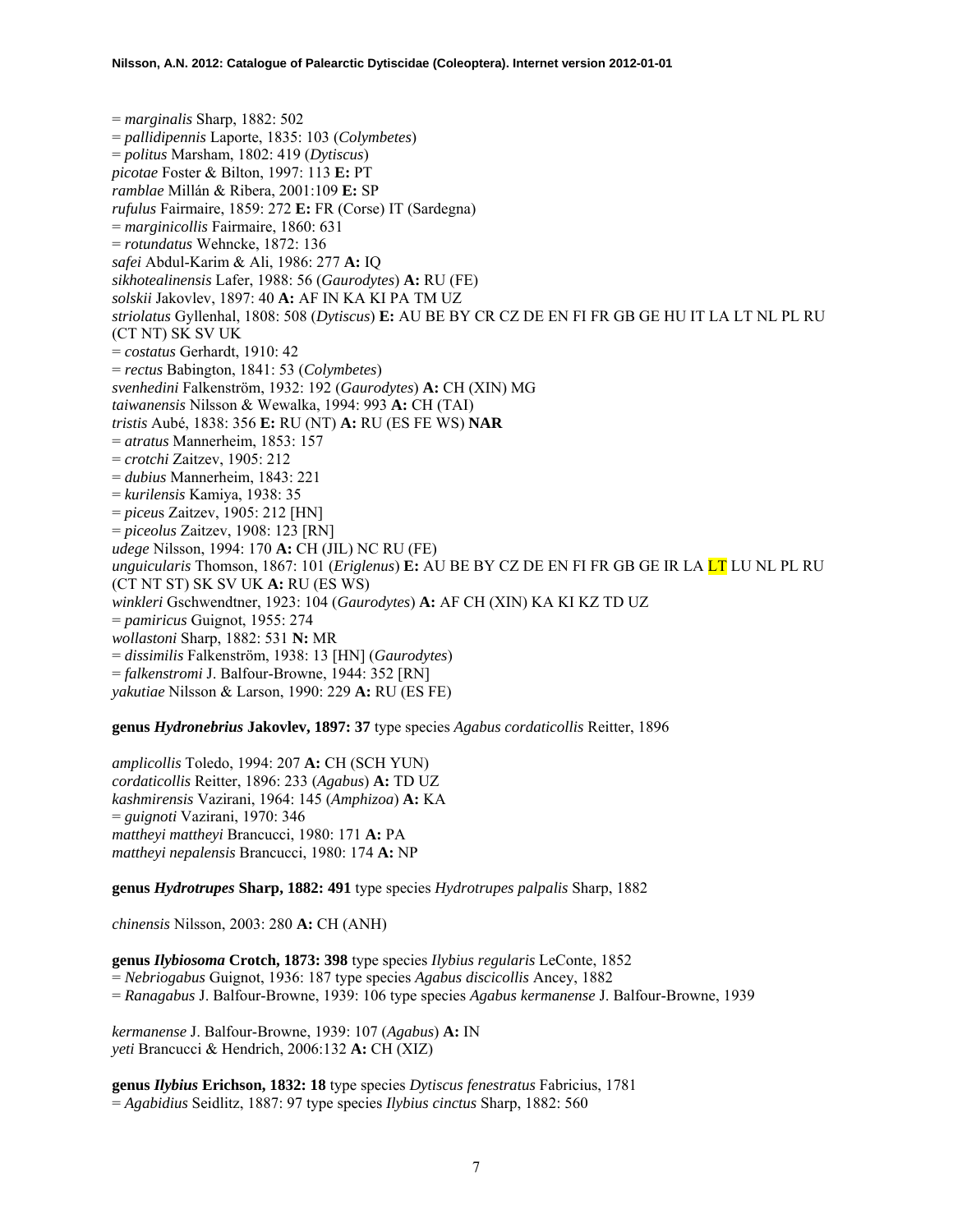- = *Asternus* Guignot, 1931: 202 type species *Dytiscus chalconatus* Panzer, 1796
- = *Hyobius* Gistel, 1856: 354 type species *Dytiscus fenestratus* Fabricius, 1781
- = *Idiolybius* Gozis, 1886: 8 type species *Dytiscus fenestratus* Fabricius, 1781
- = *Ilybidius* Guignot, 1948: 169 type species *Ilybius discedens* Sharp, 1882: 557
- = *Ilyobius* Gemminger & Harold, 1868: 451 type species *Dytiscus fenestratus* Fabricius, 1781
- = *Parasternus* Guignot, 1936: 186 type species *Agabus subtilis* Erichson, 1837

*adygheanus* Petrov, Shapovalov & Fery, 2010: 42 **E:** RU (ST) *aenescens* Thomson, 1870: 125 **E:** AU BE BY CZ DE EN FI FR GB GE IR IT LA LT LU NL NR PL RU (CT NT) SK SV SZ UK **A:** KZ RU (WS) = *kiesenwetteri* Kraatz, 1872: 166 *albarracinensis* Fery, 1986: 345 (*Agabus*) **E:** FR PT SP = *maestri* Fresneda & Hernando, 1987: 67 (*Agabus*) = *maestroae* Fery & Nilsson, 1993: 91 (*Agabus*) *angustior* Gyllenhal, 1808: 500 (*Dytiscus*) **E:** BY DE EN FI GE LA LT NR PL RU (NT) SV **A:** MG RU (ES FE WS) **NAR**  *anjae* Nilsson, 1999: 36 **A:** CH (HEI) JA RU (ES FE) **=** *anjarum* Nilsson, 2007: 49 [UE] *apicalis* Sharp, 1873: 51 **A:** CH (BEI GAN HEI HUB JIA JIL JIX LIA SCH SHA SHG SHN) JA RU (FE) SC = *intermediatus* Feng, 1936: 10 *ater* De Geer, 1774: 401 (*Dytiscus*) **E:** AB AL AU BE BH BU BY CR CZ DE EN FI FR GB GE GG GR HU IR IT LA LS LT LU NL NR PL RO RU (CT NT ST) SK SL SP SV SZ UK **A:** IN RU (ES WS) = *ater* Panzer, 1796: 38/15 [HN] (*Dytiscus*) = *ungularis* LeConte, 1862: 521 (*Colymbetes*) *balkei* Fery & Nilsson, 1993: 103 *(Agabus)* **A:** MG RU (ES FE WS) *bedeli* Zaitzev, 1908: 121 [RN] (*Agabus*) **N:** AG TU = *politus* Reiche, 1861: 369 [HN] (*Agabus*) *chalconatus* Panzer, 1796: 38/t.17 (*Dytiscus*) **E:** AU BE BH BU CR CZ DE EN FI FR GB GE GR HU IR IT LA LT LU MC MD NL PL PT RU (ST) SK SL SP SV SZ UK YU **N:** AG MO **A:** IN IS SY TM TR = *aterrimus* Stephens, 1828: 79 (*Colymbetes*) = *fuscoaenescens* Régimbart, 1878: cxlviii (*Agabus*) = *nigroaeneus* Marsham, 1802: 428 (*Dytiscus*) *chishimanus* Kôno, 1944: 80 **A:** CH (HEI JIL) MG RU (ES FE) = *weymarni* J. Balfour-Browne, 1947: 446 *cinctus* Sharp, 1878: 169 **E:** AB GG RU (ST) UK **A:** CH (GAN GUX HEB HEI HUB JIA JIL LIA SCH SHA TIA XIN YUN) KZ MG RU (ES) UZ = *angustulus* Régimbart, 1899: 289 = *chinensis* Csiki, 1901: 102 = *cinctus* Sharp, 1882: 560 [HN] = *cinctus* Sharp, 1890: 38 [HN] *crassus* Thomson, 1856: 224 **E:** AU BE CZ DE EN FI GE LT NR PL RU (CT NT) SK SV SZ UK **A:** RU (WS) *dettneri* Fery, 1986: 342 (*Agabus*) **E:** PT SP *discedens* Sharp, 1882: 557 **A:** RU (FE) **NAR**  *enpalaiatheka* Fery & Hendrich, 2011: 40 **A:** TR *erichsoni* Gemminger & Harold, 1868: 454 (*Agabus*) **E:** AB BY DE EN FI GE HU IT LA LT NR PL RU (CT NT) SV SZ **A:** IN JA KZ MG RU (ES FE WS) **NAR**  = *cincticollis* Mäklin, 1881: 22 = *lutosus* Crotch, 1873: 419 [HN] (*Gaurodytes*) *fenestratus* Fabricius, 1781: 294 (*Dytiscus*) **E:** AU BE BH BU BY CR CZ DE EN FI FR GB GE HU IT LA LS LT LU NL NR PL RO RU (CT NT ST) SK SL SV SZ UK YU **A:** KI RU (ES WS) = *aeneus* Panzer, 1796: 38/t.16 [HN] (*Dytiscus*) = *ciliatus* Olivier, 1791: 311 (*Dytiscus*) = *prescotti* Mannerheim, 1829: 21 (*Colymbetes*) *fuliginosus fuliginosus* Fabricius, 1792: 191 (*Dytiscus*) **E:** AB AL AN AR AU BE BH BU BY CR CZ DE EN FI FR GB GE GG GR HU IR IT LA LS LT LU MC MD NL NR PL RO RU (CT NT ST) SK SL SP SV SZ UK YU **N:**  MO **A:** IN KZ MG RU (WS) TR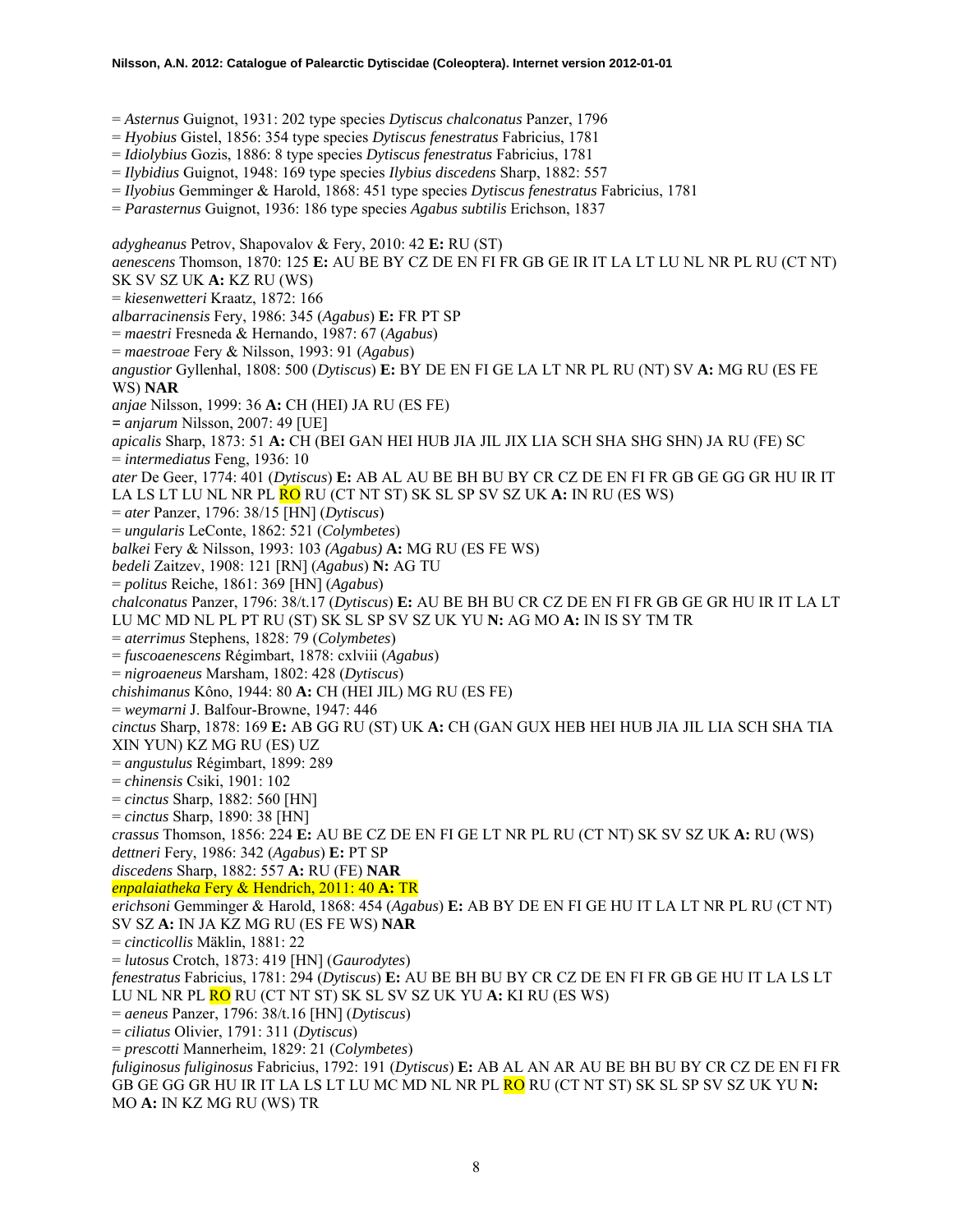= *lacustris* Panzer, 1796: 38/t.14 [HN] (*Dytiscus*) = *pirinicus* Guéorguiev, 1957: 25 *fuliginosus turcestanicus* Gschwendtner, 1934: 74 **A:** CH (XIN) KZ *guttiger* Gyllenhal, 1808: 499 (*Dytiscus*) **E:** AU BE BY CR CZ DE EN FI FR GB GE HU IR IT LA LS LT LU NL NR PL RO RU (CT NT) SL SV SZ UK **A:** RU (WS) = *immunis* Stephens, 1828: 81 (*Colymbetes*) = *kiesenwetteri* Wehncke, 1872: 136 [HN] = *quadrinotatus* Stephens, 1828: 83 (*Colymbetes*) *hozgargantae* Burmeister, 1983: 133 (*Agabus*) **E:** SP **N:** MO *hulae* Wewalka, 1984: 137 (*Agabus*) **A:** IS SY TR *jaechi* Fery & Nilsson, 1993: 94 (*Agabus*) **E:** GR TR **A:** TR *lagabrunensis* Schizzerotto & Fery, 1990: 148 (*Agabus*) **E:** IT *lateralis* Gebler, 1832: 40 (*Colymbetes*) **A:** CH (HEI) MG RU (ES FE) = *limbatus* Sharp, 1882: 557 *lenensis* Nilsson, 2000: 31 [RN] **A:** RU (ES WS) "Manchuria" = *aenescens* Poppius, 1905: 18 [HN] (*Agabus*) *lenkoranensis* Fery & Nilsson, 1993: 95 (*Agabus*) **E:** AB **A:** IN *meridionalis* Aubé, 1837: 126 **E:** FR IT PT SP **N:** MO = *hispanicus* Sharp, 1873: 260 *minakawai* Nilsson & Ribera, 2007: 162 **A:** RU (FE) *montanus* Stephens, 1828: 76 (*Colymbetes*) **E:** BE DE FR GB GE IR IT LA LT LU NL PL PT RU (ST) SP **N:** AG MO = *melanocornis* Zimmermann, 1915: 223 (*Agabus*) *nakanei* Nilsson, 1994: 58 **A:** JA RU (FE) *neglectus* Erichson, 1837: 158 (*Agabus*) **E:** AU BE BY CZ DE EN FR GE HU LA LT LU NL PL RU (CT NT ST) SK SV SZ UK *obtusus* Sharp, 1882: 558 **A:** CH (SCH) MG RU (ES) *opacus* Aubé, 1837: 173 (*Agabus*) **E:** FI NR RU (NT) SV **A:** MG RU (ES FE WS) **NAR** = *gelidus* Fall, 1926: 142 [HN] (*Agabus*) = *mimmi* J. Sahlberg, 1875: 182 (*Gaurodytes*) [HN] = *mimmii* J. Sahlberg, 1874: xiv (*Gaurodytes*) = *pseudoconfertus* Wallis, 1926: 90 (*Agabus*) = *rufinus* Marseul, 1882: 28 (*Agabus*) = *sachalinensis* Kamiya, 1938: 37 (*Agabus*) = *sharpi* Jacobson, 1908: 430 [RN] (*Agabus*) = *sibericus* Sharp, 1882: 519 [HN] (*Agabus*) *ovalis* Gschwendtner, 1934: 74 **A:** RU (ES) *pederzanii* Fery & Nilsson, 1993: 95 (*Agabus*) **E:** IT *picipes* Kirby, 1837: 71 (*Colymbetes*) **E:** FI NR SV **A:** RU (WS) **NAR**  *poppiusi* Zaitzev, 1907: 208 **A:** CH (SCH) MG RU (ES) *pseudoneglectus* Franciscolo, 1972: 84 (*Agabus*) **E:** BU CR GR HU IT RO YU = *skiathos* Hinterseher, 1981: 87 (*Agabus*) *quadriguttatus* Lacordaire, 1835: 316 (*Colymbetes*) **E:** AU BE BU BY CR CZ DE EN FI FR GB GE GG GR HU IR IT LA LS LT LU NL NR PL RO RU (CT NT ST) SK SL SP SV SZ UK YU **A:** IN TR = *obscurus* Marsham, 1802: 414 [HN] (*Dytiscus*) = *sexdentatus* Schiødte, 1841: 487 *samokovi* Fery & Nilsson, 1993: 91 (*Agabus*) **E:** BU *satunini* Zaitzev, 1913: 196 (*Agabus*) **E:** GG RU (ST) **A:** RU (WS) TR *similis* Thomson, 1856: 225 **E:** BY CZ DE EN FI FR GE HU LA LT NR RU (CT NT) PL SV UK = *ovatus* Hochhuth, 1871: 237 *subaeneus* Erichson, 1837: 156 **E:** AB AR AU BE BY CR CZ DE EN FI FR GB GE GG HU IR IT LA LT LU MD NL NR PL RO RU (CT NT ST) SK SV SZ UK **A:** KZ MG RU (ES WS) **NAR**  = *badenii* Wehncke, 1872: 164 = *chalybeatus* Thomson, 1860: 48 = *lapponicus* Scholz, 1917: 251

= *suffusus* Crotch, 1873: 411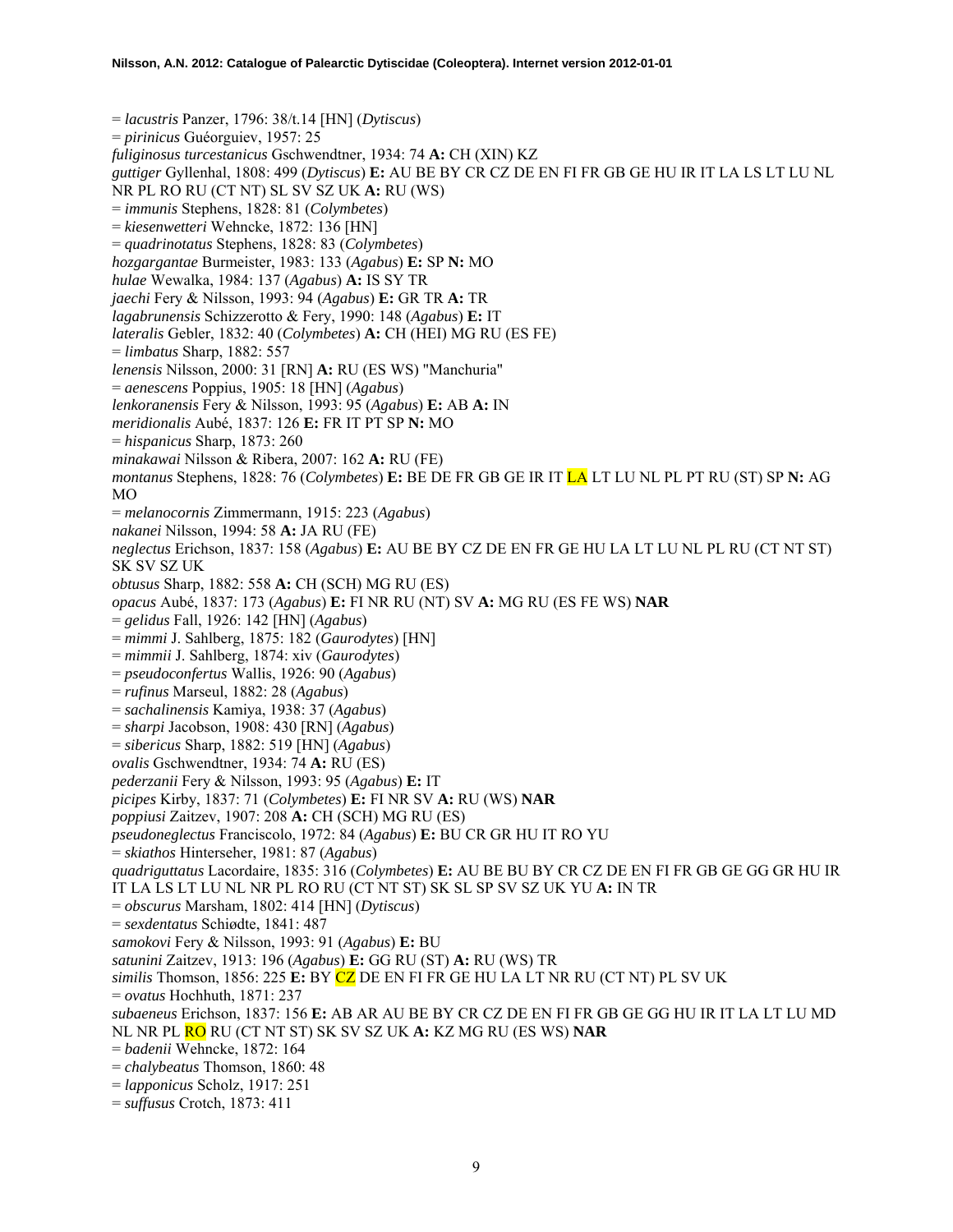= *viridiaeneus* Crotch, 1873: 411 *subtilis* Erichson, 1837: 157 (*Agabus*) **E:** AU BY CZ DE EN FI FR GE HU IT LA LT NR PL RU (CT NT) SK SV UK **A:** RU (ES WS) = *altaicus* Gebler, 1848: 73

*thynias* Fery & Przewoźny, 2011: 60 **E:** TR

*vittiger* Gyllenhal, 1827: 379 (*Dytiscus*) **E:** FI NR RU (NT) SV **A:** RU (WS) **NAR**  *wasastjernae* C.R. Sahlberg, 1824: 167 (*Dyticus*) **E:** AU BY CZ DE FI GB GE LA NR PL RU (CT NT) SV UK **A:**  RU (WS) **NAR**  = *kenaiensis* Fall, 1926: 141 (*Agabus*) = *palustris* Wallis, 1926: 92 (*Agabus*) *wewalkai* Fery & Nilsson, 1993: 85 (*Agabus*) **A:** TR

**genus** *Platambus* **Thomson, 1859: 14** type species *Dytiscus maculatus* Linnaeus, 1758

= *Agabinus* Crotch, 1873:397 type species *Colymbetes glabrellus* Motschulsky, 1859

- *= Agraphis* Guignot, 1954: 199 type species *Agraphis confossa* Guignot, 1954 (=*Agabus sawadai* Kamiya, 1932)
- = *Allogabus* Guignot, 1954:199 type species *Agabus americanus* Aubé, 1838
- = *Anagabus* Jakovlev, 1897: 38 type species *Anagabus semenowi* Jakovlev, 1897
- *= Colymbinectes* Falkenström, 1936a: 97 type species *Colymbinectes ater* Falkenström, 1936
- = *Neoplatynectes* Vazirani, 1970: 305 type species *Platynectes princeps* Régimbart, 1888
- = *Paraplatynectes* Vazirani, 1970: 305 type species *Platynectes guttula* Régimbart, 1899
- = *Stictogabus* Guignot, 1948: 167 type species *Agabus angulicollis* Régimbart, 1899

*angulicollis* Régimbart, 1899: 273 (*Agabus*) **A:** CH (BEI GAN HEB NMO SCH SHA SHX XIZ YUN) *ater* Falkenström, 1936: 97 (*Colymbinectes*) **A:** CH (GUI SCH YUN) *balfourbrownei* Vazirani, 1965: 28 **A:** CH (YUN) NP UP **ORR**  *biswasi* Vazirani, 1965: 32 **A:** NP UP *dabieshanensis* Nilsson, 2003: 266 **A:** CH (ANH) *denticulatus* Nilsson, 2003: 270 **A:** CH (SCH) *elongatus* Bian & Ji, 2008: 33 **A:** CH (HAI) *excoffieri* Régimbart, 1899: 281 **A:** CH (GAN GUI HAI HEB HUN SCH SHA SHN YUN XIZ ZHE) **ORR**  *fimbriatus* Sharp, 1884: 445 **A:** CH (JIL GAN HEB SCH) JA NC RU (FE) SC = *kansouis* Feng, 1936: 9 *guttulus* Régimbart, 1899: 283 (*Platynectes*) **A:** CH (SHG) *heteronychus* Nilsson, 2003: 271 **A:** CH (GUA) *ikedai* Nilsson, 1997: 635 (*Agabus*) **A:** JA *insolitus* Sharp, 1884: 444 (*Agabus*) **A:** JA *kempi* Vazirani, 1970: 330 (*Agraphis*) **A:** BT NP SD *khukri* Brancucci, 1990: 240 **A:** NP *koreanus* Nilsson, 1997: 636 (*Agabus*) **A:** RU (FE) SC *lindbergi* Guéorguiev, 1963: 218 **A:** AF HP PA UP **ORR**  = *guignoti* Vazirani, 1965: 27 *lineatus* Gschwendtner, 1935: 62 **A:** AP BT NP PA UP **ORR** *lunulatus* Fischer von Waldheim, 1829: 26 (*Colymbetes*) **E:** AB AR GG GR RU (ST) TR **N:** EG **A:** IN LE TR = *sinuatus* Aubé, 1837: 148 (*Agabus*) *maculatus* Linnaeus, 1758: 412 (*Dytiscus*) **E:** AL AN AR AU BE BH BU BY CR CZ DE EN FI FR GB GE GG GR HU IT LA LS LT LU MC NL NR PL RO RU (CT NT ST) SK SL SP SV SZ UK YU **A:** IN MG RU (WS) TR = *biocellatus* O.F. Müller, 1776: 72 (*Dytiscus*) = *cantalicus* Pic, 1912: 57 = *caucasicus* Zaitzev, 1927: 18 = *escalerai* Régimbart, 1900: 121 = *glacialis* Graells, 1858: 42 [HN] (*Agabus*) = *graellsi* Gemminger & Harold, 1868: 455 [RN] (*Agabus*) = *hebraicus* Geoffroy, 1785: 70 (*Dyticus*) = *inornatus* Schilsky, 1888: 183

- = *ornatus* Herbst, 1784: 125 (*Dytiscus*)
- = *pulchellus* Heer, 1839: 149 (*Colymbetes*)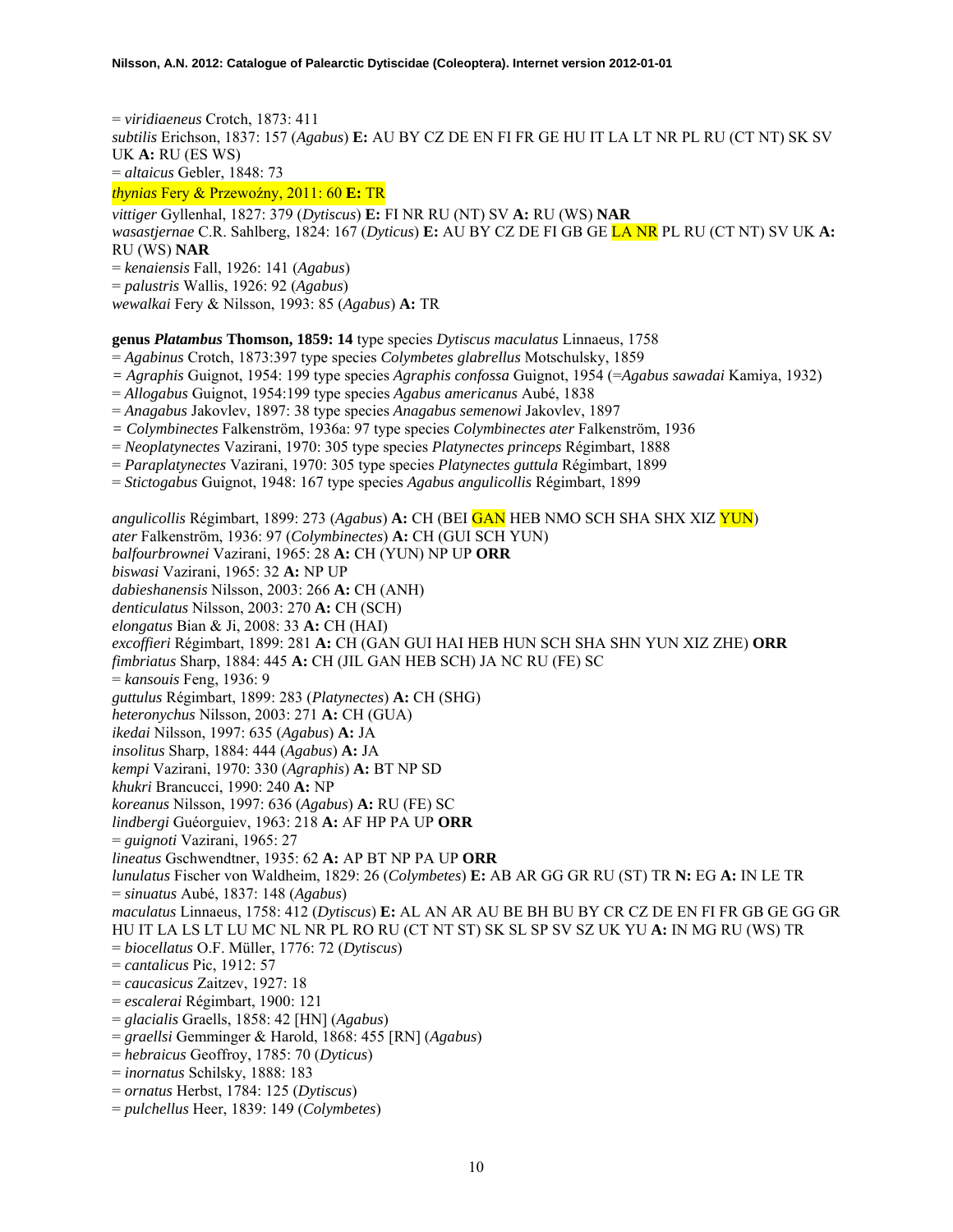*micropunctatus* Nilsson, 2003: 269 **A:** CH (GUA) *nepalensis* Guéorguiev, 1968: 42 (*Stictogabus*) **A:** AP BT NP SD = *bhutanensis* Wewalka, 1975: 157 *optatus* Sharp, 1884: 445 (*Agabus*) **A:** CH (FUJ JIX) JA = *miyamotoi* Nakane, 1959: 95 (*Gaurodytes*) *pictipennis* Sharp, 1873: 49 (*Agabus*) **A:** JA RU (FE) "Korea" *princeps* Régimbart, 1888: 615 (*Platynectes*) A: CH (GUA HKG YUN) **ORR**  *punctatipennis* Brancucci, 1984: 153 **A:** CH (FUJ GUA JIX) *satoi* Brancucci, 1982: 226 **A:** BT NP *sawadai* Kamiya, 1932: 6 (*Agabus*) **A:** JA = *confossus* Guignot, 1954: 200 (*Agraphis*) *schaefleini* Brancucci, 1988: 188 **A:** CH (YUN) **ORR**  *schillhammeri* Wewalka & Brancucci, 1995: 99 **A:** CH (GUI HUB HUN SCH SHA) *semenowi* Jakovlev, 1897: 38 (*Anagabus*) **A:** KI TD *sogdianus* Jakovlev, 1897: 39 (*Anagabus*) **A:** AF KA KI NP PA TD UZ = *holzschuhi* Wewalka, 1975: 155 = *jucundus* Guignot, 1954: 222 (*Agabus*) = *ledouxi* Legros, 1977: 14 (*Anagabus*) = *limbibasis* Reitter, 1900: 226 (*Anagabus*) = *vatelloides* Régimbart, 1899: 270 (*Agabus*) *striatus* Zeng & Pu, 1992: 482 (*Hydronebrius*) **A:** CH (SCH YUN) *stygius* Régimbart, 1899: 279 (*Agabus*) **A**: CH (BEI HEB JIL LIA SCH SHN YUN) JA SC *= jilanzhui* Wewalka & Brancucci, 1995: 98 *= nakanei* Nilsson, 1997: 631 (*Agabus*) *ussuriensis* Nilsson, 1997: 632 (*Agabus*) **A:** CH (FUJ HEB JIL LIA) NC RU (FE) SC *wangi* Brancucci, 2006: 67 **A:** CH (HUB YUN) *wewalkai* Brancucci, 1982: 120 **A:** KA *wittmeri* Wewalka, 1975: 158 **A:** BT NP **ORR**  *wulingshanensis* Brancucci, 2005: 1 **A:** CH (HUB HUN) *yaanensis* Nilsson, 2003: 272 **A:** CH (SCH)

## **genus** *Platynectes* **Régimbart, 1879: 454** type species *Agabus decemnotatus* Aubé, 1838

**subgenus** *Gueorguievtes* Vazirani, 1976: 170 type species *Agabus dissimilis* Sharp, 1873 = *Metaplatynectes* Guéorguiev, 1978: 271 type species *Dytiscus decempunctatus* Fabricius, 1775

*babai* Satô, 1982: 3 **A:** CH (TAI) *chujoi* Satô, 1982: 1 **A:** JA (Ryukyu Islands) *deletus* Régimbart, 1899: 287 **A:** JA *dissimilis* Sharp, 1873: 50 (*Agabus*) **A:** CH (ANH FUJ GUA GUI HUN JIX SHA SHX ZHE) *gemellatus* Šťastný, 2003: 235 **A:** CH (FUJ GUA GUI GUX HKG JIX MAC TAI) *hainanensis* Nilsson, 1998: 110 **A:** CH (HAI) *kashmiranus kashmiranus* J. Balfour-Browne, 1944: 352 [RN] **A:** AF BT CH (XIZ) HP KA NP PA SD UP **ORR** = *lineatus* Redtenbacher, 1844: 503 [HN] (*Colymbetes*) *kashmiranus lemberki* Šťastný, 2003: 230 **A:** CH (YUN) *major* Nilsson, 1998: 114 **A:** CH (YUN) **ORR**  *mazzoldii* Šťastný, 2003: 240 **A:** CH (YUN) **ORR** *nanlingensis* Šťastný, 2003: 236 **A:** CH (FUJ GUA) *rihai* Šťastný, 2003: 243 **A:** CH (SHN) *wewalkai* Šťastný, 2003: 224 **A:** NP

subfamily **Colymbetinae** Erichson, 1837 tribe Colymbetini Erichson, 1837

**genus** *Colymbetes* **Clairville, 1806: 188** type species *Dytiscus striatus* Linnaeus, 1758 = *Cymatopterus* Dejean, 1833: 54 type species *Dytiscus fuscus* Linnaeus, 1758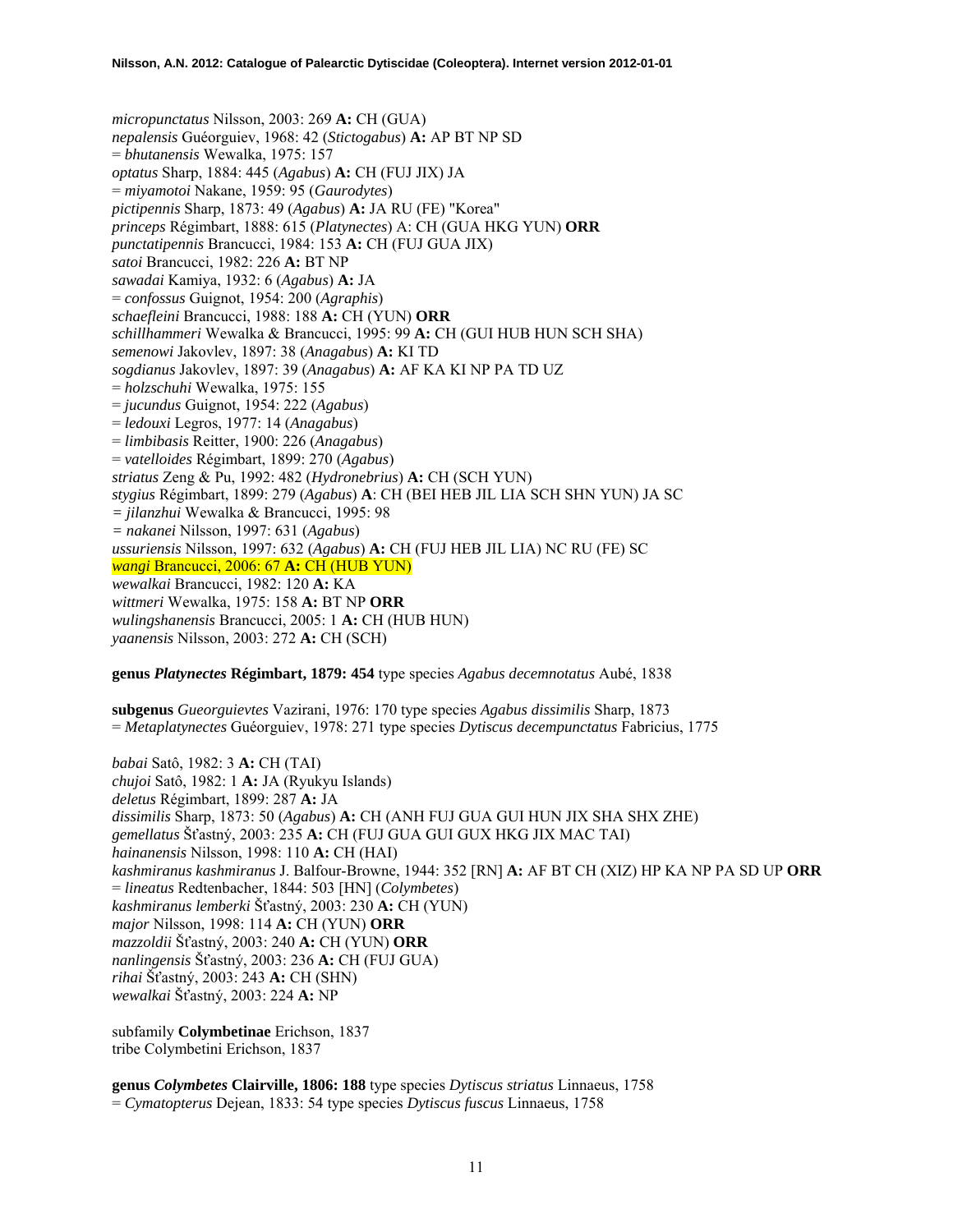*dahuricus* Aubé, 1837: 99 **A:** CH (JIL) MG RU (ES FE) **NAR** = *obscuratus* Mannerheim, 1853: 154 (*Cymatopteru*s) = *seminiger* LeConte, 1862: 522 *dolabratus* Paykull, 1798: 204 (*Dytiscus*) **E:** FI IC NR RU (NT) SV **A:** RU (ES FE WS) **NAR**  = *drewseni* LeConte, 1862: 523 = *groenlandicus* Aubé, 1838: 233 = *thomsoni* Sharp, 1882: 628 *= tolli* Zaitzev, 1907: 209 = *triseriatus* Kirby, 1837: 73 *fuscus* Linnaeus, 1758: 411 (*Dytiscus*) **E:** AR AU BE BH BU BY CR CZ DE EN FI FR GB GE GR HU IR IT KZ LA LS LT LU MA MC NL NR PL PT RO RU (CT NT ST) SK SL SP SV SZ TR UK YU **N:** AG EG LB MO TU **A:** AF CH (XIZ) CY IN IS KA KZ LE RU (WS) SI SY TR UZ = *affinis* Stein, 1881: 222 = *semirufus* Zimmermann, 1921: 89 = *transversestriatus* DeGeer, 1774: 399 (*Dytiscus*) *koenigi* Zaitzev, 1927: 30 **E:** GG **A:** IN TR *magnus* Feng, 1936: 12 **A:** CH (HEI TIA) *mesepotamicus* Abdul-Karim & Ali, 1986: 278 **A:** IQ *minimus* Zaitzev, 1908: 420 **A:** CH (QIN XIZ) *paykulli* Erichson, 1837: 149 **E:** BY DE EN FI GE LA LT NL NR PL RU (CT NT) SV UK **A:** RU (ES KZ WS) *piceus* Klug, 1834: t.33: 6 **N:** EG **A:** IN IQ KU SA SI YE = *procerus* Sharp, 1882: 631 = *simplex* Walker, 1871: 11 *pseudostriatus* Nilsson, 2002:191 **A:** CH (HEI) JA MG RU (ES FE) *schildknechti* Dettner, 1983: 39 **E:** FR IT PT SP **N:** AG LB MO TU *semenowi* Jakovlev, 1896: 176 (*Cymatopterus*) **E:** AB GG RU (ST) UK **A:** AF CH (XIN XIZ) IN KZ TM = *kokujewi* Jakovlev, 1896: 180 (*Cymatopterus*) *striatus* Linnaeus, 1758: 411 (*Dytiscus*) **E:** BE BH BY CR CZ DE EN FI FR GE HU KZ LA LT NR PL RU (CT NT ST) SK SL SV UK **A:** KZ RU (ES WS) = *bogemanni* Gyllenhal, 1813: 687 (*Dytiscus*) *substrigatus* Sharp, 1882: 630 **A:** SA YE *tschitscherini* Jakovlev, 1896: 177 (*Cymatopterus*) **A:** CH (XIN) *vagans* Sharp, 1882: 630 **A:** IN KU

**genus** *Meladema* **Laporte, 1835: 98** type species *Meladema coriacea* Laporte, 1835

*coriacea* Laporte, 1835: 98 **E:** BU FR GR IT MA PT SP **N:** AG CI LB MO TU **A:** TR *imbricata* Wollaston, 1871: 220 (*Scutopterus*) **N:** CI *lanio* Fabricius, 1775: 231 (*Dytiscus*) **N:** MR = *lowei* Gray in Griffith, 1831: 284 (*Colymbetes*)

**genus** *Melanodytes* **Seidlitz, 1887: 24** type species *Dytiscus pustulatus* Rossi, 1792

*pustulatus* Rossi, 1792: 68 (*Dytiscus*) **E:** AL BU CR FR GR IT

**genus** *Rhantus* **Dejean, 1833: 54** type species *Colymbetes pulverosus* Stephens, 1828 (= *Colymbetes suturalis* W.S. Macleay, 1825)

**subgenus** *Nartus* Zaitzev, 1907: 103 type species *Dytiscus grapii* Gyllenhal, 1808 = *Ilybiomorphus* Porta, 1923: 259 type species *Dytiscus grapii* Gyllenhal, 1808 = *Rantogiton* Gozis, 1910: 6 type species *Dytiscus grapii* Gyllenhal, 1808

*grapii* Gyllenhal, 1808: 505 (*Dytiscus*) **E:** AU BH BU BY CR CZ DE EN FI FR GB GE HU IR IT LA LT NL NR PL RO RU (CT NT ST) SK SL SV SZ UK YU = *niger* Lacordaire in Boisduval & Lacordaire, 1835: 314 (*Colymbetes*)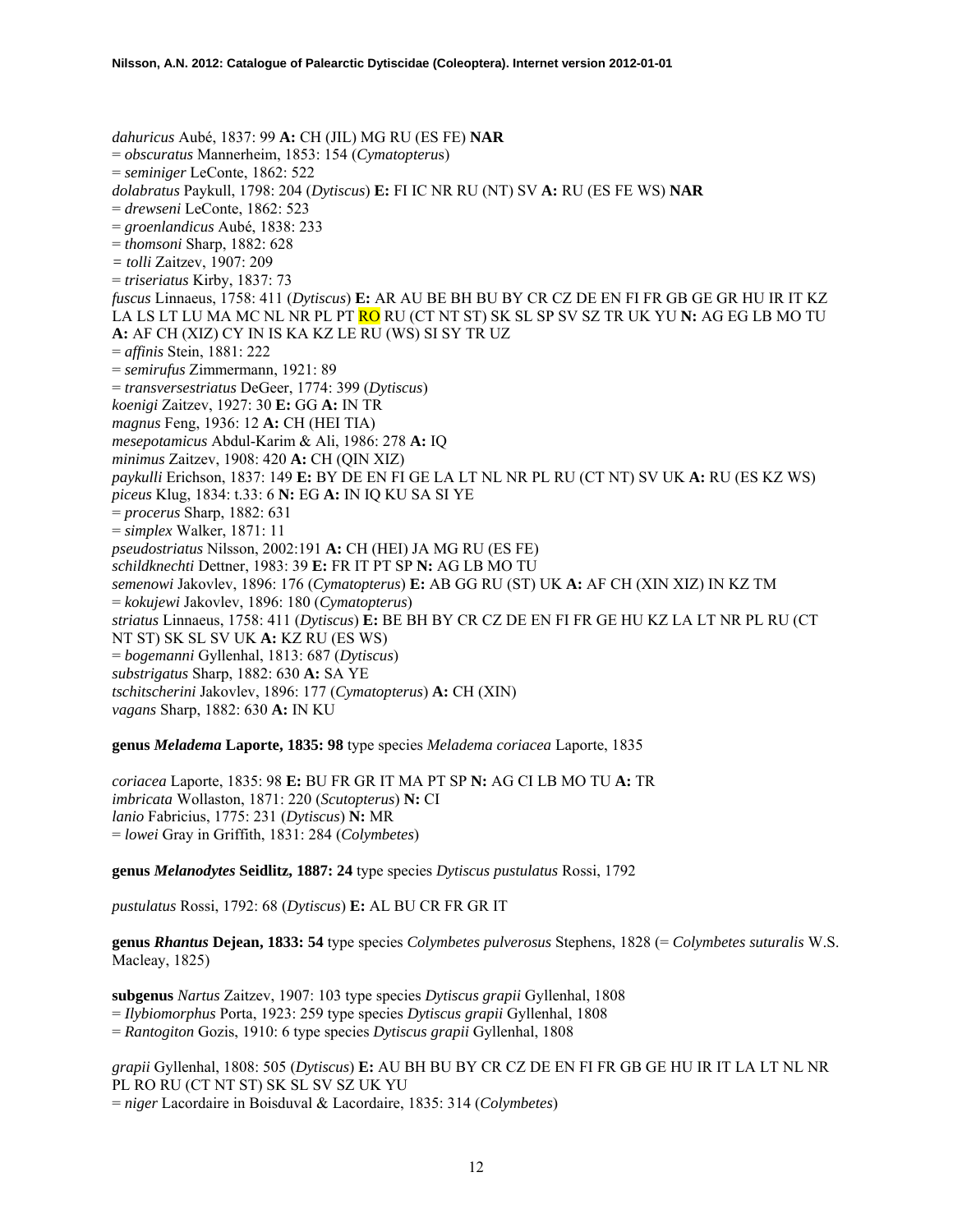**subgenus** *Rhantus* Dejean, 1833: 54 type species *Colymbetes pulverosus* Stephens, 1828 (*= Colymbetes suturalis* W.S. Macleay, 1825)

*bistriatus* Bergsträsser, 1778: 42 (*Dytiscus*) **E:** AL AU BE BH BU BY CR CZ DE EN FI FR GB GE GR HU IT KZ LA LT NL PL SK RU (CT NT ST) SV SZ UK **A:** IN MG RU (WS) TM = *aberratus* Gemminger & Harold, 1868: 448 = *nigropunctatus* Motschulsky, 1860: 302 *= pericaspius* Guignot, 1956: 398 *consputus* Sturm, 1834: 83 (*Colymbetes*) **E:** AU BH CZ FR GE HU LT PL RO RU (CT ST) SK SL **A:** RU (WS) = *dressleri* Zimmermann, 1920:200 = *luteicollis* Gebler, 1848: 72 *erraticus* Sharp, 1884: 446 **A:** JA RU (FE) *exsoletus* Forster, 1771: 57 (*Dytiscus*) **E:** AU BE BH BY CR CZ DE EN FI FR GB GE HU IR IT LA LT LU MD NL NR PL PT RO RU (CT NT ST) SK SL SV SZ UK YU **A:** RU (ES WS) TM = *adspersus* Panzer, 1796: 38/t.18 (*Dytiscus*) = *collaris* Paykull, 1798: 200 [HN] (*Dytiscus*) = *insolatus* Gebler, 1829: 66 (*Colymbetes*) = *melanopterus* Zetterstedt, 1828: 211 (*Dyticus*) = *nigriventris* Newbery & Sharp, 1915 [HN] = *oculatus* Herbst, 1784: 125 (*Dytiscus*) *fengi* Zhao, Jia & Balke, 2011: 63 **A:** CH (XIZ) *fennicus* Huldén, 1982: 125 **E:** BY FI RU (CT NT ST) SV *formosanus* Kamiya, 1938: 42 **A:** CH (TAI) *friedrichi* Falkenström, 1936: 227 **A:** RU (SCH) *frontalis* Marsham, 1802: 425 (*Dytiscus*) **E:** AB AR AU BE BH BY CR CZ DE EN FI FR GB GE GG HU IR IT KZ LA LS LT LU MD NL NR PL RO RU (CT NT ST) SK SL SV SZ UK YU **A:** KZ MG RU (ES WS) TR = *flavicollis* Eschscholtz, 1818: 458 (*Dytiscus*) = *gyllenhalii* Laporte, 1840: 162 (*Colymbetes*) = *punctatus* Hoppe, 1795: 32 [HN] (*Dytiscus*) = *semicirculatus* Schneider, 1898: 51 = *suturalis* Lacordaire, 1835: 311 [HN] = *vermicularis* Fauvel, 1889:82 = *virgulatus* Illiger, 1806: 225 (*Dyticus*) *gogonensis* Wewalka, 1975: 160 **A:** BT *hispanicus* Sharp, 1882: 622 **E:** FR PT SP **N:** AG EG MO *includens* Walker, 1871: 11 (*Colymbetes*) **N:** EG **A:** IS SA SI SY YE **AFR**  = *aulicus* Omer-Cooper, 1931: 789 = *elevatus* Sharp, 1882: 609 = *pictiventris* Régimbart, 1905: 208 *incognitus* Scholz, 1927: 147 **E:** BY DE LA LT PL RU (CT NT) SK UK *latitans* Sharp, 1882: 621 **E:** AU BE BU BY CR CZ EN FR GE HU IT LA LT MD NL PL RO RU (CT ST) SK SL SZ UK **A:** KZ RU (ES WS) *notaticollis* Aubé, 1837: 107 (*Colymbetes*) **E:** AU BY CZ DE EN FI FR GE GG IT LA LT MD NR PL RO RU (CT NT) SK SV SZ **A:** CH (HEI JIL) JA MG RU (ES FE WS) = *infuscatus* Erichson, 1837: 151 *(Colymbetes)* = *nigriventris* Motschulsky, 1860: 101 = *vibicicollis* Hochhuth, 1846: 216 (*Colymbetes*) *ovalis* Gschwendtner, 1936: 371 **A:** BT NP SD *pederzanii* Toledo & Mazzoldi, 1996: 237 **A:** CH (SCH) *rufus* Zimmermann, 1922: 20 **A:** KI RU (WS) = *subparallelus* Scholz, 1927: 146 *sexualis* Zimmermann, 1919: 219 **A:** CH (XIZ) HP NP SD *sikkimensis* Régimbart, 1899: 306 **A:** BT CH (HEB SCH YUN) HP NP PA SD **ORR**  = *punjabensis* Vazirani, 1970: 355 *suturalis* W.S. Macleay, 1825: 31 (*Colymbetes*) **E:** AB AL AR AU AZ BE BH BU BY CR CZ DE EN FI FR GB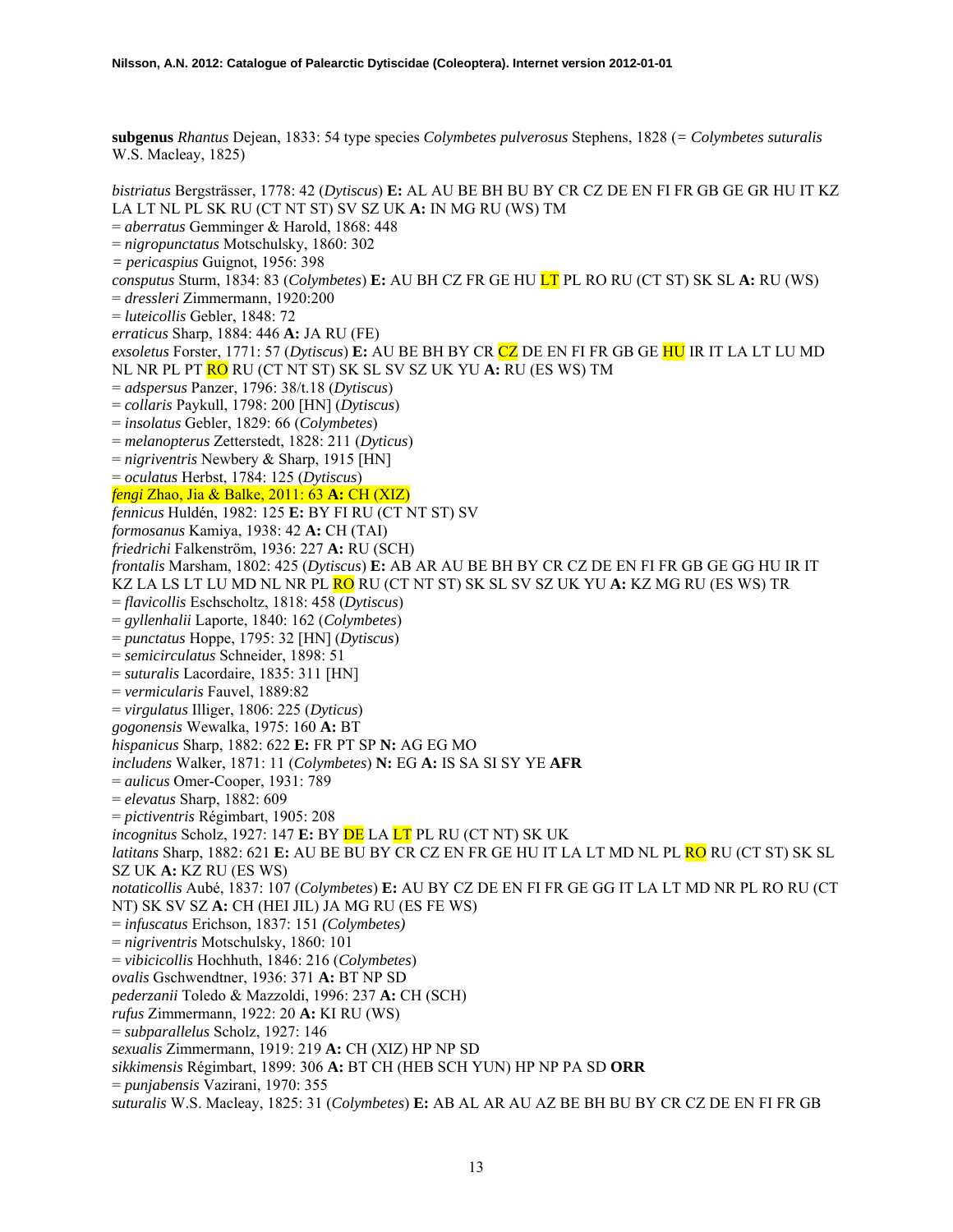GE GG GR HU IR IT LA LS LT LU MA MC NL NR PL PT RO RU (CT ST) SK SL SP SV SZ UK YU **N:** EG LB MO TU **A:** AF CH (BEI FUJ GAN GUA GUI GUX HEB HEI HUB JIA JIL LIA MAC NMO QIN SCH SHN SHX TAI XIZ YUN ZHE) CY HP IN IQ IS JA KA KI KU KZ MG NC NP PA RU (ES FE WS) SA SC SD SI TD TM TR UZ **AUR ORR**  = *annamita* Régimbart, 1899: 309 = *australis* Aubé, 1838: 236 (*Colymbetes*) = *birmanicus* Vazirani, 1970: 352 = *bramardi* Guignot, 1942: 87 = *chinensis* Falkenström, 1936: 228 = *dispar* Régimbart, 1899: 308 = *flaviventris* Schilsky, 1908:600 = *hypochlorus* Gozis, 1911: 36 = *montrouzieri* Lucas, 1860: 243 (*Colymbetes*) = *morneri* Falkenström, 1937: 41 = *neoguineensis* Guéorguiev & Rocchi, 1993: 149 = *pulverosus* Stephens, 1828: 69 (*Colymbetes)* = *punctatus* Geoffroy, 1785: 70 [HN] (*Dyticus*) = *regimbarti* Jakovlev, 1896: 182 = *ruficollis* Schilsky, 1908:600 = *rufimanus* White, 1846: 6 (*Colymbetes*) = *sharpi* Jakovlev, 1896: 183 *suturellus* Harris, 1828: 164 (*Colymbetes*) **E:** AU BE BU BY CR CZ DE EN FI FR GB GE HU IR IT LA LT LU MD NL NR PL RU (CT NT) SK SV UK YU **A:** RU (ES FE WS) **NAR**  = *semilineatus* Fleischer, 1898: 25 = *subopacus* Mannerheim, 1853: 157 (*Agabus*) = *zimmermanni* Wallis, 1933: 274 *taprobanicus* Sharp, 1890: 346 **A:** HP NP PA UP **ORR**  *thibetanus* Régimbart, 1899: 307 **A:** CH (HUB JIX SCH) = *aequimarginatus* Falkenström, 1936: 232 = *laticollis* Régimbart, 1899: 308 *vermiculatus* Motschulsky, 1860: 101 **A:** CH (HEI) MG RU (ES) *yessoensis* Sharp, 1891: 6 **A:** CH (FUJ HUN JIX LIA) JA SC

subfamily **Copelatinae** Branden, 1885 tribe Copelatini Branden, 1885

**genus** *Copelatus* **Erichson, 1832: 18** type species *Dytiscus posticatus* Fabricius, 1801

## *antoniorum* Hájek & Brancucci, 2011: 127 **A:** AE OM

*atrosulcatus* Régimbart, 1906: 251 **A:** YE **AFR**  *bacchusi* Wewalka, 1981: 66 **A:** UP *bangalorensis* Vazirani, 1970: 311 **A:** CH (GUX SHG YUN) NP **ORR**  *erichsonii* Guérin-Méneville, 1847: 51 **N:** EG **AFR**  = *erichsonii* Guérin-Méneville, 1849: 270 [HN] = *formosus* Wollaston, 1867: 34 *filiformis* Sharp, 1882: 563 **A:** "Himalaya" **ORR**  *freudei* Guignot, 1954: 72 **A:** BT **ORR**  *gestroi* (Sharp, 1882: 597) (*Aglymbus*) **N:** EG **A:** IS OM SA SI **AFR**  *ibrahimi* Zalat, Saleh, Angus & Kaschef, 2000:15 **N:** EG *imasakai* Matsui & Kitayama, 2000:95 **A:** JA (Ryukyu Islands) *indicus* Sharp, 1882: 582 **A:** UP **ORR**  *japonicus* Sharp, 1884: 445 **A:** CH (FUJ HUB SCH TAI YUN) JA SC = *chinensis* Régimbart, 1899: 298 = *collocallosus* Falkenström, 1932: 192 *kammuriensis* Tamu & Tsukamoto, 1955: 73 **A:** JA *koreanus* Mori, 1932: 49 **A:** SC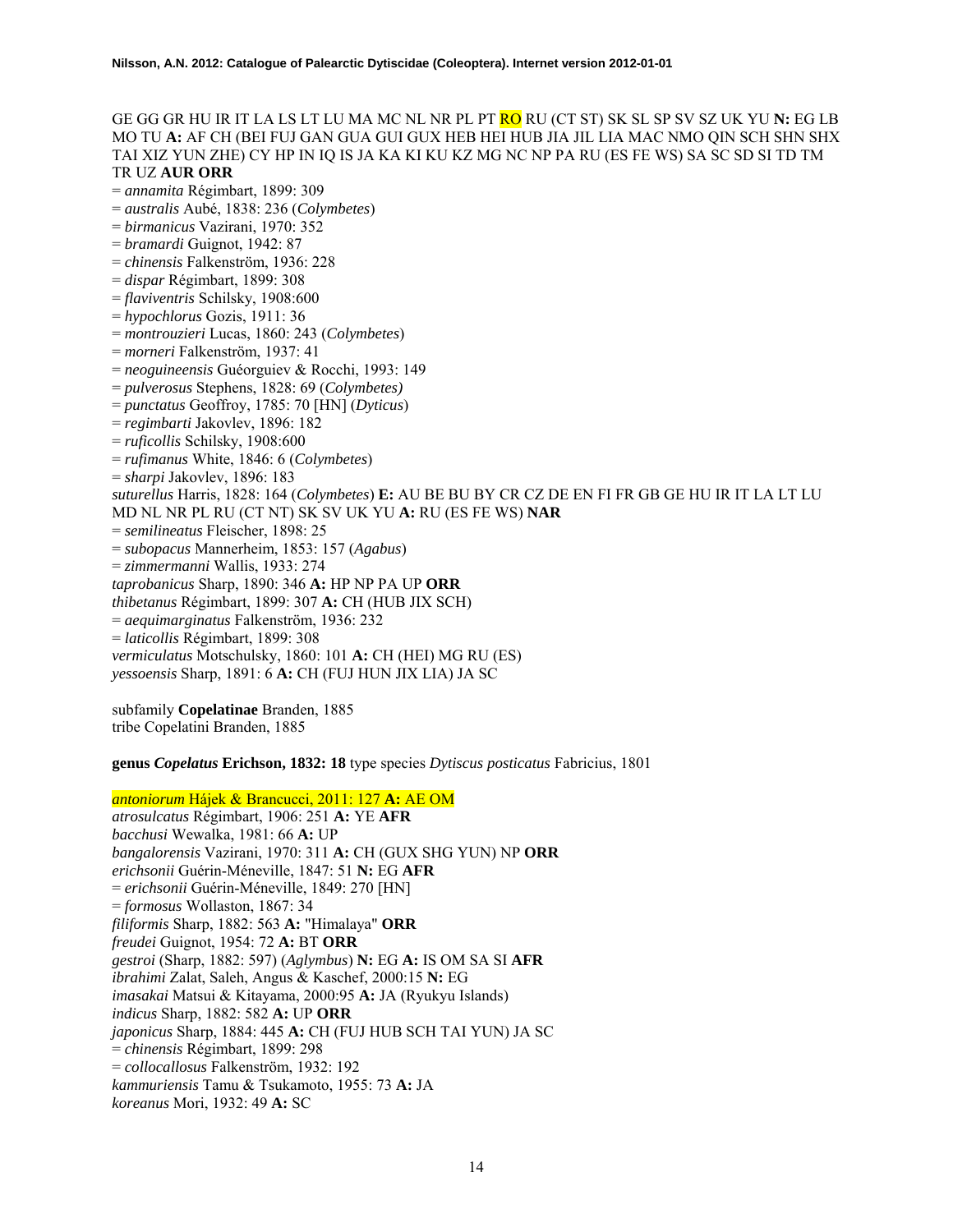*minutissimus* J. Balfour-Browne, 1939: 79 **A:** JA **ORR**  *nakamurai* Guéorguiev, 1970: 258 **A:** JA = *hasegawai* Satô, 1988: 123 *oblitus* Sharp, 1882: 582 **A:** CH (HKG MAC TAI) JA **ORR** *= andamanicus* Régimbart, 1899: 302 = *ryukyuensis* Satô, 1961: 8 = *subfasciatus* Zimmermann, 1919: 76 = *tokaraensis* Nakane, 1963: 25 *ogasawarensis* Kamiya, 1932: 6 **A:** JA *parallelus* Zimmermann, 1920: 226 **A:** JA *pulchellus* Klug, 1834: t.33/7 (*Agabus*) **A:** IQ SA SI **AFR**  = *africanus* Sharp, 1882: 583 = *basalis* Boheman, 1848: 244 = *discoideus* Sharp, 1882: 582 = *marginipennis* Laporte, 1835: 102 (*Colymbetes*) = *obtusus* Boheman, 1848: 242 = *strigulosus* Sharp, 1882: 582 *rimosus* Guignot, 1952: 27 **A:** CH (YUN) *sociennus* J. Balfour-Browne, 1952: 26 **A:** CH (HKG MAC TAI) NP *takakurai* Satô, 1985: 63 **A:** CH JA *tenebrosus* Régimbart, 1880: 210 **A:** CH (FUJ MAC TAI YUN) JA **ORR**  = *hisamatsui* Satô, 1961: 8 = *pusillus* Sharp, 1882: 580 *teranishii* Kamiya, 1938: 27 **A:** JA = *multistriolatus* Guignot, 1956: 490 *tomokunii* Satô, 1985: 63 **A:** JA *weymarni* J. Balfour-Browne, 1947: 440 **A:** CH (HEI LIA SHG) JA NC RU (FE) SC *zimmermanni* Gschwendtner, 1934: 143 **A:** CH (ZHE) JA

**genus** *Exocelina* **Broun, 1886: 938** type species *Exocelina advena* Broun, 1886 (= *Celina australis* Clark, 1863) *= Papuadytes* Balke, 1998: 305 type species *Copelatus rivulus* Balke, 1998

*shizong* Balke & Bergsten, 2003: 90 (*Copelatus*) **A:** CH (YUN)

**genus** *Lacconectus* **Motschulsky, 1855: 83** type species *Lacconectus fulvescens* Motschulsky, 1855 = *Paralacconectus* Vazirani, 1970: 304 type species *Lacconectus scholzi* Gschwendtner, 1922

*arunachal* Brancucci, 2006: 61 **A:** AP *basalis* Sharp, 1882: 598 **A:** CH (TAI YUN) **ORR**  *formosanus* Kamiya, 1938: 29 (*Platynectes*) **A:** CH (FUJ TAI) **ORR** *hainanensis* Hendrich, 1998: 102 **A:** CH (HAI) *holzschuhi* Brancucci, 1986: 104 **A:** NP SD *klausnitzeri* Brancucci, 2006: 59 **A:** AP *kubani* Brancucci, 2003: 98 **A:** CH (YUN) **ORR** *laccophiloides* Zimmermann, 1928: 175 **A:** CH (GUA) **ORR**  = *kurosawai* Satô, 1979: 39 *maoyangensis* Brancucci, 2003: 103 **A:** CH (HAI) *menglunensis* Brancucci, 2003: 100 **A:** CH (YUN) *meyeri* Brancucci, 2003: 101 **A:** CH (YUN) **ORR** *nepalensis* Brancucci, 1989: 108 **A:** NP *nicolasi* Brancucci, 1986: 119 **A:** AP BT NP SD **ORR**  *ovalis* Gschwendtner, 1936: 369 **A:** AP *pseudonicolasi* Brancucci, 2003: 106 **A:** CH (YUN) **ORR** *sikkimensis* Brancucci, 1989: 109 **A:** SD *similis* 1986: 109 **A:** CH (YUN) **ORR** *tonkinoides* Brancucci, 1986: 127 **A:** CH (GUA YUN) **ORR**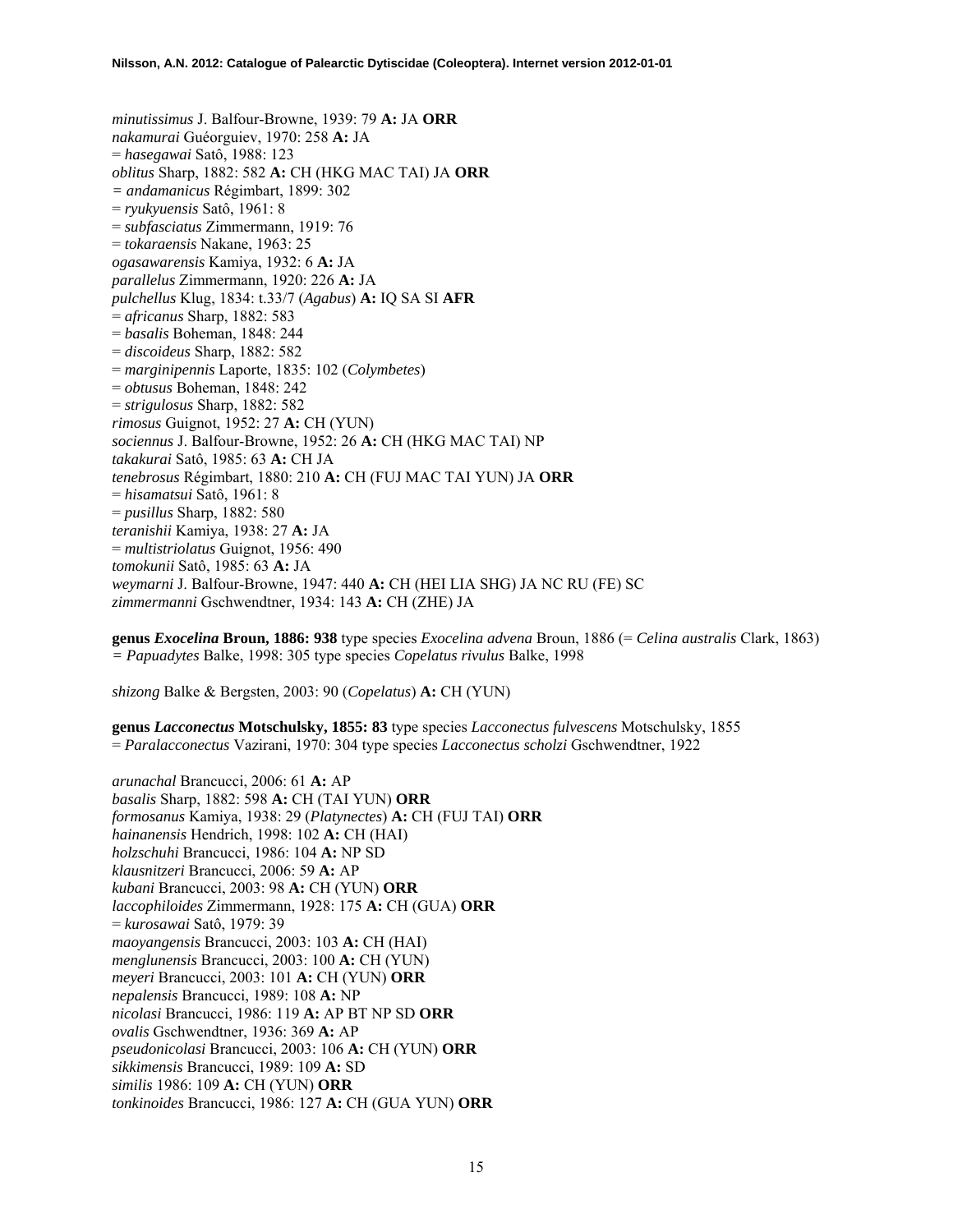**genus** *Liopterus* **Dejean, 1833: 54** type species *Dytiscus oblongus* Illiger, 1801 = *Pelocatus* Zaitzev, 1908: 121 [RN] type species *Dytiscus oblongus* Illiger, 1801

*atriceps* Sharp, 1882: 569 (*Copelatus*) **E:** FR IT PT SP **N:** AG MO TU *haemorrhoidalis* Fabricius, 1787: 191 (*Dytiscus*) **E:** AB AR AU BE BH BU BY CR CZ DE EN FI FR GB GE GG GR HU IR IT LA LS LT LU MC NL PL RO RU (CT NT ST) SK SL SP SV SZ UK YU **N:** AG **A:** IN IS TD TM TR

= *agilis* Fabricius, 1792: 194 (*Dytiscus*)

= *oblongus* Illiger, 1801: 72 *(Dytiscus)*

= *ruficollis* Schaller, 1783: 313 [HN] (*Dytiscus*)

= *schalleri* Gmelin, 1790: 1952 (*Dytiscus*)

subfamily **Dytiscinae** Leach, 1815 tribe Aciliini Thomson, 1867

**genus** *Acilius* **Leach, 1817: 69** type species *Dytiscus sulcatus* Linnaeus, 1758

**subgenus** *Acilius* Leach, 1817: 69 type species *Dytiscus sulcatus* Linnaeus, 1758 = *Heteroelytrus* Ádám, 1993: 81 [RN] type species *Dytiscus sulcatus* Linnaeus, 1758

*canaliculatus* Nicolai, 1822: 29 (*Dytiscus*) **E:** AU BE BH BU BY CR CZ DE EN FI FR GB GE HU IR IT LA LT LU NL NR PL RU (CT NT ST) SK SL SV SZ UK **A:** CH (JIL) KZ RU (ES FE WS) = *caliginosus* Curtis, 1825: 63 = *dispar* Lacordaire, 1835: 306 = *kotulae* Ulanowski, 1884: 6 = *laevisulcatus* Motschulsky, 1845: 30 = *subimpressus* Motschulsky, 1845: 30 = *sulcatoaffinis* Hummel, 1822: 7 (*Dyticus*) = *sulcipennis* C.R. Sahlberg, 1824: 157 (*Dyticus*) = *xantischius* Gozis, 1911: 20 *japonicus* Brinck, 1939: 168 **A:** JA *kishii* Nakane, 1963: 26 **A:** JA *sinensis* Peschet, 1915: 288 **A:** CH (SCH YUN) = *guerryi* Olsoufieff, 1925: 90 *sulcatus* Linnaeus, 1758: 412 (*Dytiscus*) **E:** AB AL AR AU BE BH BU BY CR CZ DE EN FI FR GB GE GG HU IR IT LA LS LT LU NL NR PL PT RO RU (CT NT ST) SK SL SP SV SZ UK YU **N:** AG **A:** KZ RU (ES FE WS) TR = *blancki* Peyerimhoff, 1927: 79 = *brevis* Aubé, 1837: 70 = *fasciatus* DeGeer, 1774: 397 (*Dytiscus*) = *punctatus* Scopoli, 1763: 97 (*Dytiscus*) = *scopolii* Gmelin, 1790: 1954 (*Dytiscus*) = *scoticus* Stephens, 1828: 93 = *tomentosus* Motschulsky, 1845: 30

= *varipes* Stephens, 1828: 93

**subgenus** *Homoeolytrus* Gobert, 1874: 440 type species *Acilius duvergeri* Gobert, 1874

*duvergeri* Gobert, 1874: 441 **E:** FR IT PT SP **N:** MO

**genus** *Graphoderus* **Dejean, 1833: 54** type species *Dytiscus cinereus* Linnaeus, 1758

= *Derographus* Portevin, 1929: 210 type species *Hydaticus austriacus* Sturm, 1834

= *Graphothorax* Motschulsky, 1853: 9 type species *Dytiscus cinereus* Linnaeus, 1758

= *Prosciastes* Gistel, 1856: 355 type species *Dytiscus cinereus* Linnaeus, 1758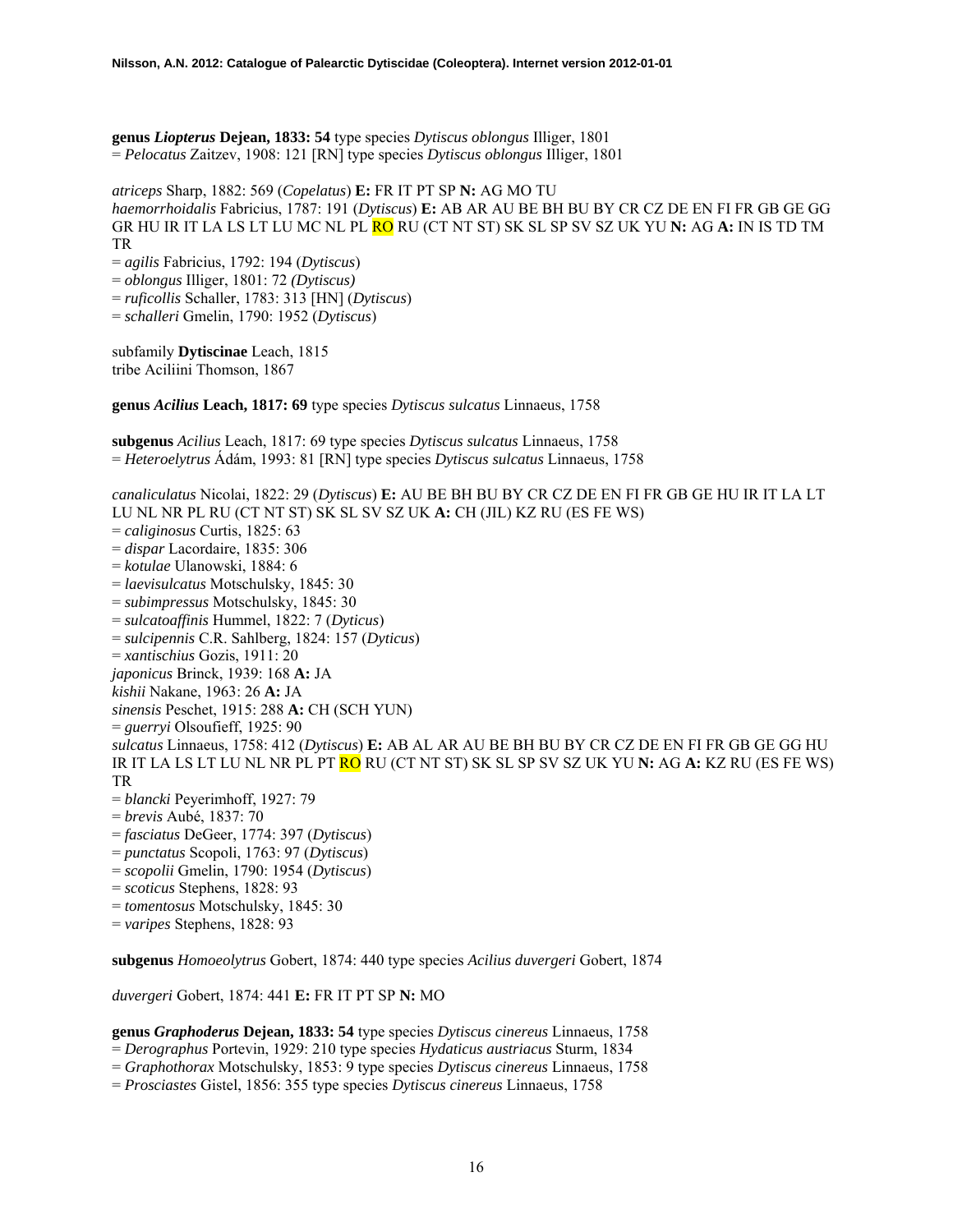*adamsii* Clark, 1864: 211 (*Hydaticus*) **A:** CH (BEI HEB HEI HUB JIA JIL LIA SHX ZHE) JA RU (FE) SC = *japonicus* Sharp, 1873: 48 (*Hydaticus*)

*austriacus* Sturm, 1834: 46 (*Hydaticus*) **E:** AB AR AU BE BH BU BY CR CZ DE FR GE HU IT KZ LA LT MD NL PL RO RU (CT ST) SK SL SV SZ UK YU **A:** KI KZ MG RU (ES FE WS) TM

*bieneri* Zimmermann, 1921: 86 **A:** RU (FE)

*bilineatus* DeGeer, 1774: 400 (*Dytiscus*) **E:** AU BE BH BY CR CZ DE EN FI FR GB GE HU IT LA LT LU NL NR PL RO RU (CT NT ST) SK SL SV SZ UK YU **A:** RU (WS)

*cinereus* Linnaeus, 1758: 412 (*Dytiscus*) **E:** AB AR AU BE BH BU BY CR CZ DE EN FI FR GB GE GG GR HU IT KZ LA LT LU MC NL NR PL RO RU (CT ST) SK SL SP SV SZ UK YU **A:** KZ MG RU (WS) TR

= *intermedius* Westhoff, 1881: 53 (*Hydaticus*)

= *simulator* Westhoff, 1882: 304 (*Hydaticus*)

= *taeniatus* Rossi, 1792: 69 (*Dytiscus*)

*perplexus* Sharp, 1882: 695 **A:** RU (FE) **NAR**

*zonatus verrucifer* C.R. Sahlberg, 1824: 159 (*Dyticus*) **E:** EN FI IT LA NR RU (NT) SV **A:** MG RU (ES FE WS)

= *bertolinii* Seidlitz, 1887: 107

= *flavotestaceus* J. Sahlberg, 1875: 161

= *piciventris* Thomson, 1868: 351

= *rosenbergeri* Seidlitz, 1887: 107

= *sahlbergii* Seidlitz, 1887: 107

= *thomsonii* Seidlitz, 1887: 108

*zonatus zonatus* Hoppe, 1795: 33 (*Dytiscus*) **E:** AR AU BE BU BY CR CZ DE FR GB GE GG HU LA LT LU MD NL PL SK SL RU (CT ST) SV SZ UK YU **A:** CH (HEI JIL) JA MG TR

= *interiectus* Westhoff, 1882: 304 (*Hydaticus*)

= *zonatus* Panzer, 1796: 38/13 [HN] (*Dytiscus*)

**genus** *Rhantaticus* **Sharp, 1882: 672** type species *Hydaticus signatipennis* Laporte, 1835 (= *Hydaticus congestus*  Klug, 1833)

*congestus* Klug, 1833: 48 (*Hydaticus*) **N:** EG **A:** AP CH (FUJ GUA GUX HAI HUB TAI YUN) JA NP UP **AFR AUR ORR**

= *rochasi* Perroud & Montrouzier, 1864: 81 (*Hydaticus*)

= *signatipennis* Laporte, 1835: 95 (*Hydaticus*)

**genus** *Sandracottus* **Sharp, 1882: 672** type species *Dytiscus fasciatus* Fabricius, 1775 (= *Hydaticus mixtus* Blanchard, 1843)

*dejeanii* Aubé, 1838: 165 (*Hydaticus*) **A:** AP HP IN PA UP **ORR**  *festivus* Illiger, 1801: 166 (*Dytiscus*) **A:** AP CH (GUA GUX HAI HUN SCH YUN) HP PA **ORR**  *mixtus* Blanchard, 1843: pl. 4 (*Hydaticus*) **A:** CH (FUJ HUB JIA JIX SCH SHG ZHE) JA **ORR**  = *crucialis* Régimbart, 1899: 333 = *fasciatus* Fabricius, 1775: 825 [HN] (*Dytiscus*) = *hunteri* Crotch, 1872: 205 [RN] (*Hydaticus*)

tribe Cybistrini Sharp, 1882

**genus** *Cybister* **Curtis, 1827: 151** type species *Dytiscus lateralis* Fabricius, 1798 (*= Dytiscus tripunctatus* Olivier, 1795)

**subgenus** *Cybister* Curtis, 1827: 151 type species *Dytiscus lateralis* Fabricius, 1798 (= *Dytiscus tripunctatus* Olivier, 1795)

= *Alocomerus* Brinck, 1945: 11 type species *Cybister buqueti* Aubé, 1838

*= Cybisteter* Bedel, 1881: 242 type species *Dytiscus lateralis* Fabricius, 1798 (= *Dytiscus tripunctatus* Olivier, 1795)

= *Gschwendtnerhydrus* Brinck, 1945: 11 type species *Dytiscus tripunctatus* Olivier, 1795

= *Megadytoides* Brinck, 1945: 11 type species *Cybister marginicollis* Boheman, 1848

= *Meganectes* Brinck, 1945: 11 type species *Cybister dejeanii* Aubé, 1838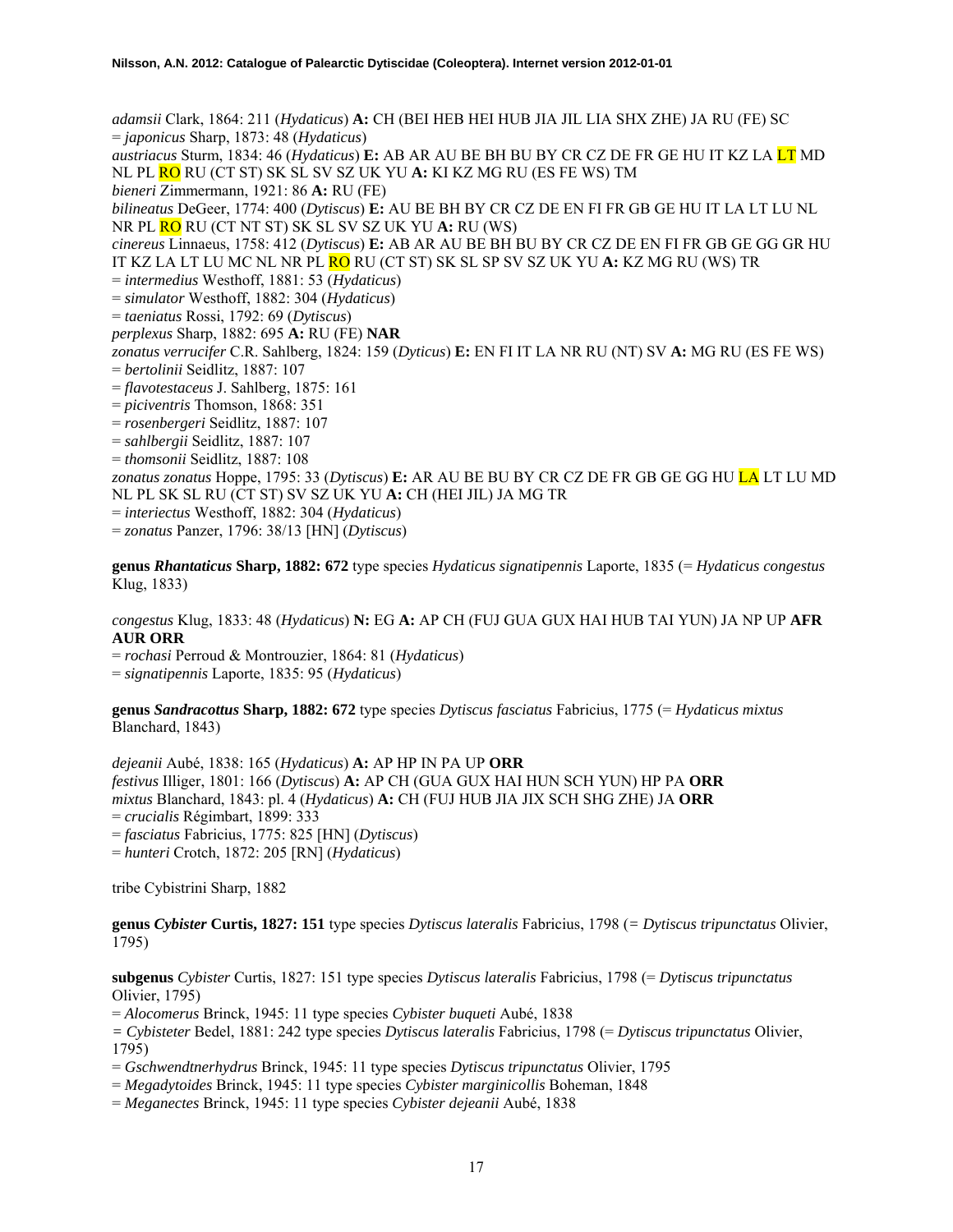= *Nealocomerus* Brinck, 1945: 11 type species *Dytiscus fimbriolatus* Say, 1825 **=** *Scaphinectes* Ádám, 1993: 81 [RN] type species *Dytiscus roeselii* Fuessli, 1775 (= *Dytiscus lateralimarginalis* DeGeer, 1774) *= Trochalus* Dejean, 1833: 53 [HN] type species *Dytiscus roeselii* Fuessli, 1775 (= *Dytiscus lateralimarginalis*

DeGeer, 1774)

*= Trogus* Leach, 1817: 70 [HN] type species *Dytiscus lateralis* Fabricius, 1798 (= *Dytiscus tripunctatus* Olivier, 1795)

*bengalensis* Aubé, 1838: 61 **A:** CH (BEI GUA FUJ HAI HEB JIX SCH YUN ZHE) **ORR**  *cardoni* Severin, 1890: cxciii **A:** PA **ORR**  *cephalotes* Sharp, 1882: 737 **A:** SA YE **AFR**  = *konduensis* Gschwendtner, 1927:93 *chinensis* Motschulsky, 1854: 44 **A:** CH (BEI FUJ GUA HAI HEB HEI JIL LIA NIN SCH SHA SHN SHX TAI TIA) JA NC RU (FE) SC *= japonicus* Sharp, 1873: 45 *cognatus* Sharp, 1882: 744 **A:** HP **ORR**  *confusus* Sharp, 1882: 739 **A:** PA **ORR**  *crassipes* Sharp, 1882: 735 **A:** SA *fumatus* Sharp, 1882: 731 **A:** CH (SHG) **ORR**  *gracilis* Sharp, 1882: 742 **A:** SD *guerini* Aubé, 1838: 57 **A:** CH (GUA) "Manchuria" **ORR**  *kansou* Feng, 1936: 13 **A:** CH (GAN) *laevis* Falkenström, 1936: 243 **A:** CH (SCH) *lateralimarginalis lateralimarginalis* DeGeer, 1774: 396 (*Dytiscus*) **E:** AB AR AU BE BH BU BY CR CZ DE EN FR GE GR HU IT KZ LA LT LU MC NL PL PT RO RU (CT ST) SK SL SP SV SZ UK YU **N:** AG EG LB MO TU **A:** CY IN IS JO KU KZ LE SY = *dispar* Rossi, 1790: 199 [HN] (*Dytiscus*) = *dissimilis* Rossi, 1792: 66 (*Dytiscus*) = *glaber* Bergsträsser, 1778: 31 [HN] (*Dytiscus*) = *herbeti* Peytoureau, 1894: xxxix (*Dytiscus*) = *intricatus* Schaller, 1783: 311 (*Dytiscus*) = *jordanis* Reiche & Saulcy, 1855: 637 = *lepidus* Apetz, 1852: 34 = *lusitanicus* Sharp, 1882: 747 *= pallidus* Ménétriés, 1832: 140 [HN] (*Dytiscus*) = *roeselii* Fuessli, 1775: 18 (*Dytiscus*) = *tataricus* Gebler, 1829: 64 (*Dytiscus*) = *vetulus* Schrank, 1798: 710 (*Dytiscus*) = *virens* O.F. Müller, 1776: 70 (*Dyticus*) = *virescens* Gmelin, 1790: 1958 (*Dytiscus*) *lateralimarginalis ponticus* Sharp, 1882: 748 **A:** IQ *lateralimarginalis torquatus* Fischer von Waldheim, 1829: 25 (*Dytiscus*) **E:** GG **A:** AF CH (XIN) KA TM TR *= chaudoirii* Hochhuth, 1846: 213 = *hedini* Zaitzev, 1908: 419 *lewisianus* Sharp, 1873: 46 **A:** CH (ANH BEI HEB HUB JIA JIX LIA SHG ZHE) JA **ORR**  *limbatus* Fabricius, 1775: 230 (*Dytiscus*) **A:** AF AP JA PA TAI UP "China" **ORR**  = *aciculatus* Herbst, 1784: 123 (*Dytiscus*) *reichei* Aubé, 1838: 79 **N:** EG **AFR**  *rugosus* W.S. Macleay, 1825: 32(*Dytiscus*) **A:** CH (TAI) JA **ORR**  = *indicus* Aubé, 1838: 62 *rugulosus* Redtenbacher, 1844: 502 (*Trochalus*) **A:** KA *senegalensis* Aubé, 1838: 72 **E:** IT **N:** AG **AFR**  = *convexiusculus* H.J. Kolbe, 1883: 420 = *irroratus* H.J. Kolbe, 1883: 420 = *marginellus* Régimbart, 1895: 212

= *rufiventris* Régimbart, 1895: 214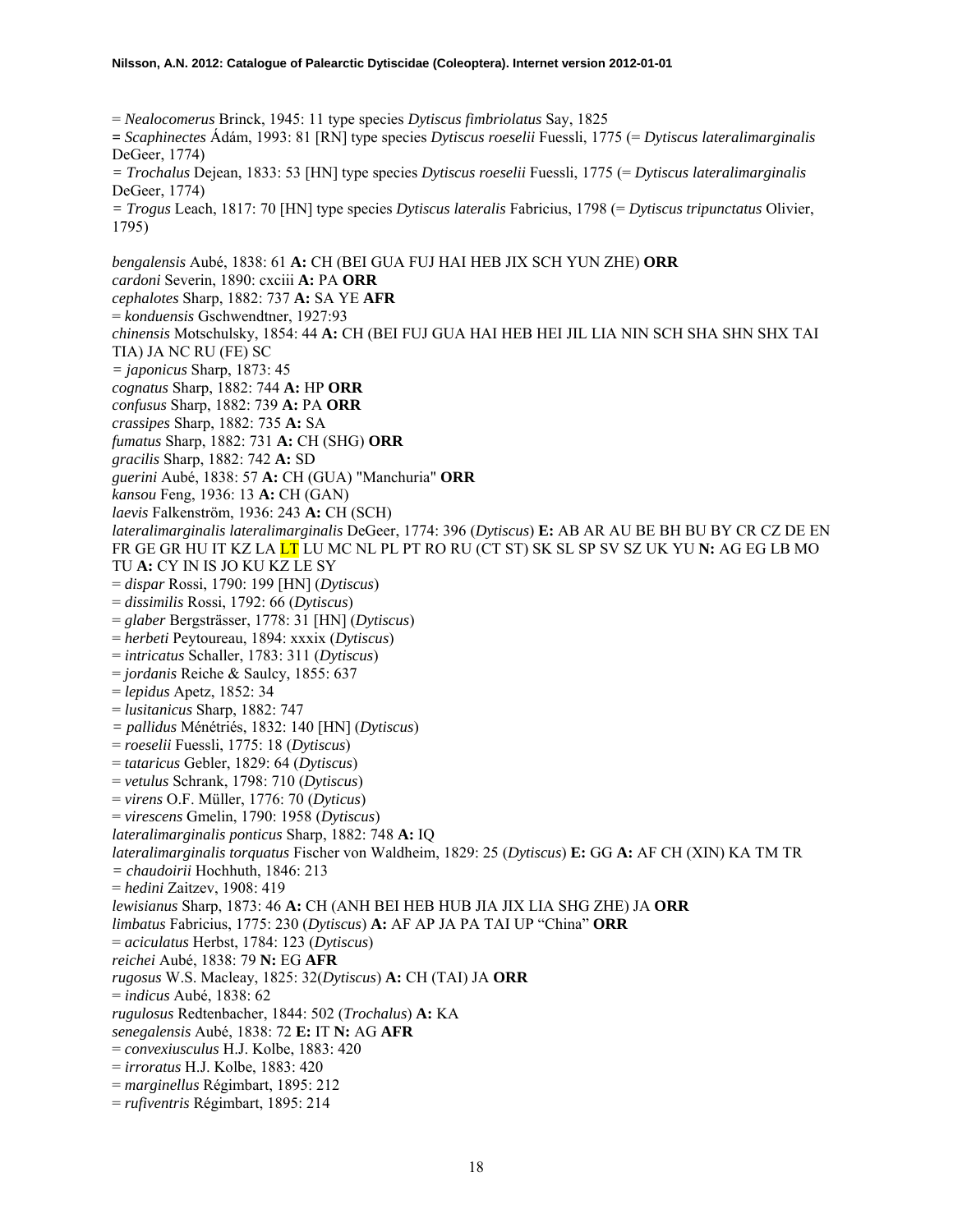= *seidlitzii* Ragusa, 1887: 43 *szechwanensis* Falkenström, 1936: 238 **A:** CH (SCH) *tripunctatus africanus* Laporte, 1835: 99 **E:** AL BH FR GR IT PT SP **N:** AG CI EG LB MO TU **A:** IS KU OM SA SI YE **AFR**  = *aegyptiacus* Peyron, 1856: 722 = *haagi* Wehncke, 1876: 358 (*Trogus*) = *meridionalis* Gené, 1836: 170 (*Trochalus*) = *punctipennis* Taschenberg, 1883: 176 (*Trogus*) *tripunctatus lateralis* Fabricius, 1798: 64 (*Dytiscus*) **E:** AB **A:** AE AF BT CH (GUA FUJ HAI HEB HEI HUB HUN JIA NAC SCH TAI YUN XIZ ZHE) CY IN IQ JA KA KI MG NP PA RU (FE) SD SY TD TM TR UZ **ORR**  = *asiaticus* Sharp, 1882: 731 = *gotschii* Hochhuth, 1846: 214 = *orientalis* Gschwendtner, 1931: 99 = *similis* Régimbart, 1899: 352 *ventralis* Sharp, 1882: 742 **A:** CH (MAC SCH SHN TAI) UP **ORR**  = *crassus* Sharp, 1882: 743

**subgenus** *Melanectes* Brinck, 1945: 11 type species *Cybister owas* Laporte, 1835

*bimaculatus* Aubé, 1838: 84 **N:** AG **AFR**  = *aequatorius* Zimmermann, 1917: 100 = *regimbarti* Wilke, 1920: 257 *brevis* Aubé, 1838: 98 **A:** CH (LIA SCH TAI) JA SC *convexus* Sharp, 1882: 718 **A:** CH (YUN) **ORR**  *posticus* Aubé, 1838: 87 **A:** HP NP PA UP **ORR**  *sugillatus* Erichson, 1834: 227 **A:** AF BT CH (BEI FUJ GUA HAI HEB HUB JIX SCH TAI XIZ ZHE) JA NP PA SD UP **ORR**  = *bisignatus* Aubé, 1838: 88 = *notasicus* Aubé, 1838: 90 = *olivaceus* Boheman, 1858: 21 *vulneratus* Klug, 1834: t.33/1 **E:** IT SP **N:** AG EG LB MO TU **A:** AE BA IN OM SA SI YE **AFR**  = *binotatus* Klug, 1835: 28 = *bivulnerus* Aubé, 1838: 91 = *madagascariensis* Aubé, 1838: 94

tribe Dytiscini Leach, 1815

# **genus** *Dytiscus* **Linnaeus, 1758: 411** type species *Dytiscus marginalis* Linnaeus, 1758

*= Leionotus* Kirby, 1837: 76 type species *Dytiscus conformis* Kunze, 1818 (=*Dytiscus marginalis* Linnaeus, 1758)

= *Macrodytes* Thomson, 1859: 12 type species *Dytiscus marginalis* Linnaeus, 1758

*circumcinctus* Ahrens, 1811: 67(=55) **E:** AU BE BU BY CR CZ DE EN FI FR GB GE GG HU IR IT LA LT NL NR PL RO RU (CT NT ST) SK SL SV SZ UK YU (Crna Gora) **A:** KZ RU (ES FE WS) TR **NAR**  = *angustatus* Curtis, 1826: 99 = *angustatus* Stephens, 1828: 88 = *anxius* Mannerheim, 1843: 218 = *circumscriptus* Lacordaire, 1835: 300 [HN] = *confusus* Motschulsky, 1860: 101 = *dubius* Gyllenhal, 1827: 372 [HN] = *flavocinctus* Hummel, 1823: 17 = *fuscostriatus* Motschulsky, 1859: 167 = *ooligbukii* Kirby, 1837: 74 *circumflexus* Fabricius, 1801: 258 **E:** AB AR AU BE BH BU BY CR CZ DE EN FR GB GE GG GR HU IR IT LA LT LU MA MD NL PL PT RO RU (ST) SK SL SP SV UK YU **N:** AG EG LB MO TU **A:** CY IN IS KZ LE RU (WS) SY TR

= *dubius* Audinet-Serville, 1830: 90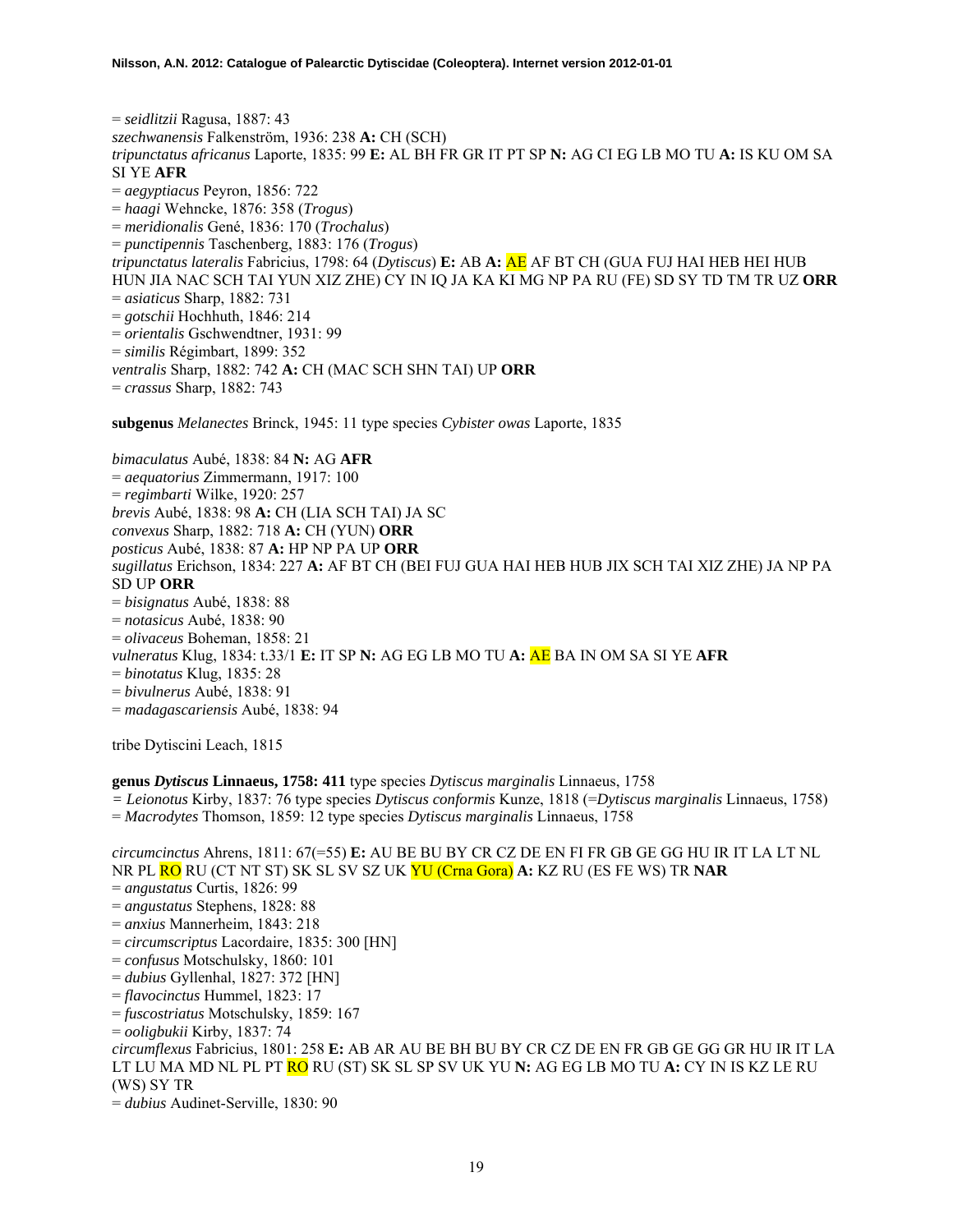= *flavomaculatus* Curtis, 1826: 99 = *flavoscutellatus* Latreille, 1804: 162 = *kunstleri* Peytoureau, 1894: xlii = *perplexus* Lacordaire, 1835: 303 *dauricus dauricus* Gebler, 1832: 39 **A:** CH (HEI JIL XIN) JA MG RU (ES FE) **NAR**  = *amurensis* J. Balfour-Browne, 1944: 356 [RN] = *confluens* Say, 1830: 27 [HN] = *confluens* Say, 1834: 440 [HN] = *confluentus* LeConte, 1850: 212 [RN] = *diffinis* LeConte, 1850: 212 = *franklinii* Kirby, 1837: 77 = *frontalis* Motschulsky, 1860: 101 [HN] = *obscurus* Gschwendtner, 1922: 93 = *strigifrons* Motschulsky, 1860: 101 = *ventralis* Motschulsky, 1855: 79 = *vexatus* Sharp, 1882: 643 *dauricus zaitzevi* Nakane, 1990: 28 **A:** JA *delictus* Zaitzev, 1906: 28 (*Macrodytes*) **A:** CH (HEI) RU (FE) *dimidiatus* Bergsträsser, 1778: 33 **E:** AB AL AR AU BE BH BU BY CR CZ DE EN FI FR GB GE GG GR HU IT LA LT LU MC NL PL RO RU (CT NT ST) SK SL SV SZ UK YU **A:** IN SY TR *distantus* Feng, 1936: 14 **A:** CH ("Manchuria") *lapponicus disjunctus* Camerano, 1880: 120 **E:** IT *lapponicus lapponicus* Gyllenhal, 1808: 468 **E:** BE BY CZ DE EN FI FR GB GE GG IR LA LT NL NR PL RO RU (CT NT) SK SV **A:** KZ RU (WS) = *borealis* Motschulsky, 1860: 101 = *septemtrionalis* Gyllenhal, 1827: 373 *latissimus* Linnaeus, 1758: 411 **E:** AU BE BY CR CZ DE EN FI FR GE HU IT LA LT LU NL NR PL RO RU (CT NT ST) SK SV SZ UK **A:** RU (WS) = *amplissimus* O.F. Müller, 1776: 69 = *anastomozans* Well, 1781: 386 *latro* Sharp, 1882: 644 **A:** CH (HEI) MG RU (ES FE WS) = *piceatus* Sharp, 1882: 644 = *stadleri* Gschwendtner, 1922: 93 *marginalis czerskii* Zaitzev, 1953: 328 **A:** CH (HEB HEI HEN) JA NC RU (ES FE) *marginalis marginalis* Linnaeus, 1758: 411 **E:** AB AL AU BE BH BU BY CR CZ DE EN FI FR GB GE GG GR HU IR IT LA LS LT LU MC NL NR PL PT RO RU (CT NT ST) SK SL SP SV SZ UK YU **A:** KZ RU (ES WS) TR = *circumductus* Audinet-Serville, 1830: 90 = *conformis* Kunze, 1818: 58 = *semicostatus* Reineck, 1921: 117 = *semistriatus* Linnaeus, 1758: 412 = *submarginatus* Stephens, 1828: 90 = *totomarginalis* DeGeer, 1774: 391 *mutinensis* Branden, 1885: 97 **E:** CR GR IT *= mutinensis* Pederzani, 1971: 220 [HN] *persicus* Wehncke, 1876: 52 **E:** AR GG RU (ST) UK **A:** AF IN TR UZ *pisanus* Laporte, 1835: 98 **E:** AN CR FR GR IT PT SP **N:** AG MO TU = *ibericus* Rosenhauer, 1856: 47 = *nonsulcatus* Zimmermann, 1919: 233 *semisulcatus* O.F. Müller, 1776: 70 **E:** AL AU BE BU CR CZ DE EN FR GB GE GG GR IR IT LA LT LU NL NR PL PT SL SP SV SZ UK YU (Crna Gora) **N:** AG MO TU **A:** KZ RU (ES) TR **AUR**  = *exspectatus* Peyerimhoff, 1905: 229 = *frischii* Bergsträsser, 1778: 43 = *laevis* Engert, 1911: 19 = *maurus* Schaufuss, 1883: clxxiii = *porcatus* Thunberg, 1794: 74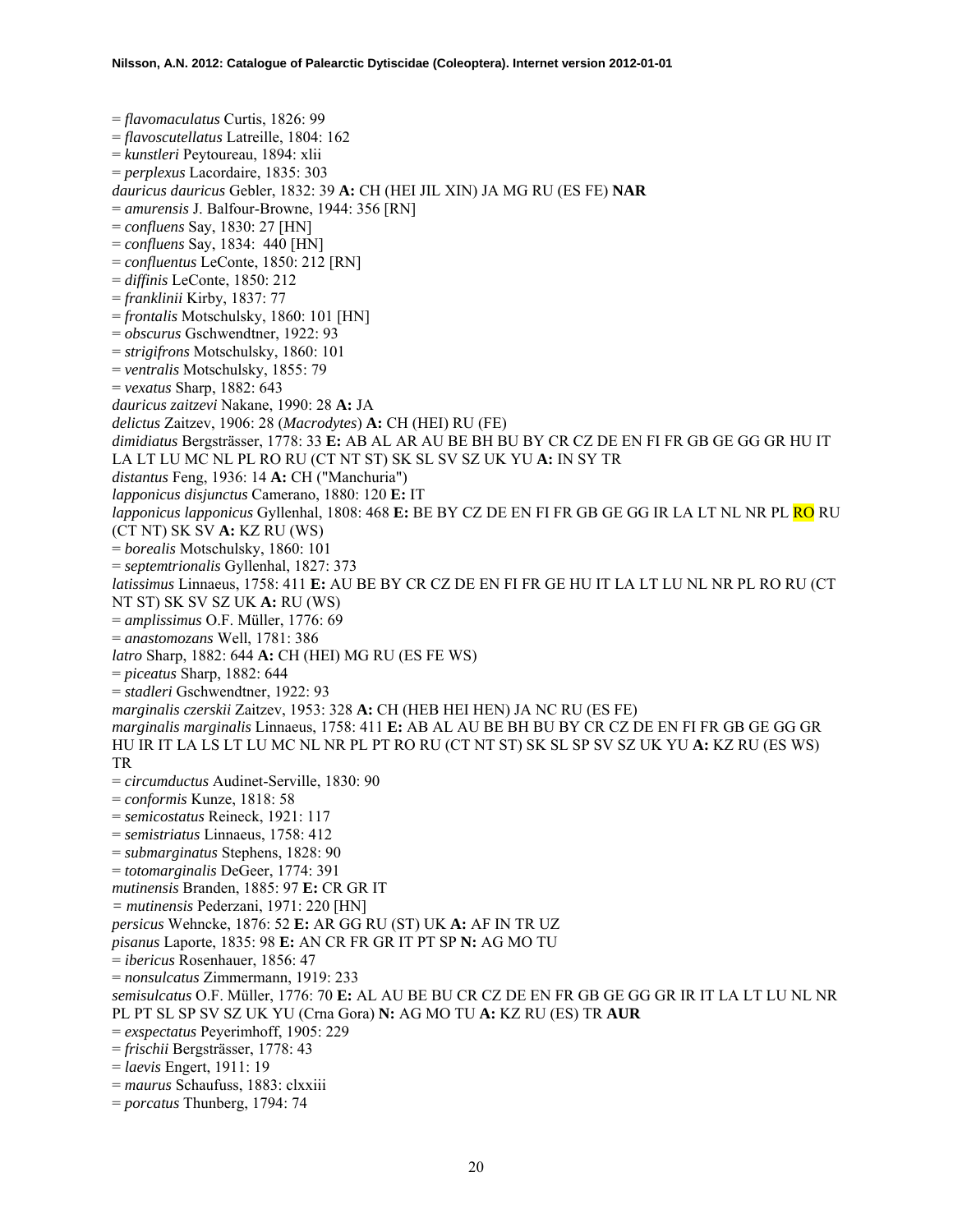= *punctatus* Olivier, 1795: 12 [HN] = *punctulatus* Fabricius, 1777: 238 [HN] = *stagnalis* Geoffroy, 1785: 66 *sharpi* Wehncke, 1875: 500 **A:** CH (HUN SHA) JA = *validus* Régimbart, 1899: 311 *sinensis* Feng, 1935: 182 **A:** CH (HEI SCH SHA) *thianschanicus* Gschwendtner, 1923: 107 (*Macrodytes*) **E:** RU (ST) **A:** AF KA TD TR

tribe Eretini Crotch, 1873

**genus** *Eretes* **Laporte, 1833: 397** type species *Dytiscus griseus* Fabricius, 1781

= *Eunectes* Erichson, 1832: 17 [HN] type species *Dytiscus sticticus* Linnaeus, 1767

= *Nogrus* Dejean, 1833: 53 type species *Dytiscus griseus* Fabricius, 1781

*griseus* Fabricius, 1781: 293 (*Dytiscus*) **E:** AB AR AZ BH BU CR FR GG GR HU IT PT RU (ST) SL SP UK YU **N:** AG EG LB MO TU **A:** AF BT CH (BEI FUJ HAI HEB HEI HUB JIA LIA MAC SCH SHA SHG SHN SHX TAI YUN ZHE) IN IQ JA HP KA KU NP OM PA RU (FE) SC SI SY TR UP YE **AFR AUR ORR** = *moroderi* Báguena Corella, 1935: 90 = *plicipennis* Motschulsky, 1845: 29 (*Eunectes*) = *succinctus* Klug, 1834: t.33/4 (*Eunectes*) *sticticus* Linnaeus, 1767: 666 (*Dytiscus*) **E:** SP **N:** AG CI EG MO MR **A:** AE AF CY IN KZ QA SA TD TM TR YE (Socotra) **AFR NAR NTR** = *conicollis* Wollaston, 1861: 97 (*Eunectes*) = *helvolus* Klug, 1834: t.33/3 (*Eunectes*) = *occidentalis* Erichson, 1847: 73 (*Eunectes*) = *punctatus* Zoubkoff, 1837: 66 (*Eunectes*) = *subcoriaceus* Wollaston, 1861: 99 (*Eunectes*) = *subdiaphanus* Wollaston, 1861: 100 (*Eunectes*)

tribe Hydaticini Sharp, 1882

**genus** *Hydaticus* **Leach, 1817: 69** type species *Dytiscus transversalis* Pontoppidan, 1763

**subgenus** *Hydaticus* Leach, 1817: 69 type species *Dytiscus transversalis* Pontoppidan, 1763 = *Icmaleus* Gistel, 1856: 355 type species *Dytiscus transversalis* Pontoppidan, 1763

*aruspex* Clark, 1864: 212 **E:** BY CZ DE EN FI FR GE HU LA NR PL RU (CT NT) SV UK **A:** CH (HEI JIL LIA) JA RU (ES FE WS) **NAR** = *americanus* Sharp, 1882: 651 = *laevipennis* Thomson, 1867: 88 = *laeviusculus* Poppius, 1906: 58 = *modestus* Sharp, 1882: 650 = *rugosus* Poppius, 1905: 23 *continentalis* J. Balfour-Browne, 1944: 355 [RN] **E:** AU BE BH BY CR CZ DE EN FR GE HU IT LA LT PL RU (CT ST) SK SV SZ UK **A:** RU (WS) = *stagnalis* Fabricius, 1787: 191 [HN] (*Dytiscus*) *schelkovnikovi* Zaitzev, 1913: 197 **E:** AB AR GG RU (ST) **A:** IN = *litoralis* Zaitzev, 1913: 198 *seminiger* DeGeer, 1774: 401 (*Dytiscus*) **E:** AU BE BH BY CR CZ DE EN FI FR GB GE HU IR IT LA LS LT LU NL NR PL RO RU (CT NT ST) SK SL SP SV SZ UK YU **A:** RU (ES WS) = *cinctus* O.F. Müller, 1776: 669 [HN] (*Dyticus*) = *danicus* Gmelin, 1790: 1955 (*Dytiscus*) = *hybneri* Fabricius, 1787: 190 (*Dytiscus*) = *parapleurus* Marsham, 1802: 427 (*Dytiscus*) = *sexpunctatus* Drapiez, 1819: 48 (*Dyticus*) *transversalis laevisculptus* Zaitzev, 1910: 223 **A:** IN TR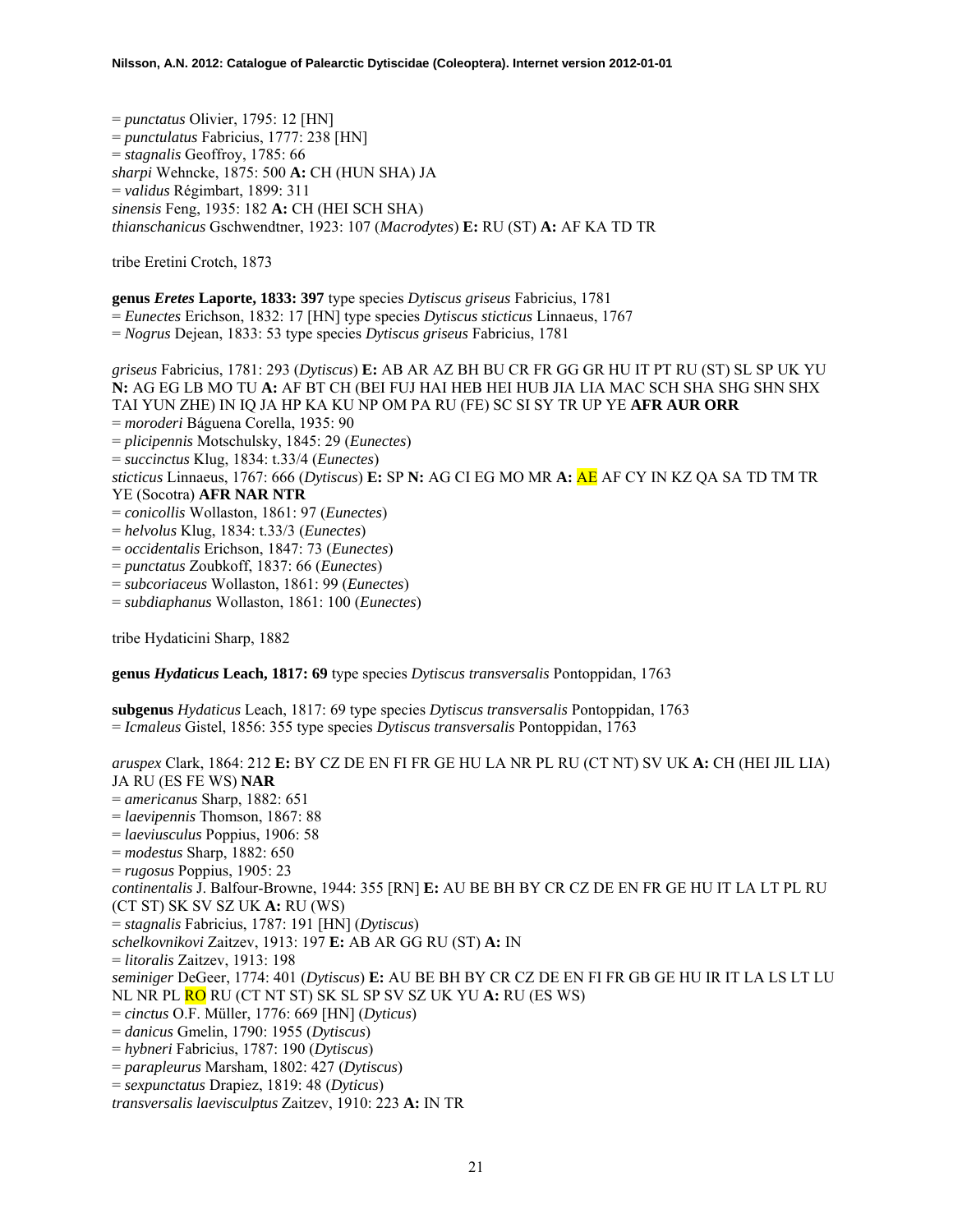*transversalis transversalis* Pontoppidan, 1763: 677 (*Dytiscus*) **E:** AL AU BE BH BU BY CR CZ DE EN FI FR GB GE GG GR HU IT KZ LA LT LU MC NL NR PL RO RU (CT NT ST) SK SL SV SZ UK YU **A:** IS RU (WS)

- = *degeneratus* Westhoff, 1882: 305
- = *inderiensis* Zaitzev, 1915: 277
- = *interruptemaculatus* Gerhardt, 1899: 217
- = *punctipennis* Thomson, 1867: 87
- = *sahlbergi* Zaitzev, 1905: 226

**subgenus** *Prodaticus* Sharp, 1882: 647 type species *Prodaticus pictus* Sharp, 1882

- = *Guignotites* Brinck, 1943: 8 [RN] type species *Dytiscus vittatus* Fabricius, 1775
- = *Hydaticinus* Guignot, 1950: 104 type species *Hydaticus rectus* Sharp, 1882 (= *Dytiscus xanthomelas* Brullé, 1838)
- = *Isonotus* Guignot, 1936: 53 [HN] type species *Dytiscus vittatus* Fabricius, 1775
- = *Pleurodytes* Régimbart, 1899: 331 type species *Hydaticus dineutoides* Sharp, 1882

*africanus* Rocchi, 1976: 289 (*Prodaticus*) **A:** SA **AFR** *agaboides* Sharp, 1882: 663 **A:** CH (HAI YUN) **ORR**  *arabicus* Guignot, 1951: 21 **A:** OM YE *bivittatus* Laporte, 1835: 98 **N:** EG **AFR**  = *sharpi* Peschet, 1917: 45 *bowringii* Clark, 1864: 214 **A:** CH (ANH BEI HEB HUB JIA JIX LIA SCH SHA SHN TAI YUN ZHE) JA NC SC **ORR** *conspersus conspersus* Régimbart, 1899: 315 **A:** JA SC *conspersus sakishimanus* Nakane, 1990: 29 **A:** JA *decorus* Klug, 1834: t.33/5 **N:** EG **A:** SA SI YE **AFR** *dorsiger* Aubé, 1838: 193 **A:** SA **AFR** *dregei* Aubé, 1838: 172 **A:** SA YE **AFR** = *jucundus* Reiche, 1850: 278 = *nigromarmoratus* Clark, 1864: 220 *fabricii* W.S. Macleay, 1825: 31 [RN] (*Colymbetes*) **A:** CH (YUN) **AUR ORR**  = *fabriciusi* Ball, 1932: 19 [RN] = *rufulus* Aubé, 1838: 199 = *varius* Fabricius, 1801: 267 [HN] (*Dytiscus*) *flavolineatus* Boheman, 1848: 237 **A:** SA **AFR** *grammicus* Germar, 1827: t.1 (*Dytiscus*) **E:** AB AR AU BH BU CR FR GE GG HU IT MC PL RU (ST) SK SL SZ TR UK YU **A:** AF CH (BEI HAI HEB HEI HUB JIA JIL LIA SCH YUN) IN JA KZ NC TM UZ = *lineolatus* Ménétriés, 1832: 140 (*Dytiscus*) = *nigrovittatus* Clark, 1864: 222 *histrio* Clark, 1864: 221 **A:** AE AF HP IN IQ KA OM PA SA UP YE **ORR** = *rectangulus* Sharp, 1882: 669 *incertus* Régimbart, 1888: 617 **A:** BT CH (YUN) HP NP **ORR** = *martensi* Wewalka, 1972: 115 *leander* Rossi, 1790: 202 (*Dytiscus*) **E:** AB AL FR GR IT PT SP YU **N:** AG EG LB MO TU **A:** IN IQ IS JO SI SY TM TR **AFR** = *debarrosmachadoi* Franciscolo, 1968: 51 = *fusciventris* Reiche & Saulcy, 1855: 639 = *nauzieli* Fairmaire, 1859: lii *litigiosus* Régimbart, 1880: 210 **A:** CH (HAI) **ORR** = *nubilus* Régimbart, 1899: 318 = *planatus* Régimbart, 1899: 317 *luczonicus* Aubé, 1838: 179 **A:** UP **ORR** *major* Régimbart, 1899: 328 **A:** CH (YUN) **ORR** *pacificus* Aubé, 1838: 177 **A:** CH (SHN TAI YUN) **ORR** = *banksii* Crotch, 1872: 205 [RN] = *ceylonicus* Guignot, 1935: 130 = *discindens* Walker, 1858: 204 = *latihamatus* Régimbart, 1899: 315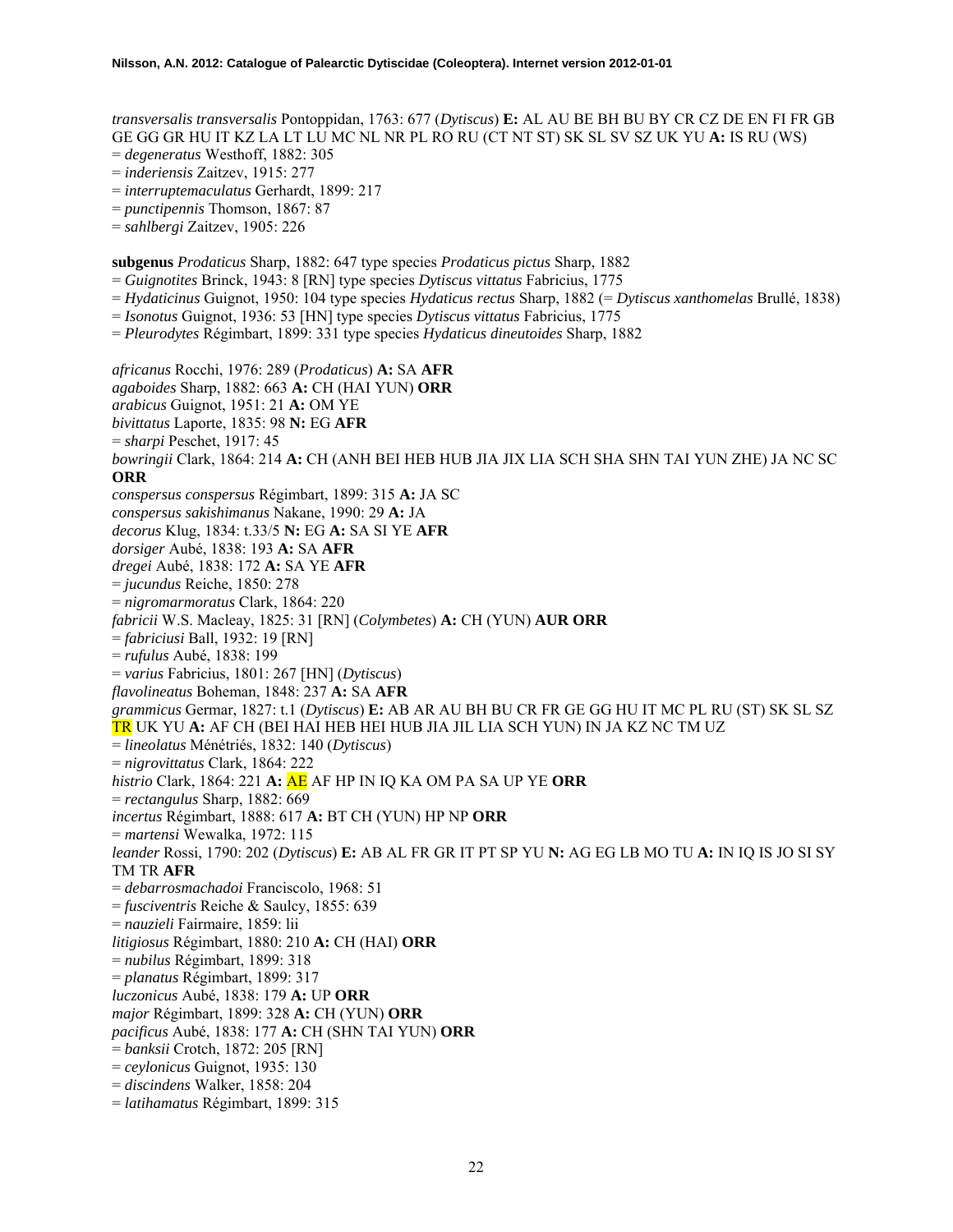= *lunatus* Régimbart, 1899: 316 = *ruficollis* Fabricius, 1787: 189 [HN] (*Dytiscus*) *pictus* Sharp, 1882: 648 (*Prodaticus*) **A:** AE AF IN IQ OM PA SA SY TD TM UZ *ponticus* Sharp, 1882: 662 **N:** EG LB **A:** IN IQ PA SA SI SY TD TM TR **ORR** *rhantoides* Sharp, 1882: 664 **A:** CH (FUJ GUA GUI HAI HEI HUB HKG HUN JIA SCH SHG TAI YUN ZHE) JA **ORR** = *fengi* Falkenström, 1936: 236 *ricinus* Wewalka, 1979: 128 **A:** AF NP PA **ORR** *satoi dhofarensis* Pederzani, 2003: 18 **A:** OM *satoi satoi* Wewalka, 1975: 91 **A:** BT CH (FUJ HEB LIA NO SCH TAI) JA SD **ORR**  *servillianus* Aubé, 1838: 197 **A:** AE OM YE **AFR** *= discoidalis* Hope, 1843: 364 *= flavomarginatus* Zimmermann, 1920: 228 *thermonectoides* Sharp, 1884: 447 **A:** CH (JIA YUN ZHE) JA SC *vittatus* Fabricius, 1775: 825 (*Dytiscus*) **A:** CH (FUJ GUA HAI HKG HUB JIA JIX MAC SCH SHN SHX TAI ZHE) HP JA NP SD UP **ORR** = *lenzi* Schönfeldt, 1890: 170 (*Graphoderus*) = *nepalensis* Satô, 1961: 60 = *sesquivittatus* Fairmaire, 1880: 164

subfamily **Hydroporinae** Aubé, 1836 tribe Bidessini Sharp, 1882

**genus** *Allodessus* **Guignot, 1953: 110** type species *Hydroporus bistrigatus* Clark, 1862

*megacephalus* Gschwendtner, 1931: 21 (*Bidessus*) **A**: CH (FUJ TAI) JA = *maculosus* Gschwendtner, 1931: 462 (*Bidessus*) = *tokunagai* Kamiya, 1932: 5 (*Bidessus*)

#### **genus** *Bidessus* **Sharp, 1882: 336** type species *Dytiscus unistriatus* Schrank, 1781

*alienus* Zimmermann, 1919: 140 **E:** AB CR MC MD RU (ST) **A:** IN KZ RU (WS) TM *anatolicus anatolicus* Wewalka, 1972: 72 **A:** TR *anatolicus kadmos* Wewalka, 1989: 147 **A:** IS *anatolicus phoenix* Wewalka, 1989: 146 **A:** IS *calabricus* Guignot, 1957: 91 **E:** BU CR GR IT MC SL **A:** CY IN IQ IS LE SY TR *complicatus* Sharp, 1904: 4 **N:** EG **AFR** = *brevistriga* Régimbart, 1906: 245 = *ghesquieri* Guignot, 1948: 1 *coxalis* Sharp, 1882: 351 **E:** FR PT SP **N:** AG MO TU = *ibericus* Falkenström, 1939: 9 *cretensis* Fery, 1992: 79 **E:** GR (Crete) *delicatulus* Schaum, 1844: 198 (*Hydroporus*) **E:** AL AU BH BU CR CZ FR GE GR IT MC PL SK SL SZ YU **A:**  TR *exornatus* Reiche & Saulcy, 1855: 644 (*Hydroporus*) **E:** CR GR YU **A:** SY TR *goudotii* Laporte, 1835: 105 (*Hydroporus*) **E:** AL FR GR IT PT SP **N:** AG MO TU *grossepunctatus* Vorbringer, 1907: 418 **E:** AU BE BY CZ DE EN FI FR GE HU IT LA LT NL NR PL RU (CT NT ST) SL SV SZ UK **A:** RU (ES WS) *minutissimus* Germar, 1824: 31 (*Hydroporus*) **E:** AU FR GB GE IR IT LU PT SP SZ **N:** AG CI MO TU = *circumflexus* Breit, 1908: 59 = *interruptefasciatus* Breit, 1908: 59 = *lepineyi* Kocher, 1957: 367 = *trifasciatus* Wollaston, 1846: 453 (*Hydroporus*) *muelleri* Zimmermann, 1927: 34 **E:** GR IT YU *= tiragalloi* Sanfilippo, 1978: 129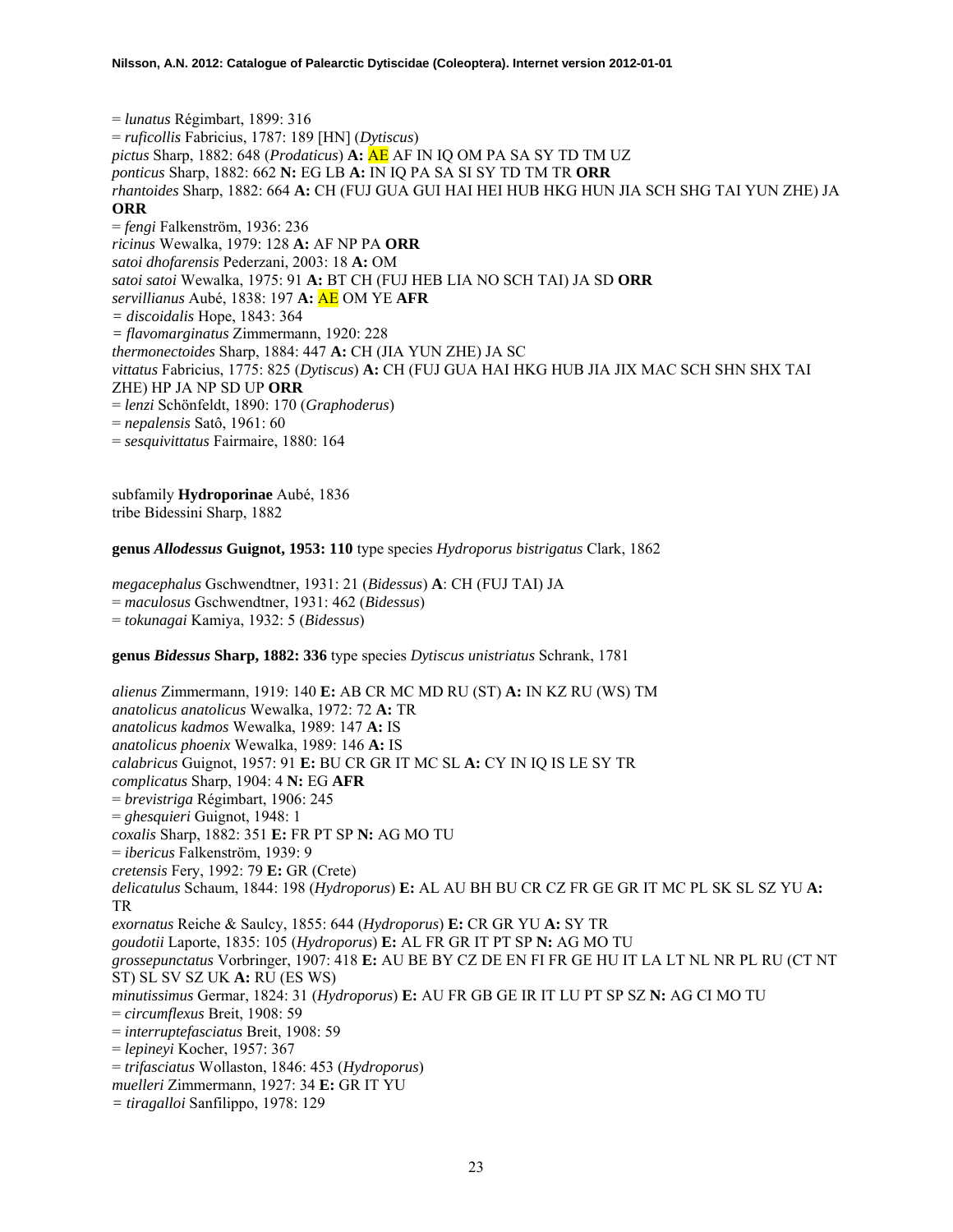*nasutus* Sharp, 1887: 170 **E:** AB AR AU BH BU CR CZ HU MD RO RU (ST) SK UK **A:** IS KZ RU (WS) TM TR *ovoideus* Régimbart, 1895: 81 **N:** EG **AFR** *pumilus* Aubé, 1838: 342 (*Hydroporus*) **E:** BH CR FR IT PT SP **N:** AG *saucius* Desbrochers des Loges, 1871: 338 (*Hydroporus*) **E:** FR (Corse) IT = *baderi* Krausse, 1910: 146 = *bigoti* Guignot, 1957: 91 *sharpi* Régimbart, 1895: 77 **N:** TU **AFR** = *fictor* Omer-Cooper, 1959: 124 = *granulum* Régimbart, 1895: 79 = *nigeriensis* Omer-Cooper, 1974: 306 = *sedilloti* Régimbart, 1895: 78 = *sudanensis* Omer-Cooper, 1974: 306 *unistriatus* Goeze, 1777: 626 (*Dytiscus*) **E:** AU BE BH BU BY CR CZ DE EN FI FR GB GE GR HU IT LA LT LU MC NL NR PL RO RU (CT NT ST) SK SL SV SZ UK YU **A:** CH (HEB SHA) MG RU (ES WS) TR = *bisulcatus* Curtis, 1840: 276 (*Hygrotus*) = *monostriatus* Geoffroy, 1785: 69 (*Dyticus*) = *nanus* Gmelin, 1790: 1956 (*Dytiscus*) = *opacus* Guignot, 1932: 268 = *subrufulus* Schneider, 1898: 50 *= unistriatus* Schrank, 1781: 205 [HN] (*Dytiscus*)

**genus** *Clypeodytes* **Régimbart, 1894: 230** type species *Hydroporus cribrosus* Schaum, 1864

*bufo* Sharp, 1890: 344 (*Bidessus*) **A:** CH (GUI HAI HUB) **ORR**  *cribrosus* Schaum, 1864: 107 (*Hydroporus*) **N:** EG **AFR**  *jaechi* Wewalka & Biström, 1987: 49 **A:** NP

**genus** *Geodessus* **Brancucci, 1979: 214** type species *Geodessus besucheti* Brancucci, 1979

*besucheti* Brancucci, 1979: 214 **A:** HP NP SD

**genus** *Glareadessus* **Wewalka & Biström, 1998: 59** type species *Glareadessus stocki* Wewalka & Biström, 1998

*franzi* Wewalka & Biström, 1998: 62 **A:** IN *stocki* Wewalka & Biström, 1998: 61 **A:** AE OM

**genus** *Hydroglyphus* **Motschulsky, 1853: 5** type species *Dytiscus geminus* Fabricius, 1792 = *Guignotus* Houlbert, 1934: 53 type species *Dytiscus geminus* Fabricius, 1792

*amamiensis* Satô, 1961: 7 (*Guignotus*) **A:** CH (HUB TAI) JA *angularis* Klug, 1834: t.34/1 (*Hydroporus*) **N:** AG EG MO TU **A:** AE IN IQ OM PA SA TR YE **AFR**  = *klugii* Leprieur, 1880: xxv (*Hydroporus*) *annamita* Régimbart, 1889: 153 (*Bidessus*) **A:** CH **ORR**  *confusus* Klug, 1834: t.34/4 (*Hydroporus*) **E:** HU **N:** EG TU **A:** IN OM SA SI SY TM TR YE **AFR**  *flammulatus* Sharp, 1882: 359 (*Bidessus*) **A:** CH (JIX SCH TAI) IN JA NP PA UP **ORR**  = *antennatus* Régimbart, 1892: 118 (*Bidessus*) *geminus* Fabricius, 1792: 199 (*Dytiscus*) **E:** AB AL AR AU BE BH BU BY CR CZ DE EN FI FR GB GE GG GR HU IT LA LS LT LU MC MD NL NR PL PT RO RU (CT NT ST) SK SL SP SV SZ TR UK YU **N:** AG CI EG LB MO TU **A:** AF BT CH (GUI GUX HEI HEN JIL LIA SCH YUN) CY HP IN IQ IS KA KI KZ LE MG NC NP PA RU (ES WS) SA SI SY TD TM TR UP UZ **ORR**  = *corsicus* O.Schneider, 1903: 51 (*Bidessus*) = *inmaculatus* Báguena Corella, 1935: 85 (*Bidessus*) = *monaulacus* Drapiez, 1820: 270 (*Hydroporus*) = *nitens* Falkenström, 1939: 7 (*Bidessus*) = *obscurus* J. Sahlberg, 1903: 16 (*Bidessus*)

= *ocellatus* Báguena Corella, 1935: 85 (*Bidessus*)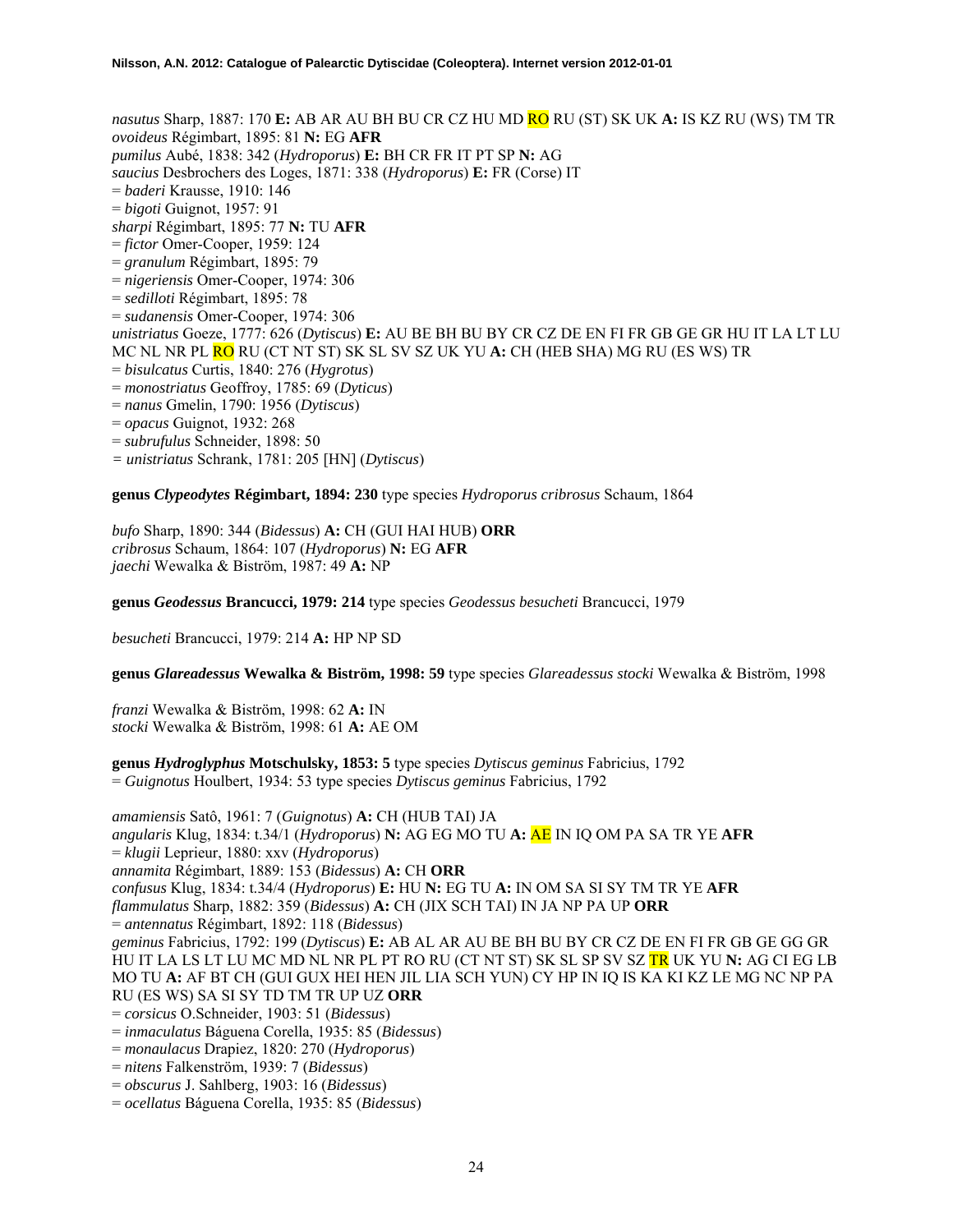= *pectinatus* Báguena Corella, 1935: 85 (*Bidessus*) = *pusillus* Fabricius, 1781: 297 (*Dytiscus*) [HN] = *pygmeus* Olivier, 1795: 39 (*Dytiscus*) [HN] = *symbolum* Kolenati, 1845: 86 (*Hydroporus*) = *trifidus* Panzer, 1795: 26/t.2 (*Dytiscus*) *gujaratensis* (Vazirani, 1973: 297) (*Guignotus*) **A:** IN OM **ORR** *hamulatus* Gyllenhal, 1813: 691 (*Hyphydrus*) **E:** BY CT DE EN FI GE LA LT PL RU (NT) SV **A:** MG *hormuzensis* Hájek & Brancucci, 2011: 134 **A:** AE IN OM *hummeli* Falkenström, 1932: 191 (*Bidessus*) **A:** CH (SCH) *inconstans* Régimbart, 1892: 119 (*Bidessus*) **A:** BT CH (TAI) JA NP SD **ORR**  = *fulvescens* Zimmermann, 1923: 34 (*Bidessus*) *infirmus* Boheman, 1848: 251 (*Hydroporus*) **A:** OM SA YE **AFR**  = *capensis* Régimbart, 1894: 234 (*Bidessus*) *japonicus* Sharp, 1873: 54 (*Hydroporus*) **A:** CH (BEI FUJ GUA HEI HUB JIA JIL JIX LIA ZHE) JA NC RU (FE) SC = *tangweii* Li, 1992: 36 (*Guignotus*) = *vernalis* Guignot, 1954: 197 (*Guignotus*) = *yingkouensis* Li, 1992: 36 (*Guignotus*) = *yoshimurai* Kamiya, 1932: 4 (*Bidessus*) *kifunei* Nakane, 1987: 172 (*Guignotus*) **A:** JA *licenti* Feng, 1936: 3 (*Bidessus*) **A:** CH (BEI GAN GUA GUI GUX HEI HUN JIX SCH SHA TIA XIN ZHE) MG *major* Sharp, 1882: 354 (*Bidessus*) **N:** AG EG LB TU **A:** IN IS OM SA SI YE **AFR**  = *sellatus* Peyerimhoff, 1931: 20 (*Bidessus*) *orientalis* Clark, 1863: 427 (*Hydroporus*) **A:** CH (FUJ GUI GUX HAI HUB HUN YUN ZHE) **AUR ORR**  *pendjabensis* Guignot, 1954: 221 (*Guignotus*) **A:** NP PA **ORR**  *pentagrammus* Schaum, 1864: 108 (*Hydroporus*) **N:** EG **AFR**  *regimbarti* Gschwendtner, 1936: 367 (*Bidessus*) **A:** CH (GUX GUI SCH SHA YUN) **ORR**  *signatellus* Klug, 1834: t.34/3 (*Hydroporus*) **E:** AB AR BH CR FR GG GR IT RU (ST) SP YU **N:** AG EG LB MO TU **A:** AE AF CY IN IQ IS JO KI KU KZ OM PA SA SI SY TD TM TR UZ YE **AFR**  = *razzautii* Dodero, 1922: 46 (*Bidessus*) = *tetragrammus* Hochhuth, 1846: 223 (*Hydroporus*) = *thermalis* Germar, 1838: xx (*Hydroporus*) *sinuspersicus* Hájek & Wewalka, 2009: 94 **A:** AE IN OM *socotraensis* Wewalka, 2004: 466 **A:** YE (Socotra) *trassaerti* Feng, 1936: 4 (*Bidessus*) **A:** CH (FUJ GUA GUI GUX HEB HEI HUB HUN JIA JIX SHA SCH TIA YUN ZHE)

**genus** *Leiodytes* **Guignot, 1936: 20** type species *Hydroporus evanescens* Boheman, 1848 = *Liodytes* Guignot, 1950: 97 [HN] type species *Hydroporus evanescens* Boheman, 1848

*frontalis* Sharp, 1884: 440 (*Bidessus*) **A:** JA SC *gracilis* Gschwendtner, 1933: 162 (*Clypeodytes*) **A:** CH (HUB) *indicus* Régimbart, 1892: 117 (*Bidessus*) **A:** UP **ORR**  *kyushuensis* Nakane, 1990: 62 (*Clypeodytes*) **A:** JA *lanyuensis* Wang, Satô & Yang, 1998: 161 **A:** CH (TAI) *miyamotoi* Nakane, 1990: 63 (*Clypeodytes*) **A:** JA *nicobaricus* Redtenbacher, 1867: 21 (*Hydroporus*) **A:** CH (MAC) JA **ORR**  *orissaensis* Vazirani, 1969: 328 (*Clypeodytes*) **A:** PA **ORR**  *perforatus* Sharp, 1882: 363 (*Bidessus*) **A:** CH (GUA GUI GUX HAI HUN JIX SCH YUN) **ORR** 

**genus** *Limbodessus* **Guignot, 1939: 52** type species *Bidessus neoguineensis* Régimbart, 1892 (= *Hydroporus compactus* Clark, 1862)

*compactus* Clark, 1862: 421 (*Hydroporus*) **A:** JA **AUR ORR**  = *neoguineensis* Régimbart, 1892: 990 (*Bidessus*) = *tokarensis* Satô, 1972: 53 (*Uvarus*)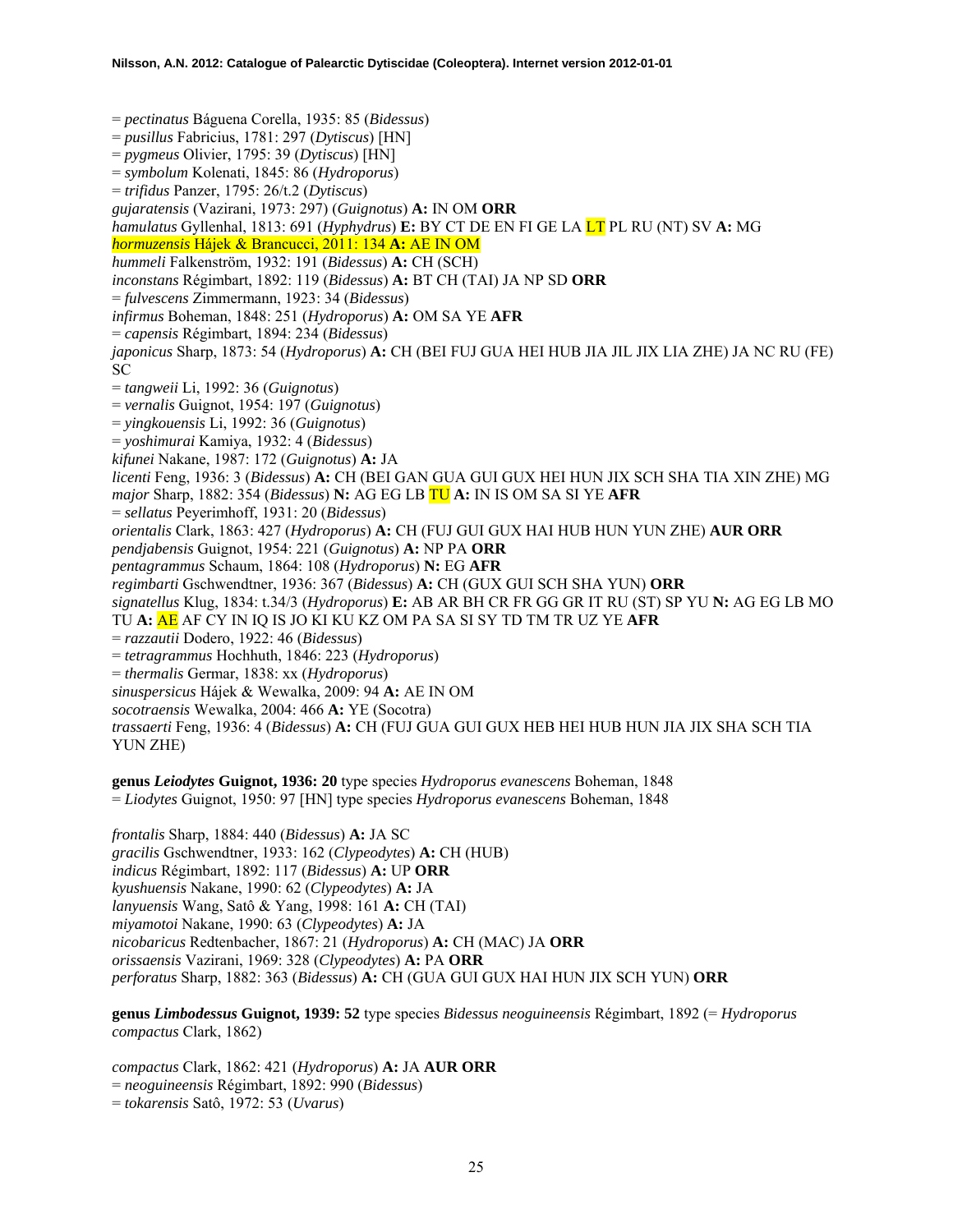**genus** *Pseuduvarus* **Biström, 1988: 10** type species *Hydroporus vitticollis* Boheman, 1848

*vitticollis* Boheman, 1848: 256 (*Hydroporus*) **N:** MO **A:** CH (TAI) NP PA **AFR ORR** 

= *caligosus* Guignot, 1946: 257 (*Amarodytes*)

= *gentilis* Sharp, 1890: 344 (*Bidessus*)

= *monticola* Guignot, 1957: 98 (*Uvarus*)

= *octoguttatus* Régimbart, 1895: 94 (*Bidessus*)

= *ornatipennis* Régimbart, 1900: 372 (*Bidessus*)

**genus** *Sinodytes* **Spangler, 1996: 243** type species *Sinodytes hubbardi* Spangler, 1996

*hubbardi* Spangler, 1996: 244 **A:** CH (GUX)

**genus** *Uvarus* **Guignot, 1959: 53** type species *Hydroporus lacustris* Say, 1823

*occultus* Sharp, 1882: 363 (*Bidessus*) **A:** SA

**genus** *Yola* **Gozis, 1886: 8** type species *Dytiscus bicarinata* Latreille, 1804 = *Yolula* Guignot, 1950: 100 type species *Bidessus dohrni* Sharp, 1882

*alluaudi* Peschet, 1926: 299 **N:** AG LB MO **AFR**  *bicarinata bicarinata* Latreille, 1804: 179 (*Dytiscus*) **E:** BE CZ FR IT NL PT SL SP SZ **N:** AG MO TU *= bicarinata* Drapiez, 1819: 290 [HN] (*Dytiscus*) = *bipunctatus* Ragusa, 1887: 224 (*Bidessus*) = *costatus* Gyllenhal in Schönherr, 1808: 31 (*Hyphydrus*) = *crispatus* Germar, 1817: t.1 (*Hydroporus*) = *cristatus* Lacordaire, 1835: 335 (*Hydroporus*) *= interrupta* Báguena Corella, 1935: 84 *bicarinata obscurior* Desbrochers des Loges, 1871: 337 (*Hydroporus*) **E:** FR (Corse) IT (Elba, Sardegna) **N:** TU *bicristata* Sharp, 1882: 347 (*Bidessus*) **A:** SA YE *buettikeri* Brancucci, 1985: 230 **A:** SA *consanguinea* Régimbart, 1892:118 (*Bidessus*) **A:** NP **ORR** *darfurensis* J. Balfour-Browne, 1947: 136 **A:** YE **AFR**  = *decorata* Guignot, 1956: 251 *enigmatica* Omer-Cooper, 1954: 212 **N:** EG **A:** SA SI **AFR**  *nigrosignata* Régimbart, 1895: 71 **N:** AG **AFR**  *= pescheti* Peyerimhoff, 1929: 168 *porcata* Klug, 1834: t.34/5 (*Hydroporus*) **N:** EG **A:** SA **AFR**  *wraniki* Wewalka, 2004: 468 **A:** YE (Socotra)

**genus** *Yolina* **Guignot, 1936: 25** type species *Hydroporus elegantulus* Boheman, 1848

*insignis* Sharp, 1882: 348 (*Bidessus*) **N:** EG **A:** SA YE **AFR** 

tribe Hydroporini Aubé, 1836

**genus** *Boreonectes* **Angus, 2010: 124** type species *Dytiscus griseostriatus* De Geer, 1774

*alpestris* Dutton & Angus, 2007: 11 (*Stictotarsus*) **E:** IT SZ *emmerichi* Falkenström, 1936: 88 (*Deronectes*) **A:** CH (QIN SCH XIZ) *griseostriatus* DeGeer, 1774: 403 (*Dytiscus*) **E:** AR AU BH BU EN FI FR GE GG GR IT NR RU (NT) SL SV SZ YU **A:** KA MG PA TR **NAR** = *maritimus* Helliesen, 1890: 20 (*Deronectes*) = *nigrescens* Favre, 1890: 52 (*Hydroporus*) = *obscurus* Della Beffa, 1931: 179 [HN] (*Hydroporus*)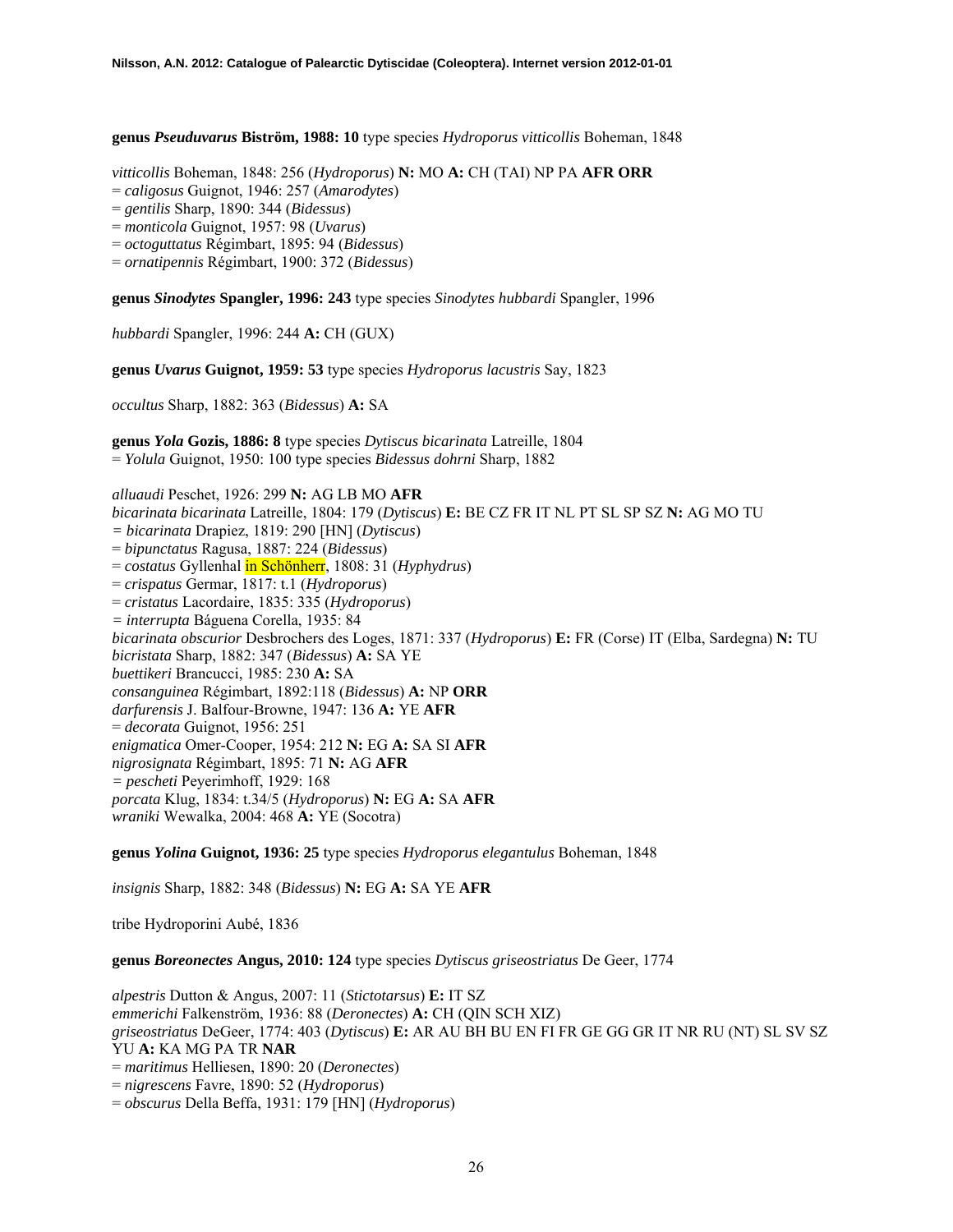= *palaestinus* Baudi di Selve, 1894: 3 (*Deronectes*) = *piochardi* Régimbart, 1878: 350 (*Hydroporus*) *= strandi* Brinck, 1943: 141 (*Deronectes*) *ibericus* Dutton & Angus, 2007: 11 (*Stictotarsus*) **E:** FR IT PT SP **N:** MO *inexpectatus* Dutton & Angus, 2007: 11 (*Stictotarsus*) **E:** FR *macedonicus* Guéorguiev, 1959: 193 (*Potamonectes*) **E:** GR (Crete) MC *= creticus* Dutton & Angus, 2007: 12 (*Stictotarsus*) *multilineatus* Falkenström, 1922: 16 (*Potamodytes*) **E:** FA FI FR GB IR NR NT SV **A:** RU (ES FE WS) *riberae* Dutton & Angus, 2007: 12 (*Stictotarsus*) **E:** BU **A:** TR

**genus** *Deronectes* **Sharp, 1882: 390** type species *Hydroporus latus* Stephens, 1829 = *Bartheus* Houlbert, 1934: 64 type species *Hydroporus latus* Stephens, 1829 *abnormicollis* Semenov, 1900: 682 **A:** AF CH (XIN) KI KZ TD UZ = *microthorax* Semenov, 1900: 683 *adanensis* Hájek, Šťastný, Boukal & Fery, 2011: 465 **A:** TR *afghanicus* Wewalka, 1971: 139 **A:** AF PA *algibensis* Fery & Fresneda, 1988: 337 **E:** SP *angelinii* Fery & Brancucci, 1997: 228 **E:** IT *angulipennis* Peyron, 1858: 398 (*Hydroporus*) **A:** TR *angusi* Fery & Brancucci, 1990: 431 **E:** SP *aubei aubei* Mulsant, 1843: 276 (*Hydroporus*) **E:** AU FR GE IT SZ *aubei sanfilippoi* Fery & Brancucci, 1997: 234 **E:** FR SP *balkei* Fery & Hosseinie, 1998: 252 **A:** IN *bameuli* Fery & Hosseinie, 1998: 243 **A:** PA *bicostatus* Schaum, 1864: 111 (*Hydroporus*) **E:** PT SP *biltoni* Fery & Hosseinie, 1998: 245 **A:** IN *brancuccii* Fery & Hosseinie, 1998: 250 **A:** IN *brannanii* Schaufuss, 1869: 9 (*Hydroporus*) **E:** SP (Islas Baleares) *costipennis costipennis* Brancucci, 1983: 138 **E:** PT SP *costipennis gignouxi* Fery & Brancucci, 1989: 303 **E:** SP = *gignouxorum* Nilsson, 2007: 49 [UE] *danielssoni* Fery & Hosseinie, 1998: 242 **A:** AF *delarouzei* Jacquelin du Val, 1857: 34 (*Hydroporus*) **E:** FR SP *depressicollis* Rosenhauer, 1856: 50 (*Hydroporus*) **E:** SP *doriae* Sharp, 1882: 421 **E**: "Caucasus" **A:** AR IN TR *elburs* Fery, Erman & Hosseinie, 2001:346 **A:** IN *elmii* Fery & Hosseinie, 1998: 254 **A:** IN *ermani* Hájek, Šťastný, Boukal & Fery, 2011: 468 **A:** TR *evelynae* Fery & Hosseinie, 1998: 254 **A:** TR *fairmairei* Leprieur, 1876: cxxi [RN] (*Hydroporus*) **E:** FR IT PT SP **N:** AG MO TU = *bombycinus* Leprieur, 1876: cxxii (*Hydroporus*) = *sublaevis* Rey, 1887: 2 (*Hydroporus*) = *vestitus* Fairmaire, 1859: 27 [HN] (*Hydroporus*) *ferrugineus* Fery & Brancucci, 1987: 70 **E:** PT SP *fosteri* Aguilera & Ribera, 1996: 39 **E:** SP *hakkariensis* Wewalka, 1989: 96 **A:** TR *hebaueri* Fery & Hosseinie, 1998: 256 **A:** TR = *hebauerorum* Nilsson, 2007: 49 [UE] *hendrichi* Fery & Hosseinie, 1998: 253 **A:** IN *hispanicus* Rosenhauer, 1856: 49 (*Hydroporus*) **E:** FR SP **N:** MO = *septensis* Lagar, 1968: 61 *jaechi* Wewalka, 1989: 94 **A:** TR *kinzelbachi* Fery & Hosseinie, 1998: 262 **A:** SY TR *lareynii* Fairmaire, 1858: 455 (*Hydroporus*) **E:** FR (Corse) = *coarcticolis* Reiche, 1862: 293 (*Hydroporus*)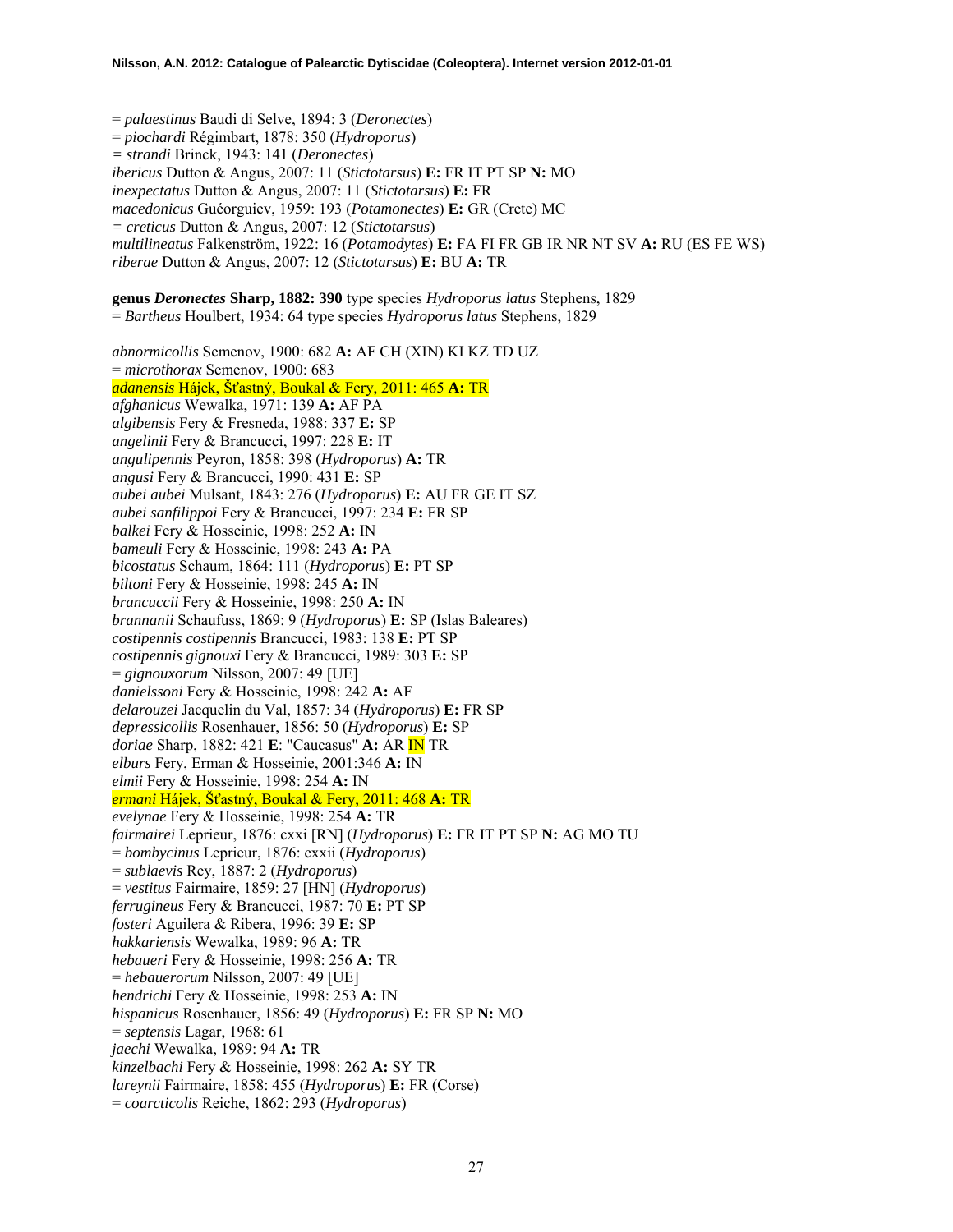*latus* Stephens, 1829: 192 (*Hydroporus*) **E:** AU BE BH BU BY CR CZ DE EN FI FR GB GE GR HU IT LA LT LU NL NR PL RU (CT NT) SK SL SV SZ UK YU = *castaneus* Heer, 1837: 54 (*Hydroporus*) *= latus* Curtis, 1831: 343 [HN] (*Hydroporus*) = *ovatus* Sturm, 1835: 40 (*Hydroporus*) = *pyrenaeus* Schaefer, 1930: 104 [HN] (*Hydroporus*) *longipes* Sharp, 1882: 420 **A:** IN *moestus inconspectus* Leprieur, 1876: cxxii (*Hydroporus*) **E:** AL BU CR FR GR IT MC PT SP SZ YU **N:** MO *moestus moestus* Fairmaire, 1858: 455 (*Hydroporus*) **E:** FR (Corse) IT (Sardegna) *nilssoni* Fery & Wewalka, 1992: 22 **A:** IN TM *opatrinus* Germar, 1824: 31 [NP] (*Hydroporus*) **E:** FR PT SP SZ *= silphoides* Ponza, 1805:82 [NO] (*Dytiscus*) *palaestinensis* Fery & Hosseinie, 1999: 271 [RN] **A:** SY *= palaestinus* Fery & Hosseinie, 1998: 229 [HN] *parvicollis* Schaum, 1864: 112 (*Hydroporus*) **E:** AR BU GG GR MC RO YU **A:** IN TR *= planicollis* Sharp, 1882: 420 *perrinae* Fery & Brancucci, 1997: 260 **N:** AG TU *persicus* Peschet, 1914: 227 **A:** IN *peyerimhoffi* Régimbart, 1906: 204 (*Hydroporus*) **N:** AG *platynotus mazzoldii* Fery & Brancucci, 1997: 242 **E:** GR *platynotus platynotus* Germar, 1834: pl. 3 (*Hydroporus*) **E:** AL AU BE BH BU CZ GE LU MC NL PL RO SK YU = *murinus* Sturm, 1835: 42 (*Hydroporus*) = *platynotus* Lacordaire, 1835: 330 [HN] (*Hydroporus*) *riberai* Fery & Hosseinie, 1998: 255 **A:** IQ TR *roberti* Fery & Hosseinie, 1998: 242 **A:** AF *sahlbergi* Zimmermann, 1932: 106 **E:** GR TR **A:** TR *schuberti* Wewalka, 1971: 138 **A:** TR *semirufus* Germar, 1845: pl.3 (*Hydroporus*) **E:** FR IT *syriacus* Wewalka, 1971: 141 **A:** TR *theryi* Peyerimhoff in Bedel, 1925: 356 (*Hydroporus*) **N:** MO *toledoi* Fery, Erman & Hosseinie, 2001:342 **A:** TR *vestitus* Gebler, 1848: 76 (*Hydroporus*) **A:** AF KZ RU (WS) TD UZ *wewalkai* Fery & Fresneda, 1988: 241 **E:** SP *wittmeri* Wewalka, 1971: 130 **A:** TR *witzgalli* Fery & Brancucci, 1997: 278 **A:** TR *youngi* Fery & Hosseinie, 1998: 240 **A:** IN

**genus** *Graptodytes* **Seidlitz, 1887: 57** type species *Dytiscus granularis* Linnaeus, 1767

*aequalis* Zimmermann, 1918: 69 [NP] (*Hydroporus*) **E:** PT SP **N:** MO = *octolineatus* Schaufuss, 1882:559 [NO] (*Hydroporus*) *atlantis* Théry, 1933: 129 (*Hydroporus*) **N:** MO *aurasius* Jeannel, 1907: 18 (*Hydroporus*) **N:** AG TU *bilineatus* Sturm, 1835: 68 (*Hydroporus*) **E:** AL AU BE BH BU BY CR CZ DE FI FR GB GE GG GR HU IR IT LA LT LU MC NL PL RO RU (CT NT ST) SK SL SP SV SZ UK YU **A:** KZ RU (ES WS) TR = *dalmatinus* Zimmermann, 1932: 81 = *hopffgarteni* Schilsky, 1892: 193 (*Hydroporus*) = *narentinus* Zimmermann, 1915: 220 (*Hydroporus*) = *nigritarsis* Sharp, 1882: 453 (*Hydroporus*) = *pervasus* Gozis, 1914: 120 (*Hydroporus*) *bremondi* Guignot, 1934: 217 **N:** MO *bussleri* Fery, 1994: 399 **A:** IS SY *castilianus* Fery, 1995: 40 **E:** SP *delectus* Wollaston, 1864: 76 (*Hydroporus*) **N:** CI *eremitus* Ribera & Faille, 2010: 6 **N:** MO *flavipes* Olivier, 1795: 38 [NP] (*Dytiscus*) **E:** BE BH BU CR FR GB GE GR IT LU NL PT SL SP SZ TR YU **N:**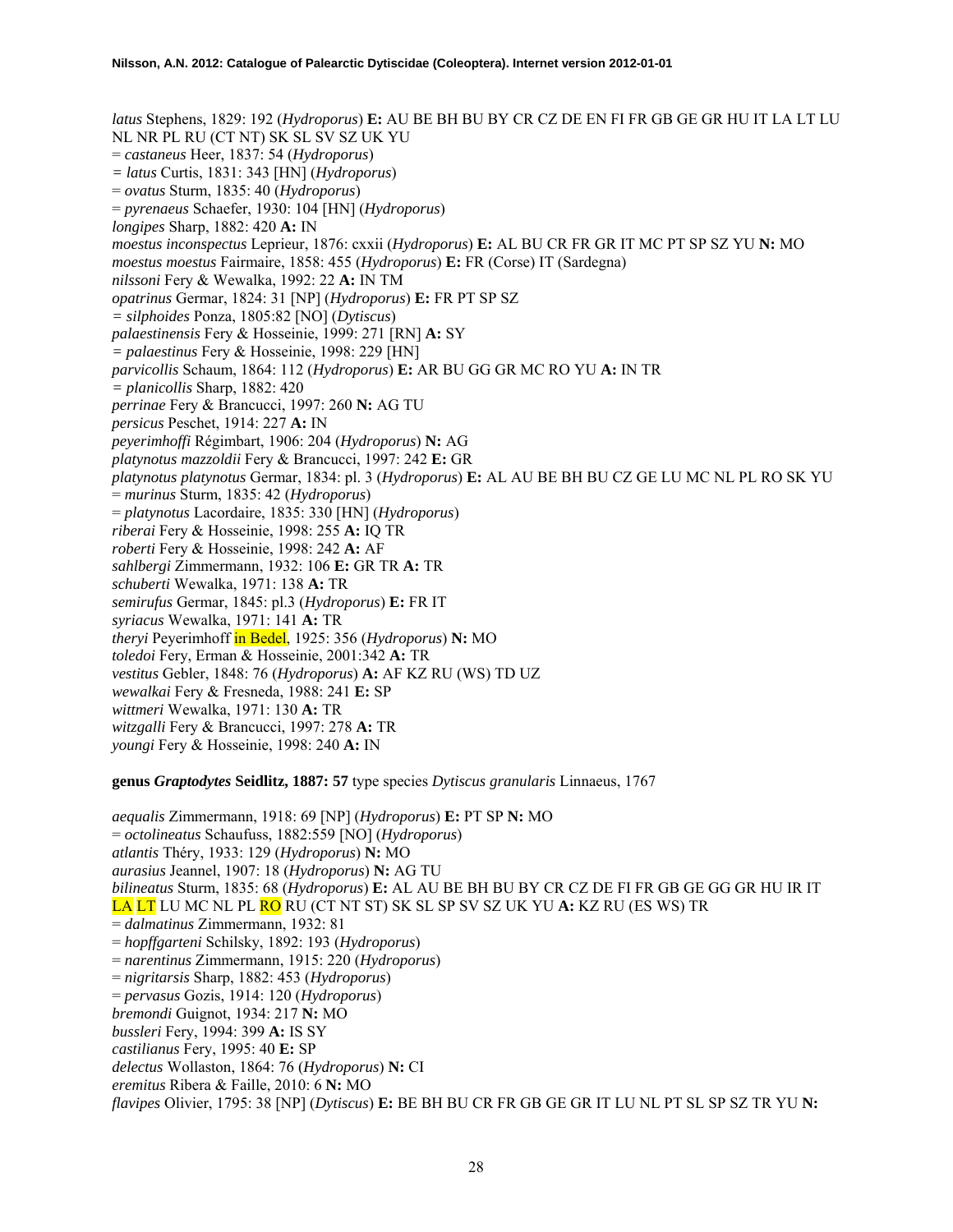AG MO TU **A:** TR = *cebennicus* Guignot, 1932: 410 = *concinnus* Stephens, 1835: 392 (*Hydroporus*) = *manducus* Schaufuss, 1882: 559 (*Hydroporus*) = *marmoratus* Stephens, 1835: 438 (*Hydroporus*) = *portalegrensis* Schaufuss, 1882: 559 (*Hydroporus*) *fractus* Sharp, 1882: 454 (*Hydroporus*) **E:** BU FR GR IT PT SP **N:** AG TU = *exsanguis* Bedel, 1925: 364 (*Hydroporus*) *granularis* Linnaeus, 1767: 667 (*Dytiscus*) **E:** AU BE BH BU BY CR CZ DE EN FI FR GB GE GR HU IR IT LA LS LT LU NL NR PL <mark>RO</mark> RU (CT NT ST) SK SL SV SZ UK = *funestus* Schilsky, 1888: 183 (*Hydroporus*) = *istrus* J. Müller, 1926: 290 = *pseudopictus* Zaitzev, 1928: 12 = *rhodanensis* Schaefer, 1952: 35 = *suturalis* P.W.J. Müller, 1821: 225 (*Hyphydrus*) = *unilineatus* Schrank, 1781: 204 (*Dytiscus*) *ignotus* Mulsant & Rey, 1861: 307 (*Hydroporus*) **E:** CR FR GR IT PT SP **N:** AG MO TU *= bihamatus* Chevrolat, 1861: 149 (*Hydroporus*) = *fallaciosus* Guignot, 1932: 402 = *ypsilon* Reiche, 1863: 127 (*Hydroporus*) *kuchtai* Breit, 1908: 59 (*Hydroporus*) **E:** SP (Islas Baleares) *parisii* Gridelli, 1939: 408 **N:** AG *pictus* Fabricius, 1787: 194 (*Dytiscus*) **E:** AU BE BH BU BY CR DE EN FI FR GB GE HU IR IT LA LS LT LU MC NL NR RO RU (CT NT ST) SK SL SZ UK YU = *arcuatus* Panzer, 1795: 75 (*Dytiscus*) = *cruciatus* Schilsky, 1890: 182 (*Hydroporus*) = *flexuosus* Marsham, 1802: 425 (*Dytiscus*) = *fortiterpunctatus* Guignot, 1932: 396 *pietrii* Normand, 1933: 297 **N:** AG TU *sedilloti phrygius* Guignot, 1942: 18 **E:** GR MC TR **A:** TR = *pseudophrygius* Guéorguiev, 1965: 494 *sedilloti sedilloti* Régimbart, 1878: 352 (*Hydroporus*) **A:** CY IS SY *siculus* Fery, 1995: 41 **E:** IT *snizeki* Hendrich, 1993: 392 **A:** UZ *varius* Aubé, 1838: 334 (*Hydroporus*) **E:** AU BU FR GE GR IT MA PT SP YU **N:** AG MO TU = *laeticulus* Sharp, 1882: 453 (*Hydroporus*) = *pauper* O. Schneider, 1903: 51 (*Hydroporus*) *veterator behningi* Zaitzev, 1927: 11 **A:** TR *veterator veterator* Zimmermann, 1918: 67 [NP] (*Hydroporus*) **E:** BU CR GR IT MC YU = *montenegrinus* Schaufuss, 1882: 559 (*Hydroporus*)

# **genus** *Hydrocolus* **Roughley & Larson, 2000: 407** type species *Hydroporus paugus* Fall, 1923

*sahlbergi* Nilsson, 2001: 9 [RN] **E:** FI NR RU (NT) SV **A:** RU (ES) *= picicornis* J. Sahlberg, 1874: xiii [HN] (*Hydroporus*) *= picicornis* J. Sahlberg, 1875: 152 [HN] (*Hydroporus*)

# **genus** *Hydroporus* **Clairville, 1806: 182** type species *Dytiscus fusculus* Schrank, 1781 (*= Dytiscus planus* Fabricius, 1781)

- = *Hydatoporus* Gistel, 1856: 355 type species *Dytiscus palustris* Linnaeus, 1761
- = *Hydrocoptus* Motschulsky, 1853: 5 type species *Dytiscus tristis* Paykull, 1798
- = *Hydroporidius* Guignot, 1949: 9 type species *Hydroporus melanarius* Sturm, 1835
- = *Hydroporinus* Guignot, 1945: 22 type species *Hydroporus neglectus* Schaum, 1845
- = *Hydrotarsus* Falkenström, 1938: 4 type species *Hydrotarsus lundbladi* Falkenström, 1938
- = *Schizoporus* Ádám, 1996: 20 type species *Hydroporus angustatus* Sturm, 1835
- = *Sternoporus* Falkenström, 1930: 24 type species *Hydroporus longicornis* Sharp, 1871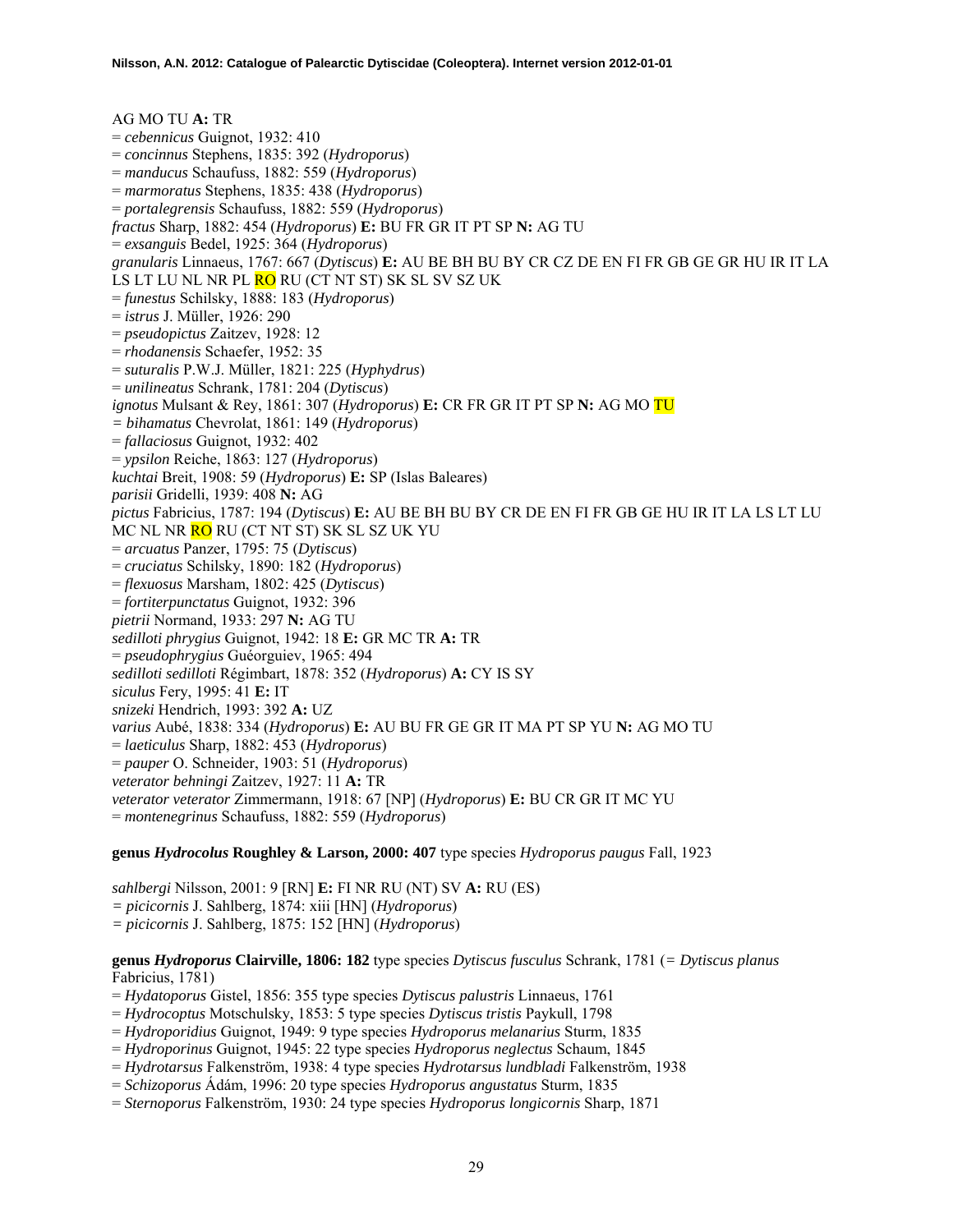*acutangulus* Thomson, 1856: 202 **E:** FI NR RU (NT) SV **A**: MG RU (ES WS) = *aenescens* J. Sahlberg, 1880: 50 = *pectoralis* J. Sahlberg, 1880: 51 [HN] = *punctatulus* J. Sahlberg, 1889: 221 = *sumakovi* Poppius, 1912: 107 = *zaitzevi* Jacobson, 1908: 425 [RN] *amguemensis* Shaverdo, 2003:59 **A:** RU (FE) *ampliatus ampliatus* Zaitzev, 1927: 13 **E:** RU (ST) **A:** AR IN *ampliatus colchicus* Bilyashiwsky, 2004:47 **E:** GG *analis* Aubé, 1838: 294 **E:** FR (Corse) IT **N:** AG TU *anatolicus anatolicus* J. Balfour-Browne, 1963: 2 **A:** TR *anatolicus koksali* Hájek & Fikáček, 2010:1635 **A:** TR *angusi* Nilsson, 1990: 33 **A:** CH (JIL) JA MG RU (ES FE) *angustatus* Sturm, 1835: 53 **E:** AR AU BE BH BU BY CR CZ DE EN FI FR GB GE GG HU IR IT LA LS LT LU MC MD NL NR PL RO RU (CT NT ST) SK SL SV SZ UK **A:** KZ RU (ES WS) TR = *acuminatus* Sturm, 1835: 74 *artvinensis* Fery & Erman, 2009: 9 **A:** TR *askalensis* Wewalka, 1992: 56 **A:** TR *basinotatus* Reiche, 1864: 234 **E:** SP **N:** MO = *venator* Sharp, 1882: 465 *bergmani* Nilsson, 1995: 23 **A:** RU (FE) *bodemeyeri bodemeyeri* Ganglbauer, 1900: 139 **E:** GR **A:** TR = *collarti* Guignot, 1949: 7 *bodemeyeri cariaensis* Hájek & Fikáček, 2010:1642 **E:** GR (Rhodes) **A:** TR *bodemeyeri guignoti* Gschwendtner, 1935: 205 **E:** AL BU GR = *bulgaricus* Hlisnikovský, 1955: 100 *brancoi brancoi* Rocchi, 1981: 150 **E:** PT SP *brancoi gredensis* Fery, 1999: 234 **E:** PT SP *brancuccii* Fery, 1987: 65 **E:** PT SP *brevis* R.F. Sahlberg, 1834: 3 **E:** BY DE EN FI GE LA NR PL RU (CT NT) SV **A:** RU (ES WS) *breviusculus* Poppius, 1905: 14 **A:** CH (JIL) RU (ES FE) *brucki* Wehncke, 1875: 234 **E:** GR **A:** CY LE TR *cagrankaya* Fery & Erman, 2009: 3 **A:** TR *cantabricus* Sharp, 1882: 457 **E:** SP *carli* Wewalka, 1992: 52 **A:** YE *compunctus* Wollaston, 1865: 65 **N:** CI *constantini* Hernando & Fresneda, 1996: 155 **E:** SP *crinitisternus* Shaverdo & Fery, 2001:34 **A:** KZ MG *cuprescens* K.W. Miller & Fery, 1995: 405 **A:** CY *decipiens* Sharp, 1878: 113 **E:** PT SP *discretus discretus* Fairmaire & Brisout, 1859: 28 [CN] **E:** AL AU BE BH BU BY CR CZ DE EN FI FR GB GE GG GR HU IR IT LA LS LT LU MC NL NR PL PT RO RU (CT NT ST) SK SL SP SV SZ UK YU **N:** MO **A:** AF CH (XIN) CY IN KA NP PA RU (ES) TR = *alpestris* Falkenström, 1939: 15 = *corsicus* Wehncke, 1872: 163 = *cyprius* Régimbart, 1878: 352 = *lundbladi* Falkenström, 1939: 12 = *maurus* Sharp, 1882: 463 = *neuter* Fairmaire & Laboulbène, 1855: 205 [SN] = *pescheti* Guignot, 1930: 191 = *sublaevis* Falkenström, 1922: 184 [HN] *discretus tatricus* Kinel, 1949: 396 **E:** PL *distinguendus* Desbrochers des Loges, 1871: 338 **E:** FR IT **N:** AG = *avunculus* Fairmaire, 1872: lxxii = *gridellii* Focarile, 1960: 68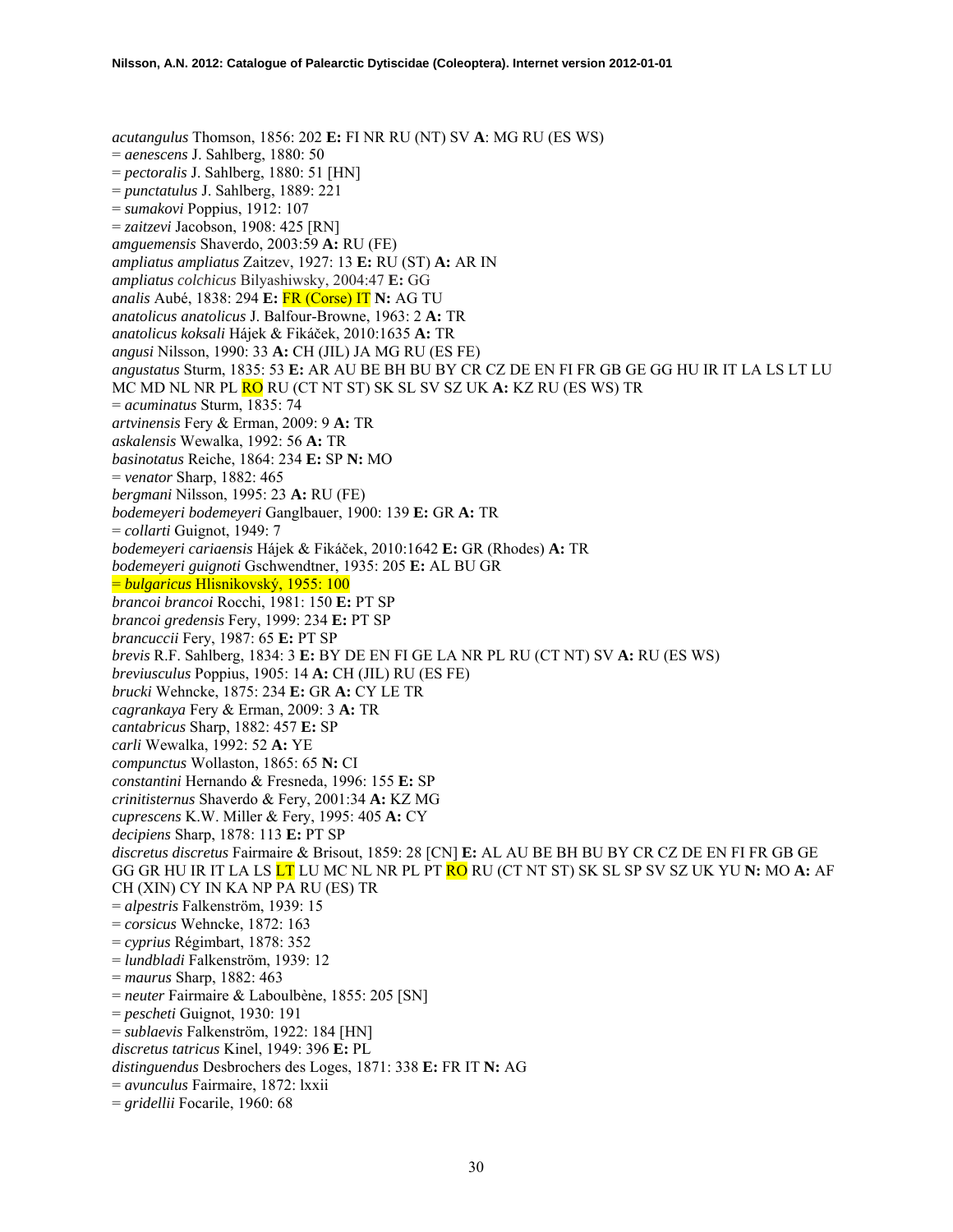*dobrogeanus* Ieniştea, 1962: 424 **E:** AU BH BU GR HU IT RO SK UK YU (Crna Gora) **A:** CY TR *elongatulus* Sturm, 1835: 52 **E:** AU BE BY CZ DE EN FI FR GB GE LA LT NL NR PL RU (CT NT) SK SV UK **A:** MG RU (ES WS) = *eugeniae* Zaitzev, 1909: 63 = *lenensis* Poppius, 1905: 15 *errans* Sharp, 1882: 462 **N:** CI *erythrocephalus* Linnaeus, 1758: 412 (*Dytiscus*) **E:** AB AU BE BH BU BY CR CZ DE EN FA FI FR GB GE GG HU IR IT LA LT LU NL NR PL RO RU (CT NT) SK SL SV SZ UK **A:** KZ RU (ES WS) TR = *deplanatus* Gyllenhal in C.R. Sahlberg, 1826: 178 (*Hyphydrus*) = *derelictus* Clark, 1862: 471 = *faroensis* Mjöberg, 1917: 10 = *sericeus* Eschscholtz, 1818: 459 (*Dytiscus*) = *subcostatus* Gerhardt, 1909: 2 *erzurumensis* Erman & Fery, 2000:172 **A:** TR *esseri* Fery & Hendrich, 2011: 39 **A:** TR *ferrugineus* Stephens, 1829: 193 **E:** AU BE BU CR CZ FR GB GE HU IT LU PL SK SL SZ UK YU = *victor* Aubé, 1838: 300 *feryi* Wewalka, 1992: 54 **N:** AG TU *foveolatus* Heer, 1839: 157 **E:** AU BH FR GE HU IT PL SP SZ = *apfelbecki* Ganglbauer, 1891: 475 = *atropos* Mulsant & Godart, 1860: 179 = *nivalis* Heer, 1839: 157 *fuscipennis* Schaum in Schaum & Kiesenwetter, 1868: 64 [RN] **E:** AU BY DE EN FI GE HU LA LT MC NR PL RU (CT NT ST) SK SV UK **A:** JA KZ MG RU (ES FE WS) TM **NAR**  = *criniticoxis* Larson, 1975: 301 = *flavipennis* Munster, 1932: 84 = *piceus* Sturm, 1835: 66 [HN] = *puberulus* Mannerheim, 1853: 163 [HN] *geniculatus* Thomson, 1856: 200 **E:** FI NR RU (NT) SV **A:** MG RU (ES WS) **NAR**  = *opacus* Wehncke, 1872: 163 = *pilipes* J. Sahlberg, 1921: 3 = *subseriatus* J. Sahlberg, 1910: 171 *georgicus* Bilyashiwsky, 2004:44 **E:** GG *glabriusculus* Aubé, 1838: 312 **E:** BY DE FI GB GE IR LA LT NL NR PL RU (NT) SV **A:** RU (ES WS) *glasunovi dolini* Fery & Šťastný, 2010:1012 **A:** KI KZ UZ *glasunovi glasunovi* Zaitzev, 1905: 26 **A:** AF CH (XIN) KI TD UZ = *macrocephalus* Gschwendtner, 1923: 100 *goldschmidti* Gschwendtner, 1923: 101 **A:** CH (XIN) KI UZ *= recidivus* Gschwendtner, 1923: 103 *gueorguievi* Wewalka, 1975: 91 **E:** BU *guernei* Régimbart, 1891: 202 **E:** AZ *gyllenhalii* Schiødte, 1841: 434 **E:** AU BE BU BY CR CZ DE FI FR GB GE IR IT LU NL NR PL PT RU (NT) SK SP SV *hajeki* Fery, 2009: 546 **A:** IN *hebaueri* Hendrich, 1990: 244 **E:** AL BH BU GR HU SK TR YU (Crna Gora) *hellenicus* Mazzoldi & Toledo, 1992: 183 **E:** GR *holzschuhi* Fery, 2009: 540 **A:** TR *humilis* Klug, 1834: t.33/11 **N:** EG **A:** IS SI = *sinaicus* Wewalka, 1984: 133 *hygrotoides* Fery, 2000: 1248 [RN] **A:** CH (JIX BEI) *= discedens* Sharp, 1882: 396 [HN] (*Coelambus*) *ijimai* Nilsson & Nakane, 1993: 424 **A:** JA *incognitus* Sharp, 1869: 84 **E:** AU BE BY CZ DE EN FI FR GB GE HU IR IT LA LT LU NL NR PL PT RO RU (CT NT ST) SK SL SP SV SZ UK **A:** RU (ES WS) = *discedens* Régimbart, 1877: cxxxix = *ellypticus* Pétri, 1912: 44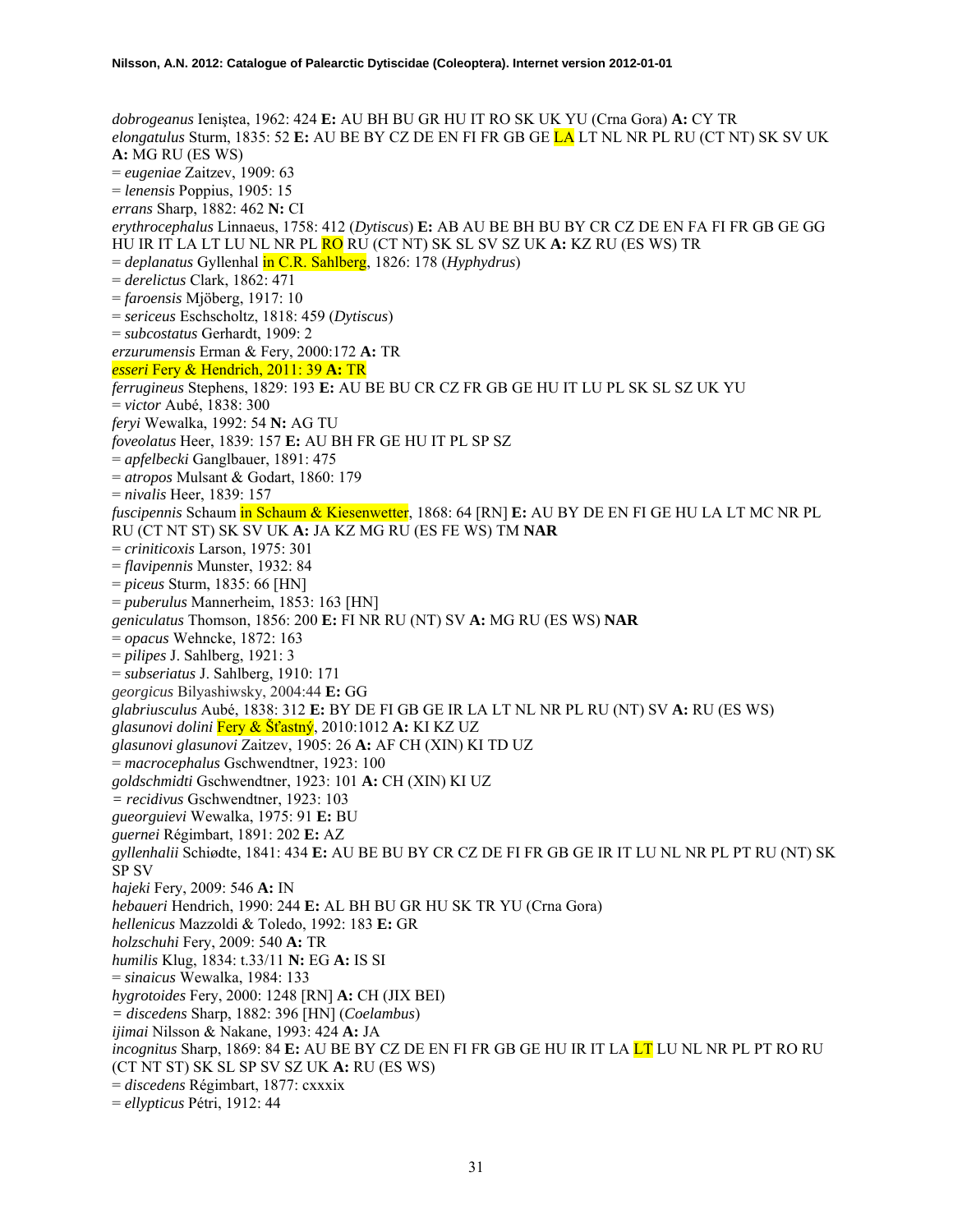= *seidlitzi* Gerhardt, 1899: 5 *incommodus* Fery, 2006: 24 **E:** SK *ineptus* Sharp, 1882: 462 **A:** SY *inscitus* Sharp, 1882: 463 **A:** IQ KU OM YE *jacobsoni* Zaitzev, 1927: 17 **E:** GG RU (ST) *jelineki* Fery, 2009: 535 **A:** IN TR *jonicus caucasicus* Zaitzev, 1927: 12 **E:** AR GG **A:** TR *jonicus jonicus* L. Miller, 1862: 276 **E:** AL BH BU CR GR IT MC SL YU (Crna Gora) *jurjurensis* Régimbart, 1895: 29 **N:** AG = *djurdjurensis* Bedel, 1925: 371 [UE] *kabakovi* Fery & Petrov, 2006:88 **A:** MG RU (ES) *kasyi* Wewalka, 1984: 132 **A:** CY SY TR *kozlovskii* Zaitzev, 1927: 15 **E:** AR BU GG MC RO RU (ST) **A:** IN LE TR *kraatzii* Schaum in Kraatz, 1868: 384 **E:** AU BH BU CZ EN FR GE IT PL SK SZ UK = *hedwigae* Schenkling, 1917: 52 [UE] = *hedwigi* Reitter, 1897: 45 *= kraatzii* Schaum in Schaum & Kiesenwetter, 1868: 66 *kryshtali* Bilyashivsky, 1993: 15 **E:** UK *kurdistanicus* Hájek & Fikáček, 2010:1646 **A:** TR *lapponum* Gyllenhal, 1808: 532 (*Hyphydrus*) **E:** FI NR RU (NT) SV **A:** RU (ES WS) **NAR**  = *kolstromi* J. Sahlberg, 1875: 145 = *labradorensis* Fall, 1923: 71 = *obtusipennis* J. Sahlberg, 1875: 146 *laticollis* Zimmermann, 1922: 20 **A:** RU (FE) *lenkoranensis* Fery, 1999: 255 **E:** AB GG *libanus* Régimbart, 1901: 101 **A:** LE TR *limbatus* Aubé, 1838: 292 **E:** FR IT PT SP **N:** AG LB MO TU *lluci* Fery, 1999: 244 **E:** SP (Islas Baleares) *longicornis* Sharp, 1871: 205 [RN] **E:** AU BE BU BY CZ DE FI FR GB GE HU IR IT LA LT LU NR PL RU (CT NT) SV SZ UK **A:** RU (WS) = *parallelus* Sharp, 1869: 84 [HN] *longulus* Mulsant & Rey, 1861: 305 **E:** AU BE FR GB GE IR IT LU NL SP SZ **N:** MO = *celatus* Clark, 1862: 473 *lucasi* Reiche, 1866: 19 [RN] [NP] **E:** BH FR IT GR PT SP **N:** AG CI LB MO TU = *basiclarior* Gozis, 1914: 164 [RN] = *bonnairii* Fairmaire, 1872: lxxii = *confusus* Lucas, 1846: 96 [HN] = *lucasii* Reiche, 1872:24 [RN] [HN] = *nigriceps* Schaum, 1864: 110 [HN] *= perplexus* Schaum, 1847: 39 [RN] *lundbergi* Fery & Erman, 2009: 8 **A:** TR *lundbladi* Falkenström, 1938: 4 (*Hydrotarsus*) **N:** MR *macedonicus* Fery & Pesic, 2006: 596 **E:** MC YU (Crna Gora) *marginatus* Duftschmid, 1805: 269 (*Dytiscus*) **E:** AL AR AU BE BH BU CR CZ FR GB GE GG GR HU IT MC NL PL RU (ST) SK SL SP SZ TR UK YU **N:** AG MO **A:** IN IS KZ TR = *bosnicus* Apfelbeck, 1909: 496 = *pallens* Zimmermann, 1915: 222 [HN] *mariannae* Wewalka, 1974: 106 **A:** IS *martensi* Brancucci, 1981: 180 **A:** KA *melanarius* Sturm, 1835: 59 **E:** AU BE BH BY CR CZ DE EN FI FR GB GE HU IR IT LA LS LT LU NL NR PL RU (CT NT ST) SK SL SV SZ UK YU **A:** RU (WS) = *montanus* Helliesen, 1890: 23 = *monticola* Sharp, 1869: 84 = *munsterii* Helliesen, 1890: 22 = *obscuricornis* J. Sahlberg, 1921: 3 = *ruficornis* Zetterstedt, 1838: 139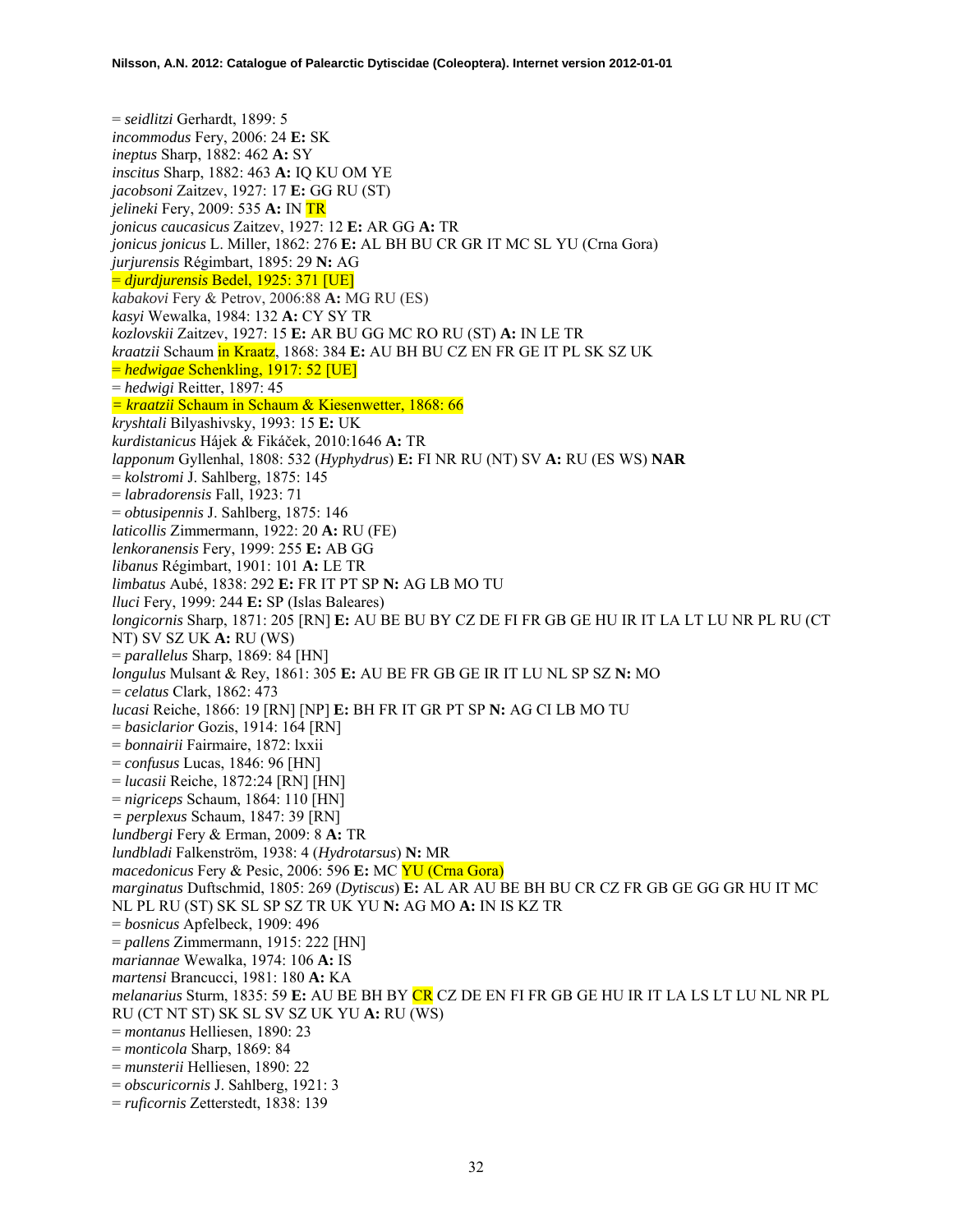*memnonius* Nicolai, 1822: 33 **E:** AB AU BE BH BU BY CR CZ DE EN FA FI FR GB GE GR HU IR IT LA LS LT LU NL NR PL RU (CT NT ST) SK SL SP SV SZ UK **N:** AG EG MO TU **A:** TR = *castaneus* Aubé, 1838: 302 [HN] = *incertus* Aubé, 1838: 306 = *insularis* Sharp, 1882: 457 = *jugularis* Babington, 1832: 328 = *niger* Sturm, 1835: 44 [HN] = *revelierei* Sharp, 1882: 458 = *subelongatus* Stephens, 1835: 392 *morio* Aubé, 1838: 307 **E:** AU BE BY CZ DE EN FI FR GB GE IR LA LT NL NR PL RU (CT NT) SK SV **A:** JA MG RU (ES FE WS) **NAR**  = *atriceps* Crotch, 1870: 96 [RN] = *caliginosus* LeConte, 1850: 215 = *caminarius* Motschulsky, 1860: 100 = *lugubris* Motschulsky, 1845: 353 [HN] = *melancholicus* Motschulsky, 1860: 100 [RN] = *scaphiformis* Sharp, 1871: 205 = *valliger* Hellén, 1929: 36 = *watanabei* Takizawa, 1933: 174 *multiguttatus* Régimbart, 1878: 351 **A:** IS JO SY = *ortali* Wewalka, 1984: 136 *nanpingensis* Toledo & Mazzoldi, 1996: 241 **A:** CH (SCH) *neclae* Erman & Fery, 2006: 41 **A:** TR *necopinatus necopinatus* Fery, 1999: 248 **E:** PT SP *necopinatus robertorum* Fery, 1999: 250 **E:** FR GB (Channel Isles) *necopinatus roni* Fery, 1999: 253 **E:** GB *neglectus* Schaum, 1845: 409 **E:** AU BE BY CZ DE EN FI FR GB GE HU IR LA LT LU NL NR PL RU (CT NT) SK SV SZ UK **A:** RU (WS) = *incrassatus* Thomson, 1871: 366 *nevadensis* Sharp, 1882: 481 **E:** PT SP *nigellus* Mannerheim, 1853: 163 **E:** AN AR AU BU DE FI FR GE GG IT LA NR PL RU (CT) SP SV SZ **A:** IN KZ MG RU (FE WS) TR **NAR**  = *bungei* Zaitzev, 1910: 31 = *mtiula* Zaitzev, 1927: 14 = *obscuripes* Motschulsky, 1860: 100 = *pyrenaeus* Wehncke, 1872: 163 = *sieversi* J. Sahlberg, 1910: 173 = *tungus* Zaitzev, 1910: 32 *nigrita* Fabricius, 1792: 201 (*Dytiscus*) **E:** AU BE BH BU BY CR CZ DE EN FA FI FR GB GE HU IC IR IT LA LT LU MC NL NR PL PT RO RU (CT NT ST) SK SL SP SV SZ UK **A:** KZ RU (ES WS) = *bisbiguttatus* J. Sahlberg, 1921: 1 = *convexior* Seidlitz, 1887: 67 = *glabellus* Thomson, 1867: 80 *= melaenus* Nicolai, 1822: 34 = *monilicornis* J. Sahlberg, 1875: 154 = *obovatus* J. Sahlberg, 1880: 52 = *subalpinus* Thomson, 1871: 365 = *trivialis* Stephens, 1828: 59 *normandi alhambrae* Fery, 1999: 242 **E:** SP *normandi ifnii* Fery, 1999: 241 **N:** MO *normandi ifranensis* Fery, 1999: 239 **N:** MO *normandi normandi* Régimbart, 1903: 254 **E:** FR PT SP *notabilis* LeConte, 1850: 216 **E:** FI NR RU (CT NT) SV **A:** MG RU (ES FE WS) **NAR**  = *arcticus* Thomson, 1856: 197 = *fennicus* Seidlitz, 1887: 66 = *tomentosus* Poppius, 1905: 12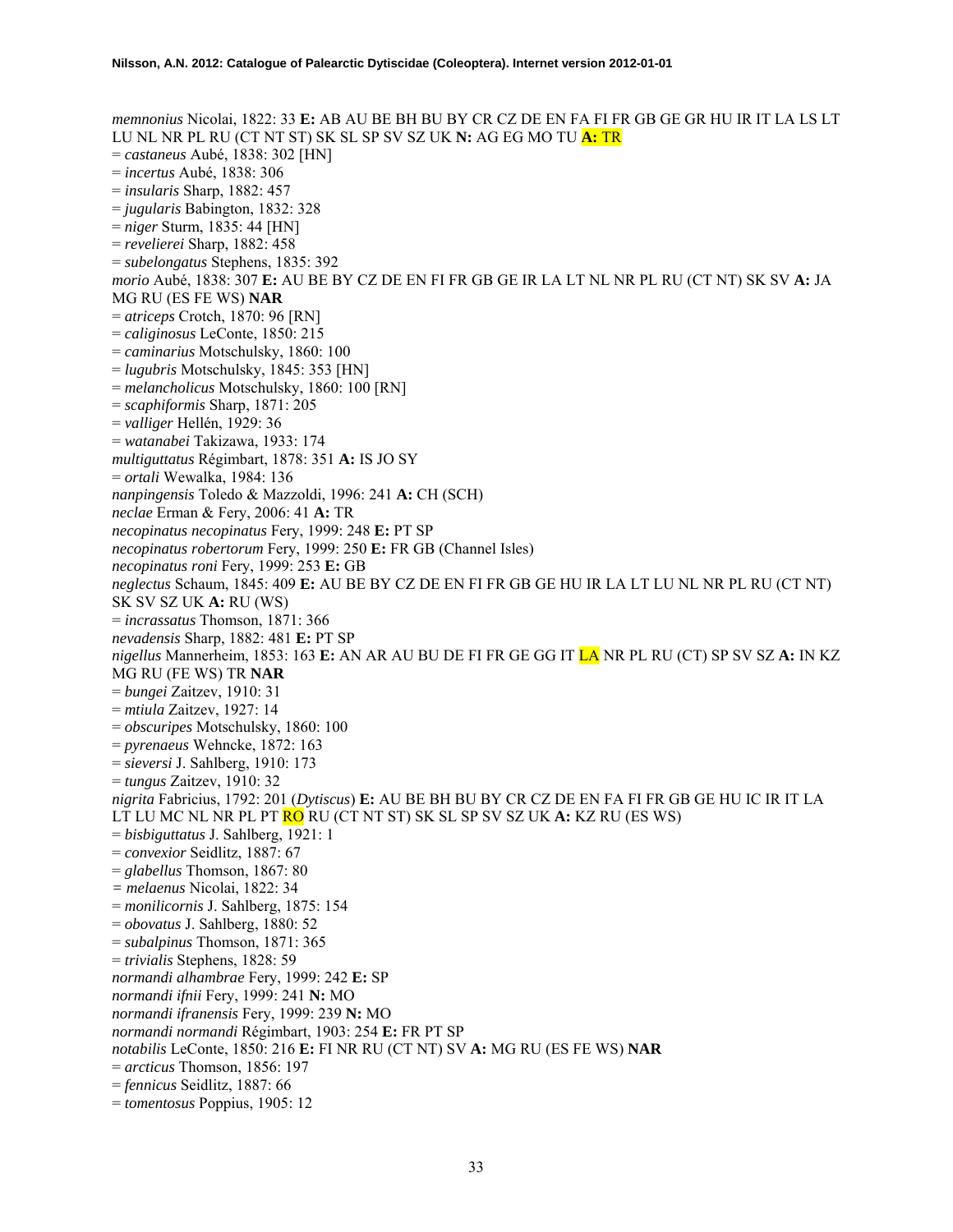*notatus* Sturm, 1835: 62 **E:** BY CZ DE EN FI FR GE HU LA LT NL PL RU (CT NT) SV UK **A:** RU (ES WS) = *sacha* Zaitzev, 1910: 30 *oasis* Wewalka, 1992: 53 **N:** EG *obscurus* Sturm, 1835: 65 **E:** AU BE BY CR CZ DE EN FI FR GB GE IR LA LT LU NL NR PL RU (CT NT ST) SK SV SZ UK **A:** RU (WS) **NAR**  = *hockingi* Larson, 1975: 296 *obsoletus* Aubé, 1838: 298 **E:** CR DE FR GB GE GR IR IT NR PT SP SV **N:** AG LB MO MR TU **A:** SY TR *paganettianus* Scholz, 1923: 183 **E:** PT SP *palustris* Linnaeus, 1761: 216 (*Dytiscus*) **E:** AB AN AR AU BE BH BU BY CR CZ DE EN FA FI FR GB GE GG GR HU IR IT LA LS LT LU MC NL NR PL RO RU (CT NT ST) SK SL SP SV SZ UK YU **A:** IN MG RU (ES WS) TR = *apicalis* Schilsky, 1888: 183 = *buresi* Mařan, 1938: 95 = *cambriensis* Curtis, 1831: 343 = *cristatomarginatus* Goeze, 1777: 625 (*Dytiscus*) = *fimbriatus* Gmelin, 1790: 1957 [HN] (*Dytiscus*) = *fuscorufus* Munster, 1927: 160 = *lituratus* Fabricius, 1781: 296 (*Dytiscus*) = *proximus* Stephens, 1828: 55 = *sexpustulatus* Fabricius, 1777: 239 (*Dytiscus*) = *styriacus* Seidlitz, 1887: 70 = *tinctus* Clark, 1862: 326 = *variegatus* Geoffroy, 1785: 68 (*Dyticus*) *pfefferi* Wewalka, 1974: 107 [RN] **E:** GR = *orientalis* Hlisnikovský, 1955: 87 [HN] *pilosus* Guignot, 1949: 5 (*Hydrotarsus*) **N:** CI *planus* Fabricius, 1781: 501 (*Dytiscus*) **E:** AB AL AR AU BE BH BU BY CR CZ DE EN FI FR GB GE GG GR HU IR IT LA LT LU MC NL NR PL PT RO RU (CT NT ST) SK SL SP SV SZ TR UK YU **N:** AG MO **A:** IN IQ KZ LE RU (WS) TM TR *= flavipes* Dalla Torre, 1879: 40 = *frisius* Verhoeff, 1891: 23 = *fuscatus* Stephens, 1828: 62 = *fusculus* Schrank, 1781: 203 (*Dytiscus*) = *holosericeus* Marsham, 1802: 427 (*Dytiscus*) = *humeralis* Marsham, 1802: 422 (*Dytiscus*) = *lividus* Geoffroy, 1785: 68 (*Dyticus*) = *nigricans* Schrank, 1781: 205 (*Dytiscus*) = *nigriceps* Preller, 1862: 23 = *pallescens* Seidlitz, 1887: 72 = *sordidus* Herbst, 1784: 126 (*Dytiscus*) *productus* Fairmaire, 1880: 248 **N:** AG TU = *occultus* Sharp, 1882: 456 *pseudopubescens* Zimmermann, 1919: 166 **A:** RU (ES WS) = *punctatissimus* Poppius, 1905: 14 [HN] *puberulus* LeConte, 1850: 215 **E:** FI NR RU (NT) SV **NAR**  = *levanderi* J. Sahlberg, 1889: 221 *pubescens* Gyllenhal, 1808: 536 (*Hyphydrus*) **E:** AB AL AU BE BH BU CR CZ DE EN FA FI FR GB GE GG GR IR IT LA LT LU MC NL NR PL PT RO RU (CT NT ST) SK SL SP SV SZ TR UK YU **N:** AG LB MO TU **A:** CY IN IS JO LE SY TR = *antidotus* Sharp, 1882: 462 = *caliginosus* Stephens, 1839:69 = *estrellensis* Schaufuss, 1882: 559 = *fulvipennis* Munster, 1932: 84 = *roseni* Zimmermann, 1919: 175 = *scaphula* Sturm, 1835: 58 = *scopularis* Schiødte, 1841: 439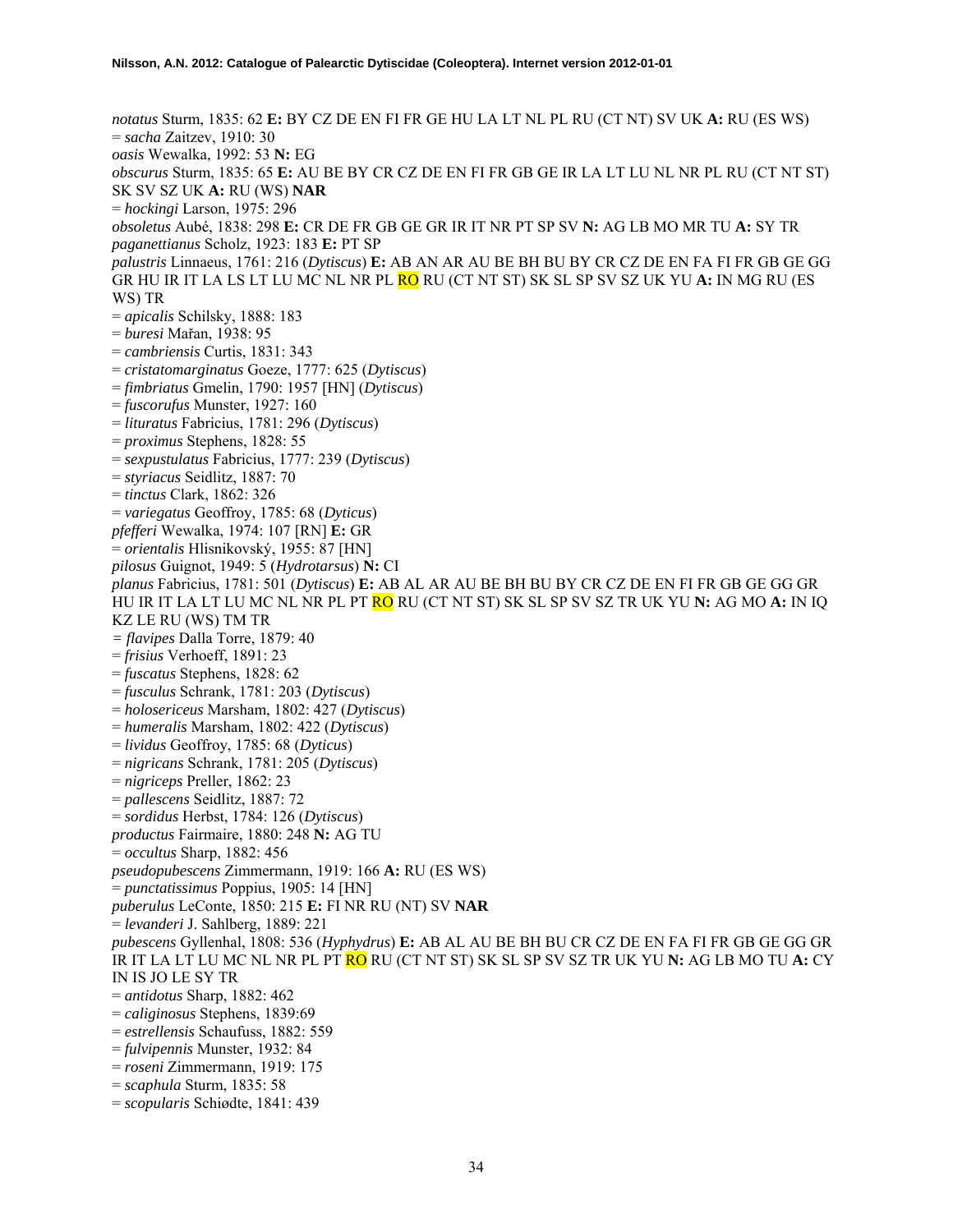*punctipennis* J. Sahlberg, 1880: 50 **A:** RU **(**ES WS) *regularis* Sharp, 1882: 482 **E:** FR (Corse) IT (Sardegna) *rufifrons* O.F. Müller, 1776: 73 (*Dytiscus*) **E:** AU BE BY CR CZ DE EN FI FR GB GE HU IT LA LT NL NR PL RO RU (CT NT ST) SK SL SV SZ UK **A:** RU (ES WS) = *duftschmidti* Rye, 1872: 47 [RN] = *intermedius* J. Sahlberg, 1880: 49 = *piceus* Stephens, 1828: 62 *= ruficeps* Nicolai, 1822: 33 = *rufifrons* Duftschmid, 1805: 270 [HN] (*Dytiscus*) *sabaudus sabaudus* Fauvel, 1865: 276 **E:** AU BU CZ FR GE IT MC PL SK SL SP SZ UK = *alticola* Sharp, 1882: 468 = *scholzi* W. Kolbe, 1899: 24 *sabaudus sierranevadensis* Shaverdo, 2004: 24 **E:** SP *saghaliensis* Takizawa, 1933: 173 **A:** JA RU (FE) *sanfilippoi* Ghidini, 1958: 13 **E:** IT *sardomontanus* Pederzani, Rocchi & Schizzerotto, 2004: 129 **E:** IT (Sardegna) *scalesianus* Stephens, 1828: 57 **E:** AU BY CZ DE EN FI FR GB GE HU IR LA LT NL NR PL RU (CT NT) SV UK **A:** RU (WS) = *pygmaeus* Sturm, 1835: 73 [HN] *semenowi* Jakovlev, 1897: 41 **E:** FI NR RU (CT NT) SV = *afflatus* Scholz, 1917: 250 = *longitarsis* J. Sahlberg, 1910: 168 *shaverdoae* Fery, 2009: 547 **E:** AR *sibiricus* J. Sahlberg, 1880: 49 **A:** MG RU (ES FE WS) **NAR**  = *boreus* Gordon, 1981: 106 *= sibiricus* Sharp, 1882: 466 [HN] *sivrikaya* Fery & Erman, 2009: 6 **A:** TR *springeri* J. Müller, 1924: 72 **E:** IT SL *striola* Gyllenhal in C.R. Sahlberg, 1826: 181 (*Hyphydrus*) **E:** AU BE BH BY CZ DE EN FI FR GB GE HU IR IT LA LT LU NL NR PL RO RU (CT NT ST) SV UK **A:** KZ RU (ES WS) **NAR**  = *ambiguus* Aubé, 1838: 287 = *subtonsus* LeConte, 1855: 297 *= vittula* Erichson, 1837: 178 *submuticus* Thomson, 1874: 537 **E:** FI NR RU (CT NT) SV **A:** CH (JIL) JA MG RU (ES FE WS) = *konoi* Nakane, 1963: 25 = *penitus* Guignot, 1945: 20 = *rubripes* J. Sahlberg, 1875: 151 *= rufipes* J. Sahlberg, 1874: xiii [HN] *talyschensis* Bilyashiwsky, 2004:45 **E:** AB *tatianae* Fery & Petrov, 2006:83 **A:** RU (WS) *teres* Sharp, 1882: 458 **A:** JO SY *tessellatus* Drapiez, 1819: 43 [NP] (*Dytiscus*) **E:** AB AL BE BH BU CR FR GB GG GR IR IT LA MA MC NL PT RU (ST) SP YU **N:** AG EG MO TU **A:** CY IN IQ IS LE SY TR = *chrysostomus* Gozis, 1914: 161 = *habelmanni* Wehncke, 1876: 76 = *nigricollis* Desbrochers des Loges, 1871: 339 = *nigricollis* Fairmaire, 1872: lxxii [HN] *= pueli* Barthe, 1916: 245 = *xanthopus* Stephens, 1835: 393 *thracicus* Guéorguiev, 1966: 71 **E:** AR BU GG GR RU (ST) **A:** TR *tibetanus* Zaitzev, 1953: 169 **A:** CH (SCH XIZ) *tokui* Satô, 1985: 51 **A:** JA *toledoi* Fery & Erman, 2009: 8 **A:** TR *transgrediens* Gschwendtner, 1923: 109 **E:** AB AR GG RU (ST) UK **A:** IN TM TR = *ponticus* Zaitzev, 1927: 16 *tristis* Paykull, 1798: 232 (*Dytiscus*) **E:** AU BE BH BU BY CR CZ DE EN FI FR GB GE HU IR IT KZ LA LS LT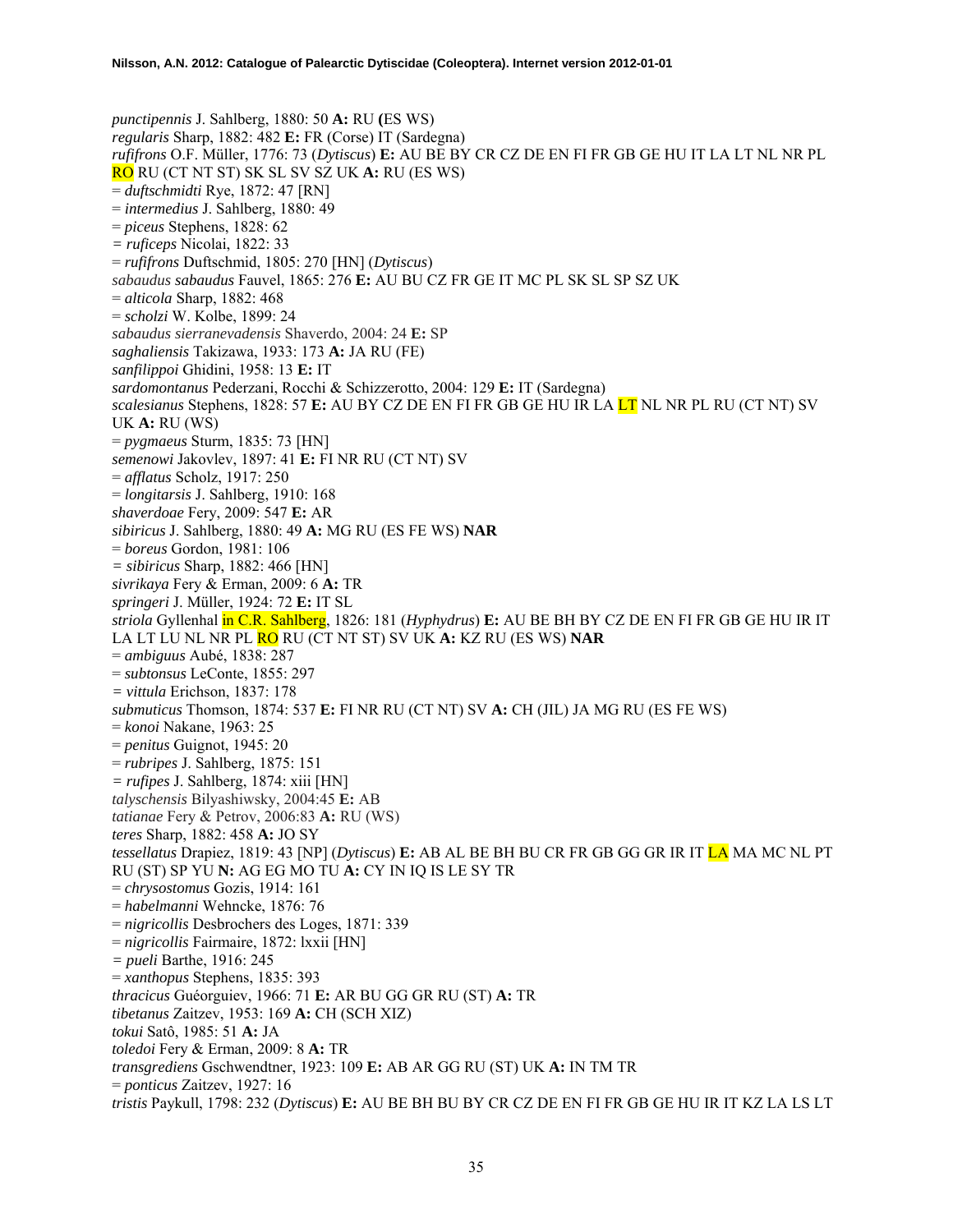LU MC NL NR PL RU (CT NT) SK SL SV SZ UK **A:** JA RU (ES FE WS) **NAR**  = *ampliceps* J. Sahlberg, 1921: 2 = *ruficapillus* Mannerheim, 1852: 304 = *varians* LeConte, 1850: 215 *tuvaensis* Pederzani, 2001:234 **A:** RU (ES) *uenoi* Nakane, 1963: 25 **A:** CH (HEI JIL QIN) JA MG RU (ES FE) *umbrosus* Gyllenhal, 1808: 538 (*Hyphydrus*) **E:** AU BE BY CZ DE EN FI FR GB GE HU IR LA LT LU NL NR PL RU (CT NT ST) SK SV SZ UK **A:** RU (ES FE WS) = *minutus* Stephens, 1828: 59 *vagepictus* Fairmaire & Laboulbène, 1855: 208 **E:** FR PT SP *vespertinus* Fery & Hendrich, 1988: 145 **E:** PT SP *yakutiae* Nilsson, 1990: 34 **A:** RU (FE) *zimmermanni* J. Müller, 1926: 288 **E:** BH CR SL YU = *bicolor* J. Müller, 1933: 202

#### **genus** *Iberoporus* **Castro & Delgado, 2001:34** type species *Iberoporus cermenius* Castro & Delgado, 2001

*cermenius* Castro & Delgado, 2001:35 **E:** SP

**genus** *Metaporus* **Guignot, 1945: 6** type species *Hydroporus meridionalis* Aubé, 1838

*meridionalis* Aubé, 1838: 327 (*Hydroporus*) **E:** FR IT PT SP **N:** AG MO TU = *lusitanicus* Scholz, 1916: 172 (*Hydroporus*) = *scriptus* Régimbart, 1895: 24 (*Hydroporus*) *orientalis* Toledo & Hosseinie, 2003: 59 **A:** IN

#### **genus** *Nebrioporus* **Régimbart, 1906: 237** type species *Hydroporus kilimandjarensis* Régimbart, 1906

= *Bistictus* Guignot, 1941: 59 type species *Hydroporus dubius* Aubé, 1838

- = *Potamodytes* Zimmermann, 1919: 184 [HN] type species *Dytiscus elegans* Panzer, 1794
- = *Potamonectes* Zimmermann, 1921: 87 [RN] type species *Dytiscus elegans* Panzer, 1794
- = *Rhabdonectes* Houlbert, 1934: 68 type species *Hydroporus carinatus* Aubé, 1836
- = *Zimmermannius* Guignot, 1941: 59 type species *Hydroporus canariensis* Bedel, 1881

*acuminatellus* Fairmaire, 1876: 49 (*Hydroporus*) **N:** AG *airumlus* Kolenati, 1845: 85 (*Hydroporus*) **E:** AB AR GG PL RU (ST) UK **A:** AF CH (BEI GAN GUI HEB HEI HEN JIA LIA NMO SCH SHA SHN SHX XIN YUN) HP IN IS KA KI KZ MG PA RU (ES) TD TM TR UZ *= amurensis* Sharp, 1882: 427 (*Deronectes*) *= kashmirensis* Régimbart, 1899: 195 (*Hydroporus*) = *rybinskii* Kinel, 1936: 199 (*Deronectes*) = *sulphuricola* Zaitzev, 1951: 58 (*Deronectes*) *amicorum* Toledo, 2009: 62 **E:** GR (Crete) *anchoralis* Sharp, 1884: 442 (*Deronectes*) **A:** JA *assimilis* Paykull, 1798: 236 (*Dytiscus*) **E:** AU BY CR CZ DE EN FI FR GB GE IR LA LT NR RU (CT NT) PL SV SZ YU **A:** RU (ES WS) = *affinis* Sturm, 1835: 17 (*Hydroporus*) = *frater* Kunze, 1818: 62 (*Hyphydrus*) = *hyperboreus* Gyllenhal in C.R. Sahlberg, 1826: 175 (*Hyphydrus*) *baeticus* Schaum, 1864: 109 (*Hydroporus*) **E:** SP = *mariae* Millán & Rocchi, 1991: 83 (*Potamonectes*) *balli* Vazirani, 1970: 127 (*Potamonectes*) **A:** HP PA UP *banajai* Brancucci, 1980: 106 (*Potamonectes*) **A:** SA *brownei* Guignot, 1949: 44 (*Potamonectes*) **A:** CH (GUI HUN SCH) *bucheti bucheti* Régimbart, 1898: 89 (*Hydroporus*) **E:** FR IT *bucheti cazorlensis* Lagar, Fresneda & Hernando, 1987: 93 (*Potamonectes*) **E:** SP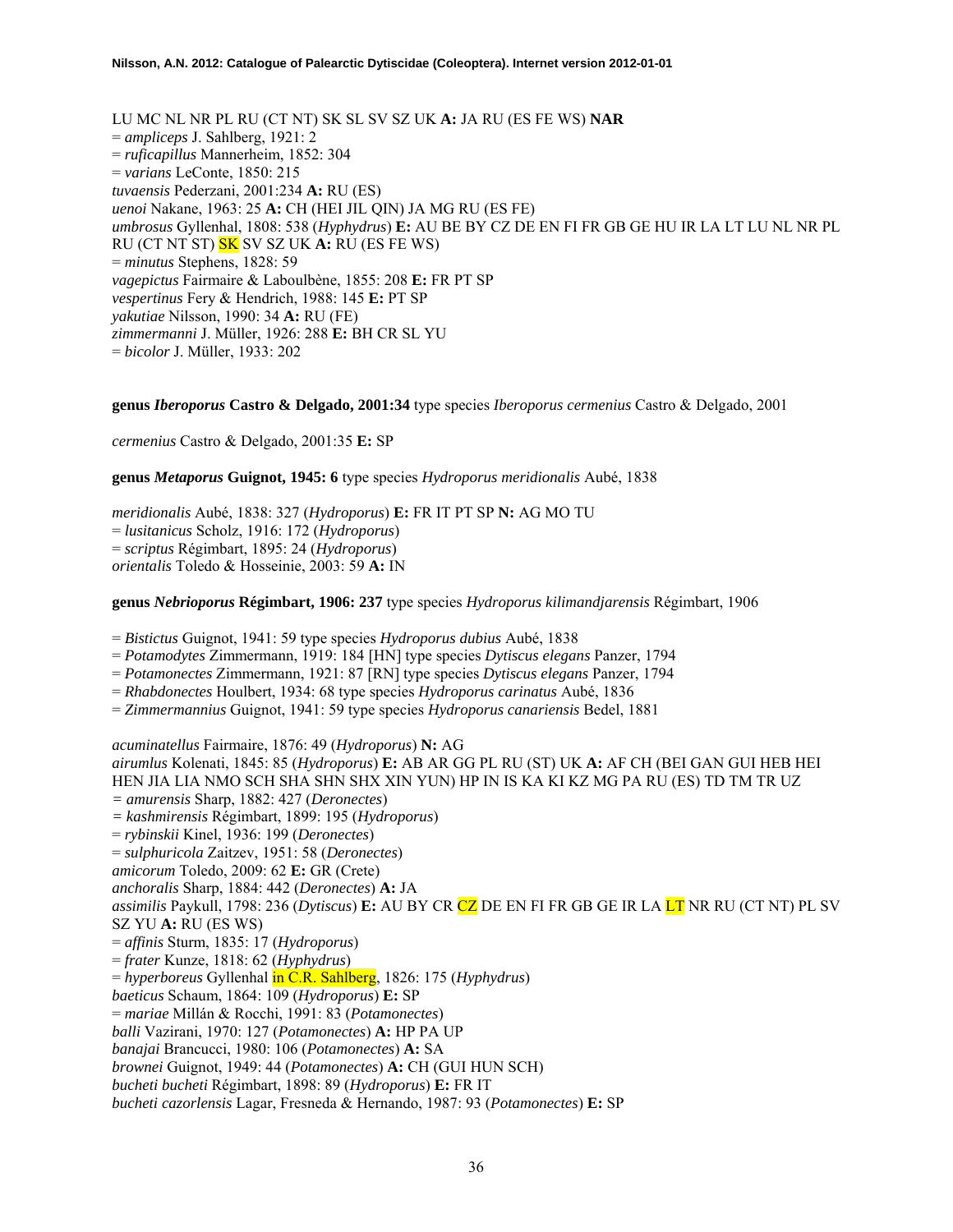*canaliculatus* Lacordaire, 1835: 328 (*Hydroporus*) **E:** AU BE CZ DE FR GB GE GR HU IT LU NL PL PT SK SP SV SZ = *pantherinus* Reclaire & van der Wiel, 1948: 222 (*Deronectes*) *canariensis* Bedel, 1881: 265 [RN] (*Hydroporus*) **N:** CI = *gomerensis* Guignot, 1949: 6 (*Potamonectes*) = *tesselatus* Aubé, 1838: 516 [HN] (*Hydroporus*) *carinatus* Aubé, 1838: 238 (*Hydroporus*) **E:** PT SP *ceresyi* Aubé, 1838: 260 (*Hydroporus*) **E:** BU CR FR GR IT MA PT SP UK **N:** AG CI EG LB MO MR TU **A**: CY IN IQ IS SI SY TM TR = *lyellii* Wollaston, 1857: 26 (*Hydroporus*) *= salinus* Joly, 1840: 42 (*Hydroporus*) = *undecimlineellus* Fairmaire, 1877: 141 (*Hydroporus*) *clarkii* Wollaston, 1862: 438 (*Hydroporus*) **E:** IT PT SP **N:** AG CI MO TU **A:** TR = *andalusiae* Clark, 1862: 469 (*Hydroporus*) = *subtruncatus* Fairmaire, 1876: 49 (*Hydroporus*) = *unilineatus* Báguena Corella, 1935: 88 (*Hydroporus*) *croceus* Angus, Fresneda & Fery, 1993: 298 **E:** SP *crotchi* Preudhomme de Borre, 1871: xiii (*Hydroporus*) **N:** EG **A:** IS SA SI = *moestus* Walker, 1871: 10 [HN] (*Hydroporus*) = *schweinfurthi* Zimmermann, 1921: 87 (*Deronectes*) = *walkeri* Branden, 1885: 49 [RN] (*Deronectes*) *depressus* Fabricius, 1775: 233 (*Dytiscus*) **E:** BY CZ DE EN FI GB GE HU IR LA LT NR PL RU (CT NT ST) SL SV UK **A:** MG RU (ES WS) **NAR**  = *boristhenicus* Hochhuth, 1871: 233 (*Hydroporus*) *= intermedius* Franck, 1935: 239 (*Deronectes*) = *latescens* Falkenström, 1932: 185 (*Deronectes*) = *neuhoffii* Cederhielm, 1798: 32 (*Dytiscus*) = *pallidus* Heer, 1837: 54 (*Hydroporus*) *dubius* Aubé, 1838: 517 (*Hydroporus*) **N:** MR = *vigilans* Wollaston, 1854: 86 (*Hydroporus*) *elegans* Panzer, 1794: 24/t.5 (*Dytiscus*) **E:** AU BE BH CR CZ FR GB GE HU IT LS LU NL PT SK SL SP SZ = *brevis* Sturm, 1835: 9 [HN] (*Hydroporus*) = *marginicollis* Aubé, 1838: 229 (*Hydroporus*) *fabressei* Régimbart, 1901: 324 (*Hydroporus*) **E:** FR PT SP *fenestratus* Germar, 1836: t.3 (*Hydroporus*) **E:** IT = *schaumei* Aubé, 1842: 229 (*Hydroporus*) *formaster formaster* Zaitzev, 1908: 269 (*Hydroporus*) **A:** CH (XIN) MG RU (ES WS) *formaster jaechi* Toledo, 1998: 77 **A:** CH (XIZ) *hostilis* Sharp, 1884: 448 (*Deronectes*) **A:** CH (JIL LIA SCH TAI) JA NC RU (FE) SC *indicus* Sharp, 1882: 431 (*Deronectes*) **A:** AF AP CH (XIZ) HP KA NP PA UP *= manii* Vazirani, 1970: 124 (*Potamonectes*) *insignis* Klug, 1834: t.33/10 (*Hydroporus*) **N:** EG **A:** SA SI YE = *princeps* Sharp, 1882: 428 (*Deronectes*) = *semiclusus* Walker, 1871: 10 (*Hydroporus*) *kiliani* Peyerimhoff, 1929: 169 (*Hydroporus*) **N:** AG **AFR** *laeviventris* Reiche & Saulcy, 1855: 642 (*Hydroporus*) **A:** CY LE SY TR = *scutellaris* Sharp, 1882: 426 (*Deronectes*) *lanceolatus* Walker, 1871: 11 (*Hydroporus*) **N:** EG **A:** IN IQ IS JO KU SA SI SY = *arabicus* Sharp, 1882: 429 (*Deronectes*) = *islamiticus* Sharp, 1882: 430 (*Deronectes*) *laticollis* Zimmermann, 1933: 163 (*Deronectes*) **A:** CH (SHN) *luctuosus* Aubé, 1838: 235 (*Hydroporus*) **E:** BH CR FR GR IT SL SP YU **A:** TR *= flavopunctatus* Pic, 1895: 10 (*Deronectes*) = *lugubris* Ragusa, 1887: 227 [HN] (*Hydroporus*) = *sericeus* Costa, 1847: 99 [HN] (*Hydroporus*) *martinii* Fairmaire, 1858: 455 (*Hydroporus*) **E:** FR (Corse)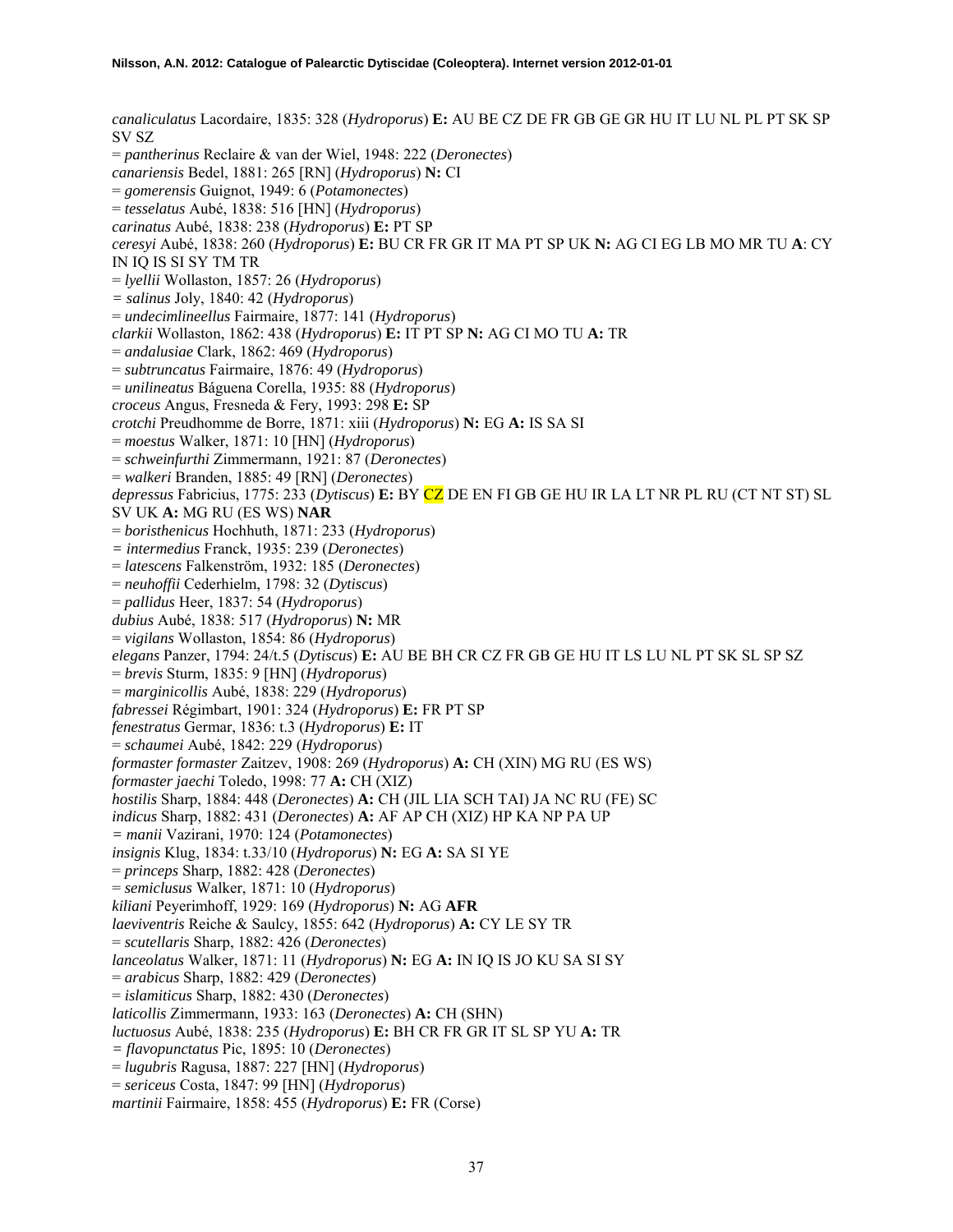*mascatensis* Régimbart, 1897: 206 (*Hydroporus*) **A:** AE AF IN OM PA *melanogrammus* Régimbart, 1899: 199 (*Hydroporus*) **A:** BT CH (YUN) HP NP UP *= satie* Vazirani, 1980: 28 (*Potamonectes*) *millingeni* J. Balfour-Browne, 1951: 188 (*Potamonectes*) **A:** YE *nemethi* Guignot, 1950: 153 (*Potamonectes*) **N:** MO *nipponicus* Takizawa, 1933: 177 (*Deronectes*) **A:** JA *ressli* Wewalka, 1974: 108 (*Potamonectes*) **A:** AF IN TD TM UZ *sagartus* Toledo, 2009: 71 **A:** IN *sansii* Aubé, 1838: 230 (*Hydroporus*) **E:** FR IT SP *sardus* Gemminger & Harold, 1868: 440 [RN] (*Hydroporus*) **E:** GR IT = *affinis* Aubé, 1838: 232 [HN] (*Hydroporus*) = *genei* A. Villa & G.B. Villa, 1838: 62 [HN] (*Hydroporus*) *schoedli* Fery, Fresneda & Millán, 1996: 324 **N:** AG TU *seriatus* Sharp, 1882: 429 (*Deronectes*) **A:** SA YE *sichuanensis* Hendrich & Mazzoldi, 1995: 4 **A:** CH (SCH) *simplicipes* Sharp, 1884: 442 (*Deronectes*) **A:** JA RU (FE) *stearinus stearinus* Kolenati, 1845: 84 (*Hydroporus*) **E:** AB AR **N:** EG **A:** AF IN IS LE SY TR = *rufino* J. Sahlberg, 1913: 43 (*Deronectes*) = *turca* Seidlitz, 1887: 55 (*Deronectes*) = *variegatus* Aubé, 1838: 236 [HN] (*Hydroporus*) *stearinus suavis* Sharp, 1882: 430 (*Deronectes*) **E:** AL BH BU CR GR MC YU **A:** TR = *infuscatus* J. Sahlberg, 1913: 42 (*Deronectes*) *steppensis* Motschulsky, 1860: 516 (*Hydroporus*) **E:** KZ RU (ST) = *scythus* Schaum, 1864: 110 (*Hydroporus*) **genus** *Oreodytes* **Seidlitz, 1887: 57** type species *Hyphydrus borealis* Gyllenhal in C.R. Sahlberg, 1826 (= *Dytiscus alpinus* Paykull, 1798) = *Deuteronectes* Guignot, 1945: 7 type species *Hydroporus picturatus* Horn, 1883 = *Nectoporus* Guignot, 1950: 26 type species *Hydroporus abbreviatus* Fall, 1923 = *Neonectes* J. Balfour-Browne, 1944: 189 type species *Hydroporus natrix* Sharp, 1884 *alpinus* Paykull, 1798: 226 (*Dytiscus*) **E:** FI NR RU (CT NT) SV **A:** RU (FE WS) = *bidentatus* Gyllenhal, 1808: 525 (*Hyphydrus*) = *borealis* Gyllenhal in C.R. Sahlberg, 1826: 174 (*Hyphydrus*) *babai* Satô, 1990: 102 **A:** CH (TAI) *dauricus* Motschulsky, 1860: 100 (*Hydrocoptus*) **A:** RU (ES FE) *davisii davisii* Curtis, 1831: 343 (*Hydroporus*) **E:** AL AR AU BH BU CR CZ FR GB GE GG GR IR IT PL SK SL SZ UK YU (Crna Gora) **A:** TR

*= montanus* Zimmermann, 1915: 218 [HN] (*Hydroporus*)

*davisii rhianae* R. Carr, 2001:183 **E:** SP

*jakovlevi* Zaitzev, 1905: 25 (*Hydroporus*) **A:** RU (ES)

= *nobilis* Poppius, 1905: 10 (*Hydroporus*)

*kanoi* Kamiya, 1938: 23 (*Deronectes*) **A:** JA

*meridionalis* Binaghi & Sanfilippo, 1971: 216 **E:** IT

*mongolicus* Brinck, 1943: 155 (*Deronectes*) **A:** MG

*natrix* Sharp, 1884: 443 (*Hydroporus*) **A:** CH (JIL LIA) JA NC RU (FE)

*okulovi* Lafer, 1988: 52 **A:** RU (FE)

*sanmarkii alienus* Sharp, 1873: 261 (*Hydroporus*) **E:** PT SP

*sanmarkii sanmarkii* C.R. Sahlberg, 1826: 172 (*Hyphydrus*) **E:** AN AU BE BH BU BY CZ DE FI FR GB GE IC IR IT LU MC NL NR PL RU (CT NT) SK SL SP SV SZ UK YU **A:** CH (JIL) JA MG RU (FE WS) **NAR** 

= *fluviatilis* Stephens, 1828: 46 (*Hygrotus*)

= *rivalis* Gyllenhal, 1827: 384 (*Hyphydrus*)

= *stephensii* Stephens, 1835: 391 (*Hygrotus*)

*septentrionalis* Gyllenhal in C.R. Sahlberg, 1826: 173 (*Hyphydrus*) **E:** AU CZ FI FR GB GE IR IT NR PL PT RU (NT) SL SP SV SZ YU (Crna Gora) **A:** MG RU (ES WS) TR

= *devillei* Régimbart, 1901: 326 (*Hydroporus*)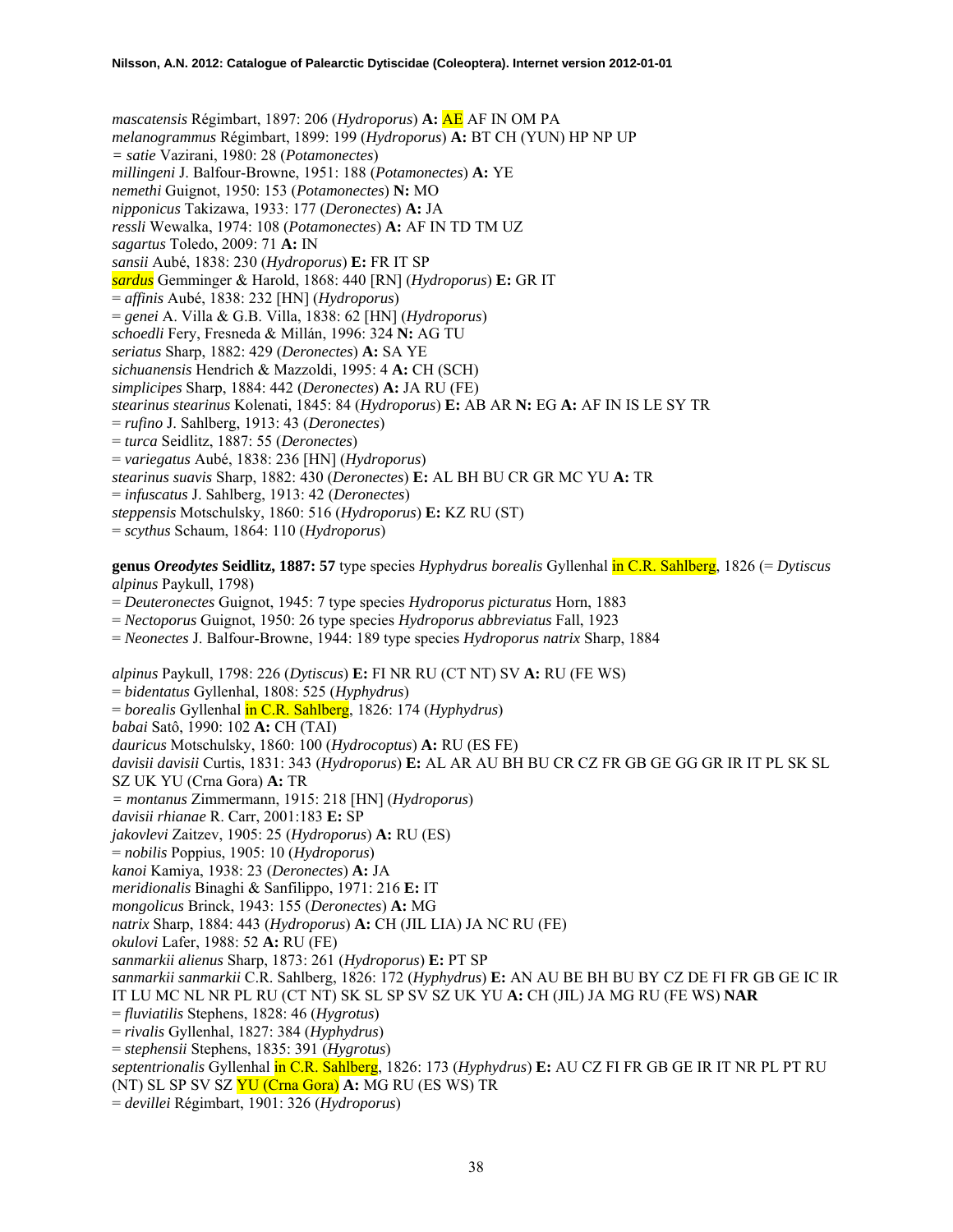= *fluviatilis* Sturm, 1835: 23 [HN] (*Hydroporus*) = *helveticus* Régimbart, 1901: 326 (*Hydroporus*) *shorti* Shaverdo & Fery, 2006: 37 **A:** MG

**genus** *Peschetius* **Guignot, 1942: 21** type species *Hydroporus nodieri* Régimbart, 1895

*quadricostatus* Aubé, 1838: 487 (*Hydroporus*) **A:** IN NP UP **ORR** 

**genus** *Porhydrus* **Guignot, 1945: 6** type species *Dytiscus lineatus* Fabricius, 1775

*genei* Aubé, 1838: 328 (*Hydroporus*) **E:** BH CR FR GR IT **N:** AG MO *lineatus* Fabricius, 1775: 234 (*Dytiscus*) **E:** AB AL AU BE BH BU BY CR CZ DE EN FI FR GB GE GG GR HU IR IT LA LT LU MC MD NL NR PL RO RU (CT NT ST) SK SL SV SZ TR UK YU **A:** IN RU (WS) = *ovalis* Marsham, 1802: 425 [HN] (*Dytiscus*) = *parvulus* Herbst, 1784: 127 [HN] (*Dytiscus*) = *pygmaeus* Fabricius, 1792: 200 (*Dytiscus*) = *quadrilineatus* Drapiez, 1819: 198 [HN] (*Dytiscus*) = *thoreii* Clark, 1862: 409 (*Hydroporus*) = *velox* O.F. Müller, 1776: 73 (*Dytiscus*) *obliquesignatus* Bielz, 1852: 16 (*Hydroporus*) **E:** AU BH BU BY CR HU IT RO RU (ST) SK SL UK YU **A:** KZ RU (WS) *vicinus* Aubé, 1838: 627 (*Hydroporus*) **E:** PT **N:** MO

**genus** *Rhithrodytes* **Bameul, 1989: 482** type species *Dytiscus crux* Fabricius, 1792

*agnus agnus* Foster, 1992: 249 **E:** PT *agnus argaensis* Bilton & Fery, 1996: 919 **E:** PT *bimaculatus* Dufour, 1852: 319 (*Hydroporus*) **E:** FR SP = *jucundus* Perris, 1869: 7 (*Hydroporus*) *crux* Fabricius, 1792: 199 (*Dytiscus*) **E:** FR IT SZ = *fasciatus* Aubé, 1838: 347 [HN] (*Hydroporus*) *dorsoplagiatus* Fairmaire, 1880: 247 (*Hydroporus*) **N:** AG *numidicus* Bedel, 1889: 286 (*Hydroporus*) **N:** AG TU *sexguttatus* Aubé, 1838: 330 (*Hydroporus*) **E:** FR (Corse) IT

**genus** *Scarodytes* **Gozis, 1914: 110** type species *Dytiscus halensis* Fabricius, 1787 = *Rhiacodytes* Ádám, 1996: 19 type species *Dytiscus halensis* Fabricius, 1787

*antoni* Fery & Šťastný, 2007: 880 **E:** CR IT *fuscitarsis* Aubé, 1838: 255 (*Hydroporus*) **E:** IT (Sardegna) *halensis* Fabricius, 1787: 192 (*Dytiscus*) **E:** AL AR AU BE BH BU BY CR CZ DE EN FI FR GB GE GG GR HU IT LA LT LU MC MD NL NR PL PT RO RU (CT NT ST) SK SL SP SV SZ UK YU **N:** AG EG MO TU **A:** IN IS LE SI SY TR = *amoenus* J. Sahlberg, 1908: 22 [HN] (*Hydroporus*) = *areolatus* Duftschmid, 1805: 274 (*Dytiscus*) = *areolatus* Gravenhorst, 1807: 105 [HN] (*Dytiscus*) = *ibericus* Régimbart, 1901: 326 (*Hydroporus*) = *nubilus* Gmelin, 1790: 1957 (*Dytiscus*) = *reticulosus* Falkenström, 1939: 18 *kaszonensis* Csiki, 1946: 631 **E:** RO *malickyi* Wewalka, 1977: 139 **E:** GR **A:** TR *margaliti* Wewalka, 1977: 142 **A:** IS SY TR *nigriventris* Zimmermann, 1919: 192 (*Deronectes*) **E:** FR (Corse) *pederzanii* Angelini, 1973: 51 **E:** GR IT *roberti* Fery, 2011: 384 **E:** GR *ruffoi* Franciscolo, 1961: 159 **E:** IT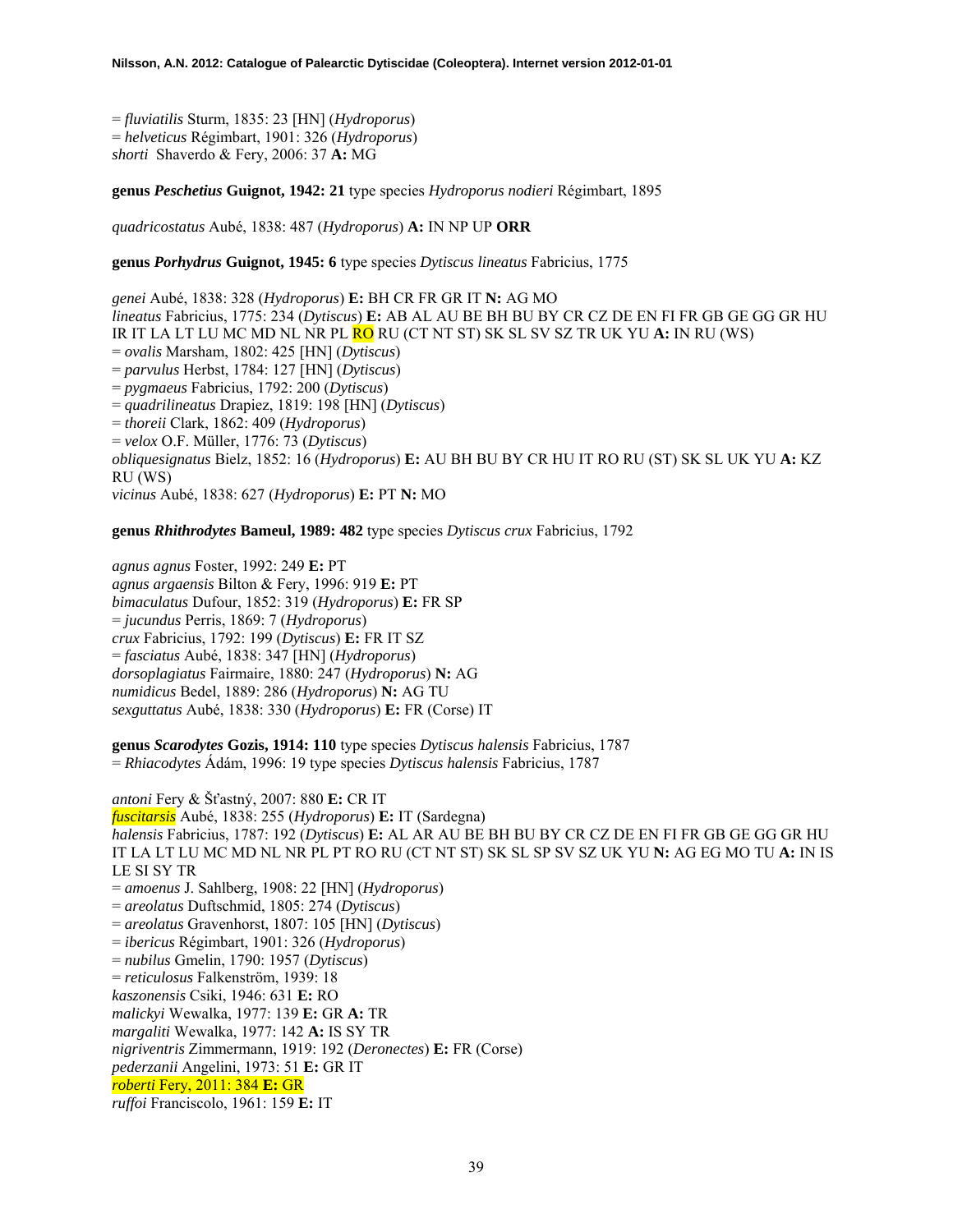*savinensis cercyrae* Fery & Šťastný, 2007: 887 **E:** GR (Corfu) *savinensis savinensis* Zimmermann, 1933: 189 (*Deronectes*) **E:** AL CR GR YU

**genus** *Siettitia* **Abeille de Perrin, 1904: 226** type species *Siettitia balsetensis* Abeille de Perrin, 1904

*avenionensis* Guignot, 1925: 23 **E:** FR *balsetensis* Abeille de Perrin, 1904: 227 **E:** FR

**genus** *Stictonectes* **Brinck, 1943: 6** [RN] type species *Dytiscus lepidus* Olivier, 1795 = *Stictonotus* Zimmermann, 1930: 62 [HN] type species *Dytiscus lepidus* Olivier, 1795

*azruensis* Théry, 1933: 130 (*Hydroporus*) **N:** MO *canariensis* Machado, 1987: 42 **N:** CI (Gran Canaria) *epipleuricus* Seidlitz, 1887: 59 (*Hydroporus*) **E:** FR PT SP *escheri* Aubé, 1838: 354 (*Hydroporus*) **E:** IT PT SP **N:** AG MO TU = *bicruciatus* Germar, 1838: 20 (*Hydroporus*) = *gallicus* Seidlitz, 1887: 60 (*Hydroporus*) = *leprieurii* Reiche, 1864: 235 (*Hydroporus*) *formosus* Aubé, 1838: 353 (*Hydroporus*) **E:** PT SP **N:** AG MO TU *lepidus* Olivier, 1795: 32 (*Dytiscus*) **E:** FR GB GE IR IT PT SL SP SZ **N:** MO = *bifoveolatus* Zimmermann, 1918: 61 (*Hydroporus*) = *fauconneti* Pic, 1930: 13 (*Deronectes*) = *scitulus* Stephens, 1828: 49 (*Hygrotus*) *occidentalis* Fresneda & Fery, 1990: 73 **E:** PT SP *optatus* Seidlitz, 1887: 60 (*Hydroporus*) **E:** FR IT PT SP **N:** AG MO TU = *densatus* Peyerimhoff, 1931: 23 *rufulus* Aubé, 1838: 349 (*Hydroporus*) **E:** FR IT = *ramburi* Reiche, 1862: 293 (*Hydroporus*) *samai* Schizzerotto, 1988: 539 **N:** AG TU

**genus** *Stictotarsus* **Zimmermann, 1919: 184** type species *Dytiscus duodecimpustulatus* Fabricius, 1792

*bertrandi* Legros, 1956: 134 (*Deronectes*) **E:** PT SP *duodecimpustulatus* Fabricius, 1792: 197 (*Dytiscus*) **E:** AU BE CZ DE FR GB GE IR IT LU NL NR PT SP SV SZ = *fluminum* Munster, 1932: 85 = *heeri* Jacquet, 1925: 41 (*Hydroporus*) *maghrebinus* Mazzoldi & Toledo, 1998: 212 **N:** AG MO *procerus* Aubé, 1838: 505 (*Hydroporus*) **E:** FR (Corse) IT (Sardegna) **N:** AG MO TU = *duodecimmaculatus* Régimbart, 1877: cxxxiii (*Hydroporus*)

**genus** *Suphrodytes* **Gozis, 1914: 110** type species *Dytiscus dorsalis* Fabricius, 1787

*dorsalis* Fabricius, 1787: 192 (*Dytiscus*) **E:** AU BE BH BU BY CR CZ DE EN FI FR GB GE HU IR IT LA LT LU MD NL NR PL RU (CT NT ST) SK SL SV SZ UK YU **A:** RU (ES WS) = *dubius* Melsheimer, 1844: 29 [HN] (*Hydroporus*) = *eljasi* Wirén, 1968: 114 (*Hydroporus*) = *figuratus* Gyllenhal in C.R. Sahlberg, 1826: 175 (*Hyphydrus*) = *maeklini* Zaitzev, 1910: 29 [RN] (*Hydroporus*) = *marginalis* Schilsky, 1889: 346 (*Hydroporus*) = *punctatus* O.F. Müller, 1776: 73 [HN] (*Dytiscus*) = *quadricolor* Gmelin, 1790: 1956 (*Dytiscus*) = *rufifrons* Fabricius, 1792: 198 [HN] (*Dytiscus*) = *sibiricus* Mäklin, 1881: 22 [HN] (*Hydroporus*)

**genus** *Trichonectes* **Guignot, 1941: 58** type species *Potamonectes otini* Guignot, 1941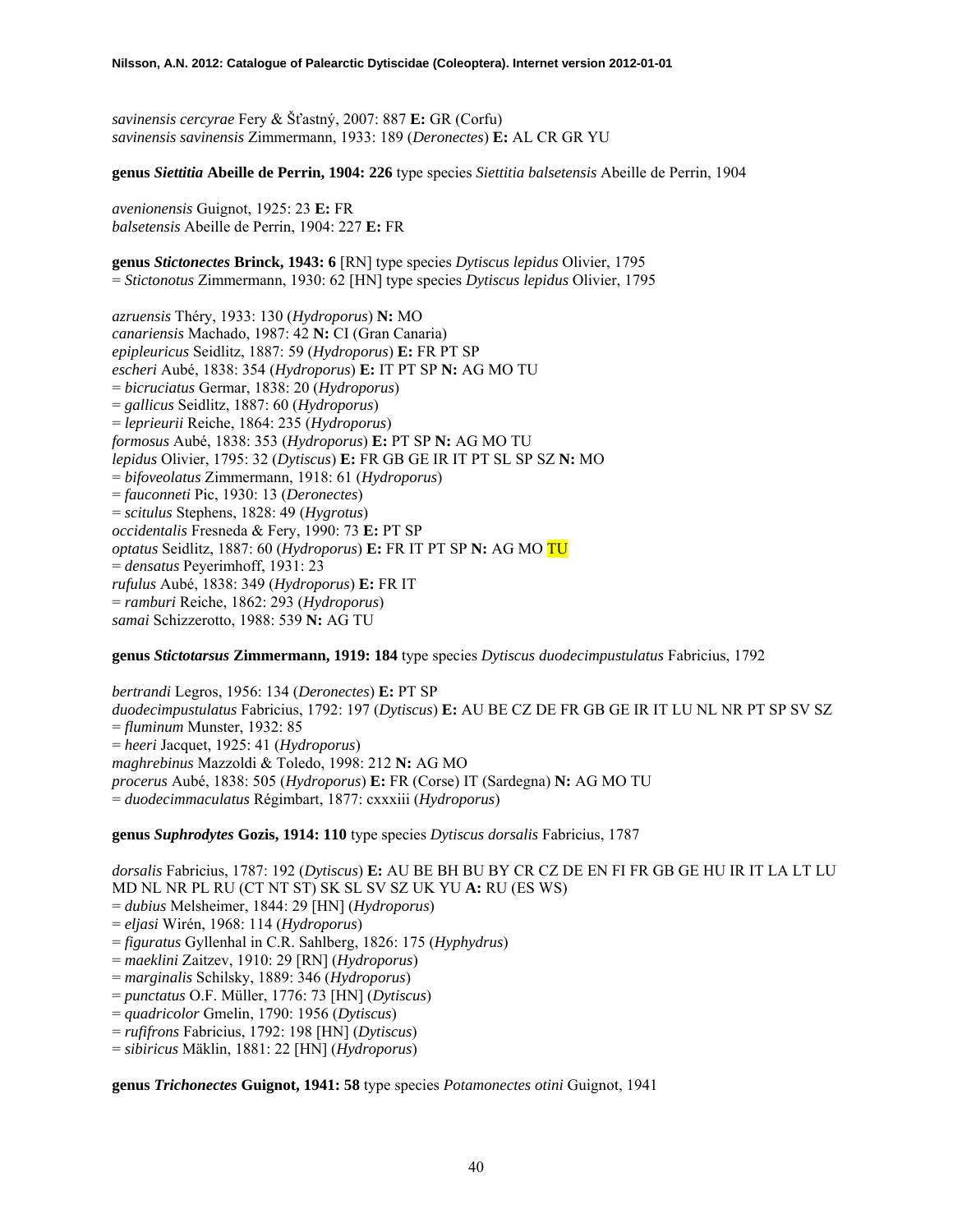*otini* Guignot, 1941: 57 (*Potamonectes*) **E:** SP **N:** MO

tribe Hydrovatini Sharp, 1882

**genus** *Hydrovatus* **Motschulsky, 1853: 4** type species *Hyphydrus cuspidatus* Kunze, 1818 = *Hydatonychus* H.J. Kolbe, 1883: 402 type species *Hydatonychus crassicornis* H.J. Kolbe, 1883 = *Oxynoptilus* Schaum in Schaum & Kiesenwetter, 1868: 28 type species *Hyphydrus cuspidatus* Kunze, 1818 *= Pseudhydrovatus* Peschet, 1924: 140 type species *Pseudhydrovatus antennatus* Peschet, 1924 (= *Hydrovatus occidentalis* Guignot, 1949) = *Vathydrus* Guignot, 1954: 197 type species *Hydrovatus sordidus* Sharp, 1882 *acuminatus* Motschulsky, 1859: 42 **N:** EG LB **A**: CH (FUJ GUA GUX HAI HUB HUN JIA JIX SHA TAI YUN) IN IQ IS JA NP OM PA SA SY TR **AFR AUR ORR**  = *affinis* Régimbart, 1895: 108 = *badius* Clark, 1863: 424 (*Hydroporus*) = *consanguineus* Régimbart, 1880: 212 = *ferrugineus* Zimmermann, 1919: 127 [RN] = *furvus* Guignot, 1950: 25 = *humilis* Sharp, 1882: 327 = *malaccae* Clark, 1863: 425 (*Hydroporus*) = *obscurus* Motschulsky, 1859: 43 = *obscurus* Régimbart, 1895: 108 [HN] = *sordidus* Sharp, 1882: 327 *aristidis* Leprieur, 1879: lxxxii **N:** EG **A:** IS SA **AFR**  *bonvouloiri* Sharp, 1882: 335 **A:** AF CH (FUJ TAI YUN) JA PA **ORR**  = *loochooensis* Kamiya, 1938: 10 *clypealis* Sharp, 1876: 61 **E:** CR FR GB IR IT PT SP YU **N:** AG EG MO TU *compactus* Sharp, 1882: 333 **N:** EG **AFR**  *confertus* Sharp, 1882: 329 **A:** BT CH (FUJ GUX HAI HUN SHG YUN) NP PA UP **ORR**  *cuspidatus* Kunze, 1818: 68 (*Hyphydrus*) **E:** AB AL AR AU BE BU CR CZ DE FR GE GG GR HU IT MC MD NL PL PT RO RU (ST) SK SL SP SV SZ UK YU **N:** AG EG LB MO TU **A:** CY IN IQ IS SI SY TM TR UZ **AFR**  = *maculatus* Sharp, 1882: 322 [HN] = *maculosus* Zimmermann, 1919: 126 [RN] = *simplex* Sharp, 1882: 322 *deserticola joyceae* Nilsson, 2001: 10 [RN] **N:** EG **AFR**  = *badius* Omer-Cooper, 1931: 760 [HN] *irakensis* Abdul-Karim & Ali, 1986: 280 **A:** IQ *japonicus* Takizawa, 1933: 166 **A:** JA *longicornis* Sharp, 1882: 323 **N:** EG **AFR**  = *berdoa* Bruneau de Miré & Legros, 1963: 850 *meridionalis* Abdul-Karim & Ali, 1986: 281 **A:** IQ *obtusus* Motschulsky, 1855: 82 **A:** CH (FUJ HAI HUB ZHE) **ORR**  = *acutus* Sharp, 1882: 330 *pinguis* Régimbart, 1892: 114 **A:** CH (YUN) NP **ORR**  *pumilus* Sharp, 1882: 331 **A:** JA **ORR**  *rufoniger rufoniger* Clark, 1863: 423 (*Hyphydrus*) **A:** CH (MAC) "China" **ORR**  = *atricolor* Régimbart, 1880: 212 *seminarius* Motschulsky, 1859: 42 **A:** BT CH (JIX TAI) JA NP PA **ORR**  = *fusculus* Sharp, 1882: 326 = *matsuii* Nakane, 1990: 198 = *tinctus* Sharp, 1882: 328 *subrotundatus* Motschulsky, 1859: 41 **A:** CH (FUJ GUX HUN YUN) NP **ORR**  = *carbonarius* Clark, 1863: 423 (*Hydroporus*) = *elevatus* Sharp, 1882: 328 = *ferrugatus* Régimbart, 1877: lxxix

= *fuscobrunneus* Clark, 1863: 424 (*Hydroporus*)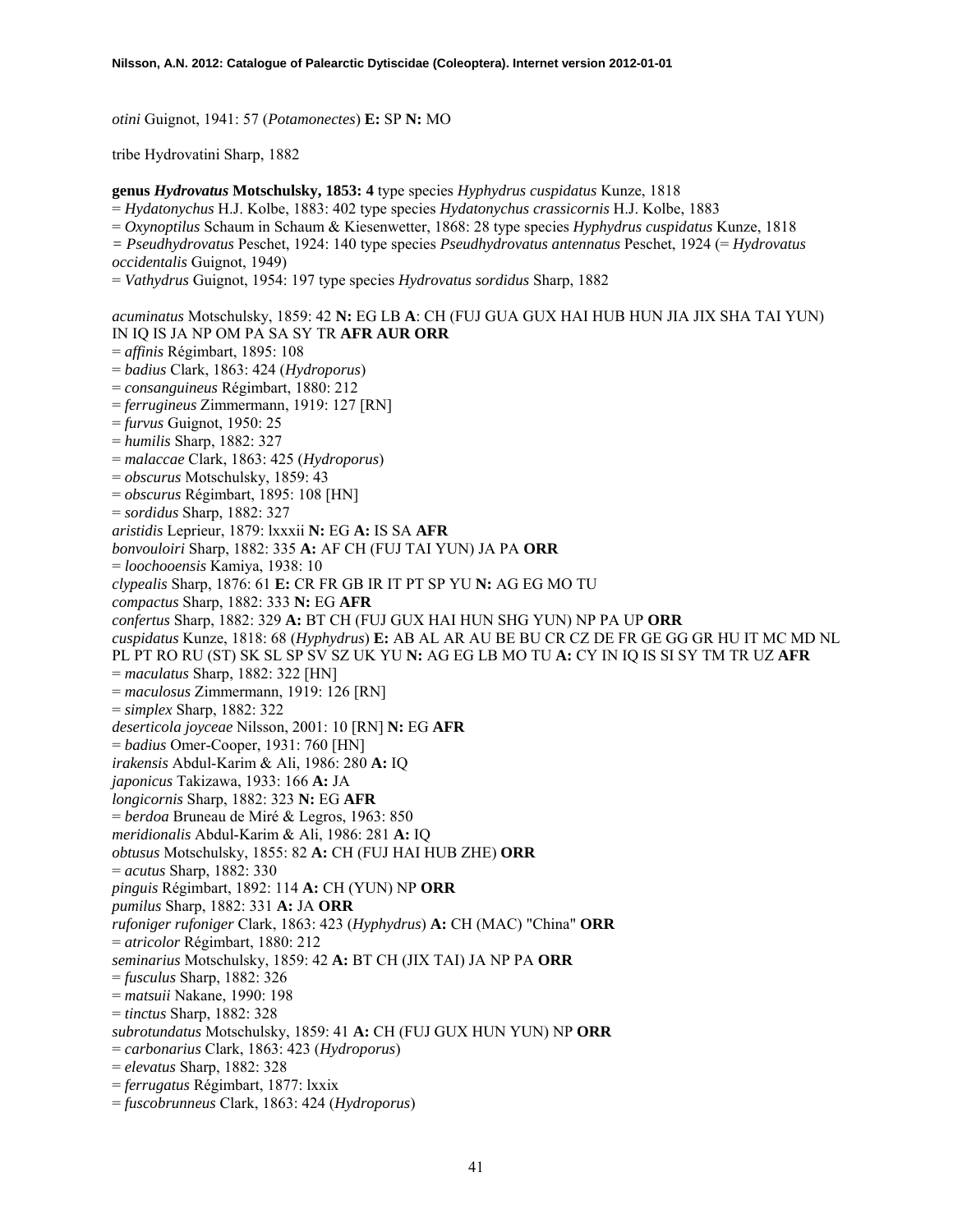= *javanus* Csiki, 1938: 126 = *orientalis* Sharp, 1882: 805 *subtilis* Sharp, 1882: 329 **A:** CH (MAC TAI) JA SC **ORR**  = *adachii* Kamiya, 1932: 4 *villiersi* Guignot, 1955: 860 **N:** EG **A:** IS SI **AFR**  *= albertianus* Guignot, 1959: 165 = *browneanus* Guignot, 1959: 140 = *uncus* Guignot, 1959: 164 *yagii* Kitayama, Mori & Matsui, 1993: 1 **A:** JA

tribe Hygrotini Portevin, 1929

**genus** *Herophydrus* **Sharp, 1882: 389** type species *Hyphydrus guineensis* Aubé, 1838 = *Dryephorus* Guignot, 1950: 150 type species *Coelambus nodieri* Régimbart, 1895

*cleopatrae* Peyron, 1858: 398 (*Hydroporus*) **A:** IS TR = *galileae* Wewalka, 1984: 131 = *gouini* Guignot, 1953: 115 (*Hygrotus*) *guineensis* Aubé, 1838: 455 (*Hyphydrus*) **E:** FR IT MA **N:** AG EG LB **A:** IS SA YE **AFR**  = *barbarus* Schaum in White, 1847: 34 [RN] (*Hydroporus*) = *ferrugineus* Lucas, 1846: 98 [HN] (*Hydroporus*) = *hyphydroides* Perris, 1864: 277 (*Hydroporus*) = *inflatus* Reiche, 1872: 24 [RN] (*Hydroporus*) = *mutatus* Gemminger & Harold, 1868: 437 [RN] (*Hydroporus*) = *ruficeps* Boheman, 1848: 253 [HN] (*Hydroporus*) = *turgidus* Erichson, 1843: 220 (*Hyphydrus*) = *umbrosus* Zimmermann, 1926: 29 *musicus* Klug, 1834: t.33/12 (*Hydroporus*) **E:** AB AR GG GR IT MA RU (ST) SP UK **N:** AG CI EG LB MO TU **A:** AE AF CH (XIN) IN IQ IS JO KU NP PA SA SI SY TD TR UP UZ YE **ORR**  *= alei* Abdul-Karim & Ali, 1986: 276 (*Hygrotus*) = *fractilinea* Solsky, 1874: 134 (*Hydroporus*) *= interruptus* Sharp, 1882: 398 (*Coelambus*) *rufus* Clark, 1863: 423 (*Hyphydrus*) **A:** CH (FUJ GUA GUX HAI HUB TAI) JA = *rotundatus* Gschwendtner, 1931: 21 (*Hyphoporus*) *vaziranii* Nilsson, 1999: 19 [RN] (*Hygrotus*) **A:** KA *= kashmirensis* Vazirani, 1970: 118 [HN] (*Hydroporus*) **genus** *Hygrotus* **Stephens, 1828: 38** type species *Dytiscus inaequalis* Fabricius, 1777

**subgenus** *Coelambus* Thomson, 1860: 13 type species *Dytiscus confluens* Fabricius, 1787

*ahmeti* Hájek, Fery & Erman, 2005: 262 **A:** TR *armeniacus* Zaitzev, 1927: 5 (*Coelambus*) **E:** AR GG **A:** TR *caspius* Wehncke, 1875: 234 (*Hydroporus*) **E:** KZ RU (CT ST) **A:** CH (GAN HEB NMO QIN SHA XIN) KZ MG RU (ES WS) TM = *reitteri* Zaitzev, 1908: 268 (*Coelambus*) *= trilineatus* Feng, 1936: 6 (*Coelambus*) *chinensis* Sharp, 1882: 398 (*Coelambus*) **A:** CH (BEI HEB HEI JIL JIX LIA NMO SCH SHA TAI XIN ZHE) JA MG NC RU (FE) SC = *vittatus* Sharp, 1884: 441 (*Coelambus*) *confluens* Fabricius, 1787: 193 (*Dytiscus*) **E:** AB AR AU AZ BE BH BU BY CR CZ DE EN FR GB GE GG GR HU IR IT LS LU MA MC MD NL NR PL PT RU (CT ST) SK SL SP SV SZ UK YU **N:** AG CI EG LB MO MR TU **A:** AE AF CY HP IN IQ IS JO KA KZ KU PA SA SI SY TM TR UZ YE **AFR** *corpulentus* Schaum, 1864: 109 (*Hydroporus*) **E:** RU (ST) UK **A:** KZ UZ = *leonhardi* Scholz, 1916: 168 (*Coelambus*) *curvilobus* Fery, Sadeghi & Hosseinie, 2005: 31 **A:** IN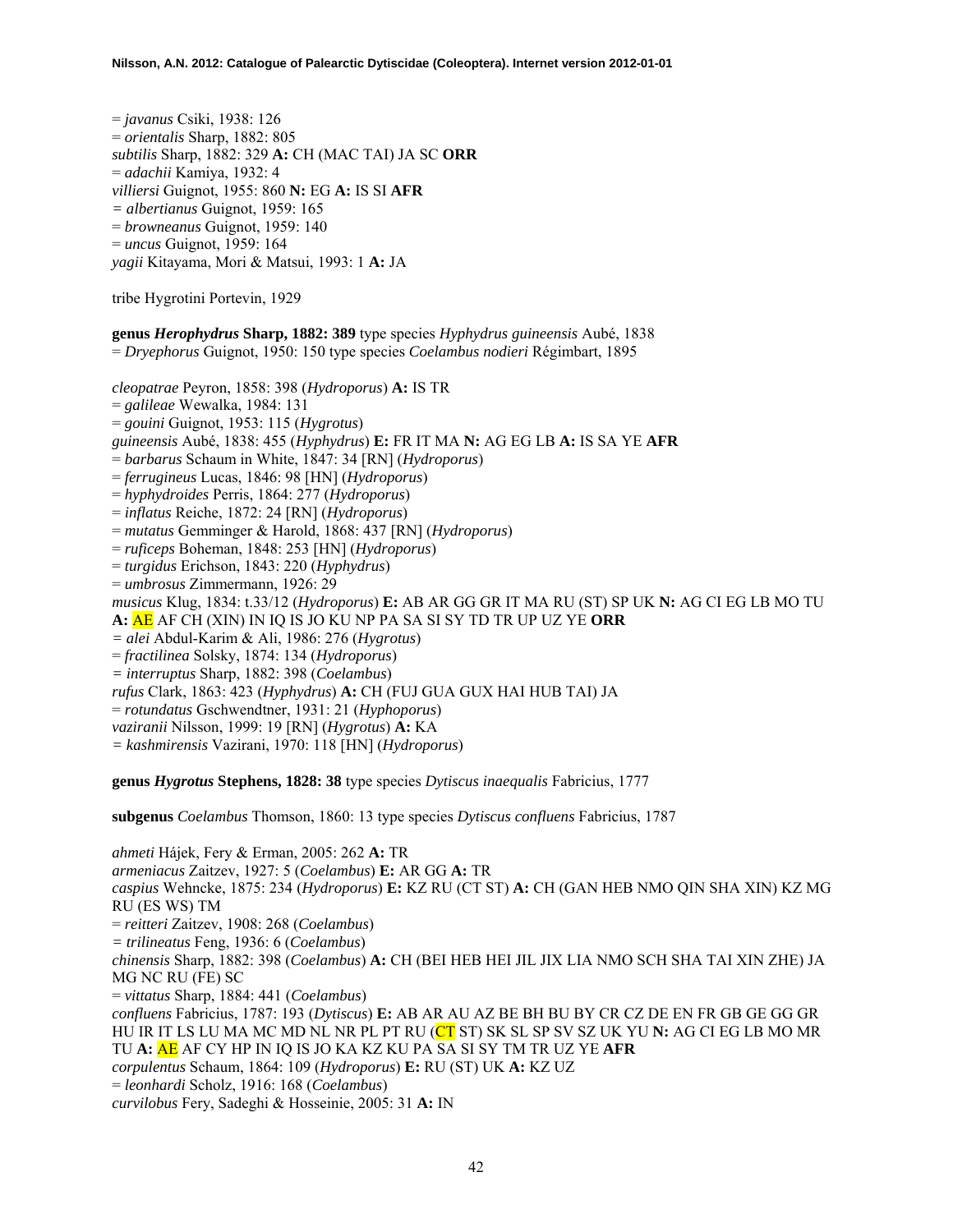*enneagrammus* Ahrens, 1833: 645 (*Hydroporus*) **E:** AB BU GE GG KZ PL RO RU (ST) UK **A:** AF CH (XIN) IN KU KZ MG PA RU (WS) SY TD TM TR UZ = *blandus* Germar, 1834: t.4 (*Hydroporus*) = *puncticeps* Seidlitz, 1887: 43 (*Coelambus*) = *tauricus* Motschulsky, 1860: 303 (*Hydroporus*) *flaviventris* Motschulsky, 1860: 303 (*Hydroporus*) **E:** AB AR GE GG PL RU (ST) **A:** CH (QIN XIN) KA KZ MG PA RU (WS) *fresnedai* Fery, 1992: 347 (*Coelambus*) **E:** SP *impressopunctatus* Schaller, 1783: 313 (*Dytiscus*) **E:** AB AR AU BE BH BU BY CR CZ DE EN FI FR GB GE GG HU IR IT LA LS LT LU MC MD NL NR PL RO RU (CT NT ST) SK SL SP SV SZ UK YU **A:** AF CH (HEI LIA HEB NMO QIN SCH SHA XIN) IN JA KA KZ MG RU (ES FE WS) TM TR UZ **NAR**  = *alternans* Gravenhorst, 1807: 104 (*Dytiscus*) = *decemlineatus* Mannerheim, 1853: 161 (*Hydroporus*) = *flavicans* Gmelin, 1790: 1957 (*Dytiscus*) *= hiurai* Satô, 1972: 54 (*Coelambus*) = *lineatus* O.F. Müller, 1776: 74 [HN] (*Dytiscus*) = *lineellus* Gyllenhal, 1808: 529 (*Hyphydrus*) = *opacus* Falkenström, 1932: 192 (*Coelambus*) = *ovalis* Thunberg, 1784: 19 [HN] (*Dytiscus*) = *picipes* Fabricius, 1787: 192 (*Dytiscus*) = *punctatus* Marsham, 1802: 426 [HN] (*Dytiscus*) *= roborovskii* Zaitzev, 1953: 135 (*Coelambus*) = *similis* Kirby, 1837: 38 (*Hydroporus*) *inscriptus* Sharp, 1882: 404 (*Coelambus*) **N:** EG **A:** AE IN IQ KU SA SY TM UZ *= uzbekorum* Zaitzev, 1953: 140 (*Coelambus*) *lagari* Fery, 1992: 115 (*Coelambus*) **E:** IT PT SP **N:** AG MO TU *lernaeus* Schaum, 1857: 153 (*Hydroporus*) **E:** BU GG GR MC RO **N:** EG **A:** AF IS SY TR UZ *marklini* Gyllenhal, 1813: 689 (*Hyphydrus*) **E:** AR BY DE EN FI FR GG LA NR PL RU (CT NT ST) SP SV UK **A:**  CH (GAN QIN XIZ) KZ MG RU (ES FE WS) TR UZ **NAR**  = *astur* Sharp, 1882: 468 (*Hydroporus*) = *awajewi* Jakovlev, 1899: 508 (*Coelambus*) = *canadensis* Fall, 1919: 11 (*Coelambus*) = *lutzi* Reitter, 1908: 215 (*Hydroporus*) = *mistellus* Marseul, 1882: 98 (*Hydroporus*) = *mixtus* Motschulsky, 1860: 515 (*Hydrocoptus*) = *pallens* Aubé, 1838: 358 (*Hydroporus*) = *steppensis* Branden, 1885: 63 [RN] [HN] (*Hydroporus*) = *virgo* Fall, 1919: 12 (*Coelambus*) *nigrolineatus* Steven, 1808: 33 (*Hyphydrus*) **E:** AU BE BY CZ DE FI FR GB GE NL PL RU (ST) SV UK **A:** KZ MG RU (WS) = *lautus* Schaum, 1843: 187 (*Hydroporus*) *novemlineatus* Stephens, 1829: 192 (*Hydroporus*) **E:** BE BU DE EN FI GB GE IR LT NL NR RU (NT) SV **A:** RU (FE WS) **NAR**  = *hudsonicus* Fall, 1919:18 (*Coelambus*) = *parallellus* Aubé, 1838: 268 [HN] (*Hydroporus*) = *schoenherri* Aubé, 1838: 267 (*Hydroporus*) *orthogrammus* Sharp, 1882: 405 (*Coelambus*) **A:** IN IQ KU SA *pallidulus* Aubé, 1850: 300 (*Hydroporus*) **E:** AB AU BU FR GG GR HU IT RO SP UK **N:** AG EG LB MO TU **A:**  IN SI SY TM TR = *fulviventris* Costa, 1883: 85 (*Hydroporus*) *parallellogrammus* Ahrens, 1812: 11 (*Dytiscus*) **E:** AB AL AU BE BH BU BY CR CZ DE EN FR GB GE GR HU IR IT LA LT MD NL NR PL RO RU (CT ST) SK SL SP SV SZ UK YU **A:** AF CH (BEI) ES IQ KI KZ MG RU (ES WS) TM TR UZ = *consobrinus* Kunze, 1818: 61 (*Hyphydrus*) *= distinctus* Feng, 1936: 7 (*Coelambus*)

= *kaszabi* Guéorguiev, 1970: 253 (*Coelambus*)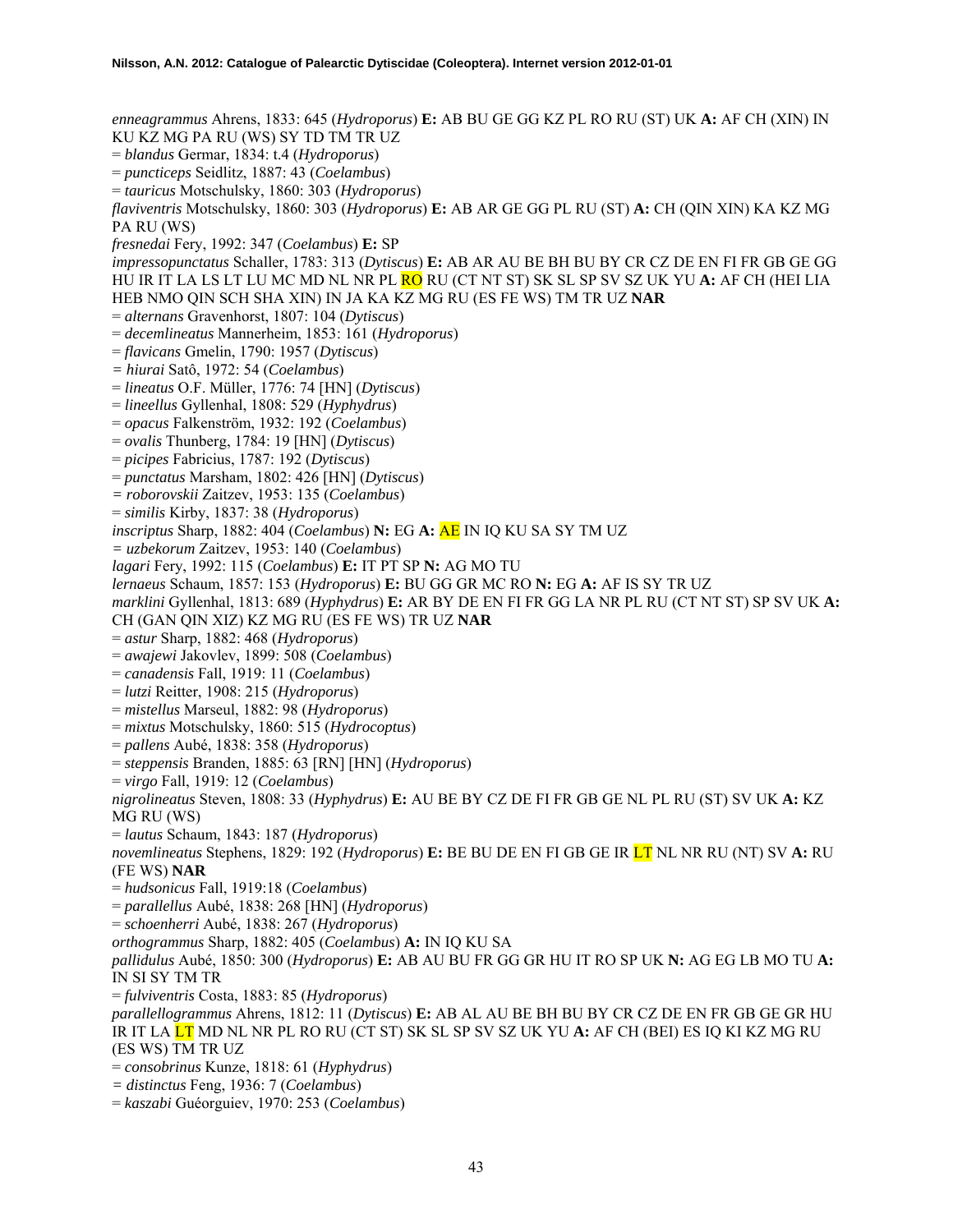= *punctum* Gebler, 1829: 67 (*Hydroporus*) *pectoralis* Motschulsky, 1860: 303 (*Hydroporus*) **A:** KZ RU (ES WS) *polonicus polonicus* Aubé, 1842: 230 (*Hydroporus*) **E:** AB BY FI LA LT PL RU (CT NT ST) UK **A:** KZ RU (WS) *polonicus sahlbergi* Sharp, 1882: 402 [RN] (*Coelambus*) **A:** RU (ES) = *unguicularis* J. Sahlberg, 1880: 47 [HN] (*Coelambus*) *saginatus* Schaum, 1857: 154 (*Hydroporus*) **E:** BU CR GR IT KZ MC MD RU (ST) UK **N:** EG **A:** CY IN IS KZ LE SY TM TR = *elevatus* Sharp, 1882: 403 (*Coelambus*) = *mulsantis* Peyron, 1858: 400 (*Hydroporus*) *sanfilippoi* Fery, 1992: 116 (*Coelambus*) **E:** IT (Sardegna) *semenowi* Jakovlev, 1899: 504 (*Coelambus*) **A:** CH (GAN) *stefanschoedli* Fery, Sadeghi & Hosseinie, 2005: 34 **A:** IN *unguicularis* Crotch, 1874: 73 (*Hydroporus*) **E**: RU (NT) **A:** CH (NMO) MG RU (ES FE WS) **NAR**  = *mongolicus* Jakovlev, 1899: 506 (*Coelambus*) *urgensis* Jakovlev, 1899: 507 (*Coelambus*) **A:** CH (GAN) KZ MG RU (ES) UZ *zigetangco* Fery, 2003: 156 **A:** CH (SCH XIZ) PA

**subgenus** *Hygrotus* Stephens, 1828: 38 type species *Dytiscus inaequalis* Fabricius, 1777

*aequalis* Falkenström, 1932: 192 **A:** CH (SCH) *decoratus* Gyllenhal, 1810: xvi (*Hyphydrus*) **E:** AU BE BH BU BY CR CZ DE EN FI FR GB GE HU IR IT LA LS LT LU NL NR PL RO RU (CT NT ST) SK SL SV SZ UK **A:** KZ RU (ES WS) = *unicolor* Schilsky, 1888: 183 *inaequalis* Fabricius, 1777: 239 (*Dytiscus*) **E:** AB AR AU BE BH BU BY CR CZ DE EN FI FR GB GE GG GR HU IR IT LA LS LT LU MC MD NL NR PL PT RO RU (CT NT ST) SK SL SP SV SZ UK YU **N:** AG MO **A:** CH (HEI JIL LIA NMO SHA) IN IS JA KZ MG RU (ES FE WS) SY TR = *dalmatinus* Zimmermann, 1915: 218 *= hokkaidensis* Satô, 1972: 54 = *minor* Costa, 1847: 97 (*Hydroporus*) = *parvulus* Fabricius, 1792: 201 [HN] (*Dytiscus*) = *uhagonii* Seidlitz, 1887: 39 *quinquelineatus* Zetterstedt, 1828: 234 (*Hyphydrus*) **E:** AU BY DE FI FR GB GE IR NR RU (CT NT ST) SV SZ **A:**  CH (NMO) KZ MG RU (ES FE WS) TD = *conjunctus* Munster, 1930: 339 = *disjunctus* Munster, 1932: 83 *versicolor* Schaller, 1783: 313 (*Dytiscus*) **E:** AB AU BE BH BU BY CR CZ DE EN FI FR GB GE HU IR IT LA LT LU NL NR PL RO RU (CT NT ST) SK SL SV SZ UK YU **A:** RU (WS) = *affinis* Stephens, 1828: 48 = *collaris* Panzer, 1795: 79 (*Dytiscus*) = *confluens* Munster, 1932: 83 [HN] = *recurvus* Marsham, 1802: 424 (*Dytiscus*) = *reticulatus* Fabricius, 1792: 200 (*Dytiscus*) = *semilineatus* Zimmermann, 1915: 218

**genus** *Hyphoporus* **Sharp, 1882: 389** type species *Hydroporus solieri* Aubé, 1838

*anitae* Vazirani, 1969: 221 **A:** PA UP *aper* Sharp, 1882: 390 **A:** IN PA UP **ORR**  *bertrandi* Vazirani, 1969: 218 **A:** PA *dehraduni* Vazirani, 1969: 211 **A:** UP *elevatus* Sharp, 1882: 390 **A:** PA UP **ORR**  *kempi* Gschwendtner, 1936: 368 **A:** CH (YUN) **ORR**  *nilghiricus* Régimbart, 1903: 331 **A:** PA **ORR**  *pacistanus* Guignot, 1959: 10 **A:** AF PA *severini* Régimbart, 1892: 115 **A:** AF PA UP **ORR**  *solieri* Aubé, 1838: 554 (*Hydroporus*) **N:** EG **A:** KU SA SI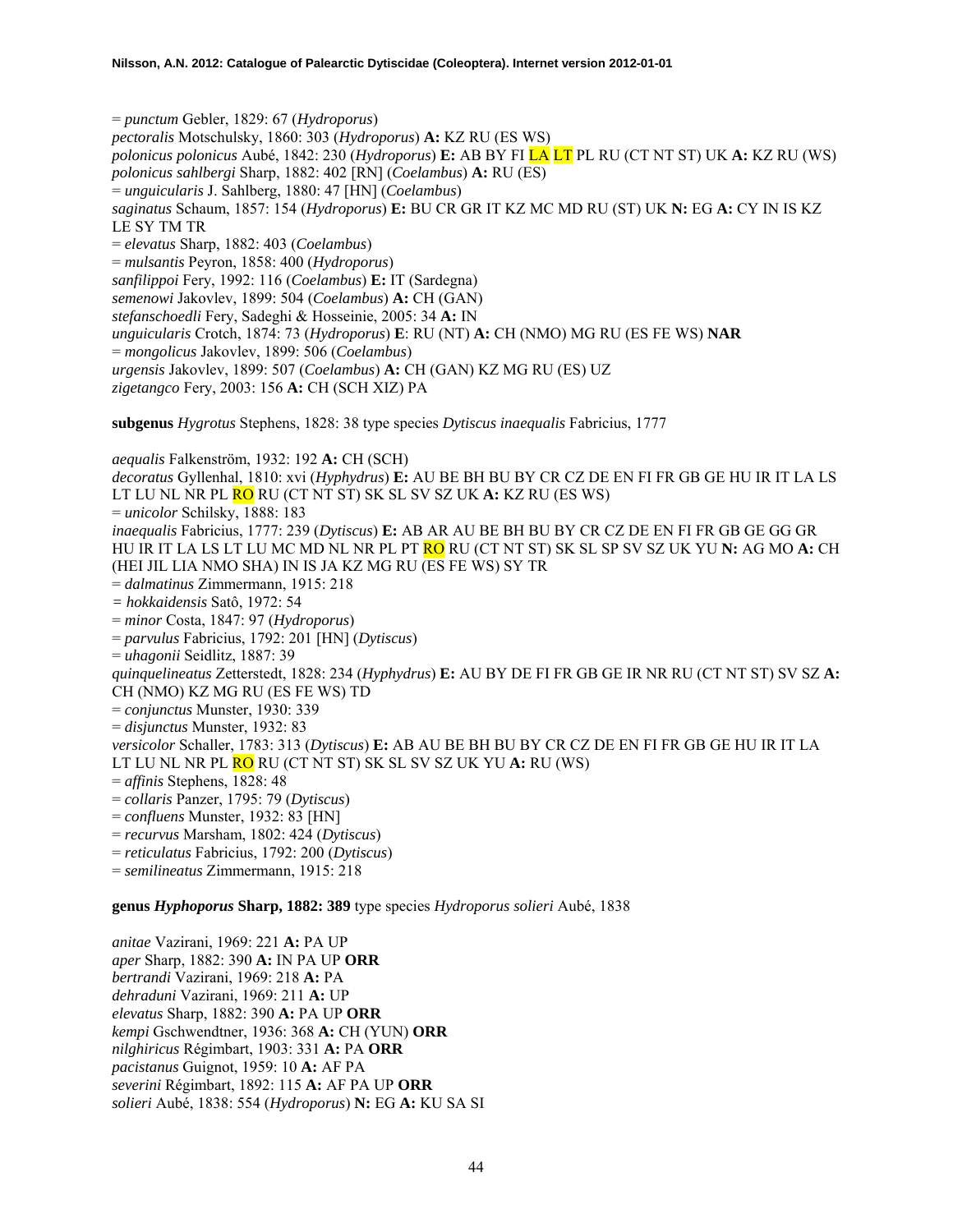= *innesi* Reitter, 1909: 31 = *letourneuxi* Pic, 1896: 141 = *posticalis* J. Sahlberg, 1913: 41

tribe Hyphydrini Gistel, 1848

**genus** *Agnoshydrus* **Biström, Nilsson & Wewalka, 1997: 72** type species *Hydrovatus laccophiloides* Régimbart, 1888

*taiwanus* Wewalka & L.J.Wang, 2007:4 **A:** CH (TAI)

**genus** *Allopachria* **Zimmermann, 1924: 194** type species *Allopachria quadripustulata* Zimmermann, 1924 = *Nipponhydrus* Guignot, 1954: 196 type species *Hyphydrus flavomaculatus* Kamiya, 1938

*bianae* Wewalka, 2010: 31 **A:** CH (GUA) *bimaculata* Satô, 1972: 51 (*Microdytes*) **A:** JA (Ryukyu Islands) *dieterlei* Wewalka, 2000:117 **A:** CH (HUN) = *dieterlorum* Nilsson, 2007: 49 [UE] *dudgeoni* Wewalka, 2000:117 **A:** CH (GUX HKG JIX) *flavomaculata* Kamiya, 1838: 12 (*Hyphydrus*) **A:** CH (GUX) JA *friedrichi* Wewalka, 2000:113 **A:** CH (HUN) *froehlichi* Wewalka, 2000: 105 **A:** CH (HKG) *grandis* Bian & Ji, 2010: 61 **A:** CH (JIX) *guangdongensis* Wewalka, 2010: 30 **A:** CH (GUA) *hajeki* Wewalka, 2010: 32 **A:** CH (YUN) *hautmanni* Wewalka, 2000: 108 **A:** CH (ANH) *= hautmannorum* Nilsson, 2007: 49 [UE] *jaechi* Wewalka, 2000: 124 **A:** CH (HAI) *jendeki* Wewalka, 2000: 116 **A:** CH (YUN) *jilanzhui* Wewalka, 2000: 109 **A:** CH (GUX HUN) *komareki* Wewalka, 2010: 33 **A:** CH (GUA GUX) *liselotteae* Wewalka, 2000: 113 **A:** CH (GUX) *manfredi* Wewalka, 2010: 34 **A:** CH (GUA) *miaowangi* Wewalka, 2010: 29 **A:** CH (JIX) *quadrimaculata* Satô, 1981: 70 (*Nipponhydrus*) **A:** NP *schillhammeri* Wewalka, 2000: 108 **A:** CH (HUN) *schoenmanni* Wewalka, 2000: 113 **A:** CH (ANH) *scholzi* Wewalka, 2000: 116 **A:** CH (YUN) = *scholzorum* Nilsson, 2007: 49 [UE] *taiwana* Satô, 1990: 101 (*Microdytes*) **A:** CH (TAI) *wangi* Wewalka & Nilsson, 1994: 991 **A:** CH (TAI) *weinbergeri* Wewalka, 2000: 112 **A:** CH (FUJ) = *weinbergerorum* Nilsson, 2007: 49 [UE] *wuzhifengensis* Bian & Ji, 2010: 60 **A:** CH (JIX)

**genus** *Dimitshydrus* **Uéno, 1996: 36** type species *Dimitshydrus typhlops* Uéno, 1996

*typhlops* Uéno, 1996: 42 **A:** JA

**genus** *Heterhydrus* **Fairmaire, 1869: 186** type species *Heterhydrus agaboides* Fairmaire, 1869

*senegalensis* Laporte, 1835: 106 (*Hyphydrus*) **N:** EG SI **AFR**

**genus** *Hyphydrus* **Illiger, 1802: 299** type species *Dytiscus gibbus* Fabricius, 1777 (= *Dytiscus ovatus* Linnaeus, 1761)

= *Actobaena* Gistel, 1856: 355 type species *Hyphydrus fabricii* Cristofori, 1832 (= *Dytiscus ovatus* Linnaeus, 1761)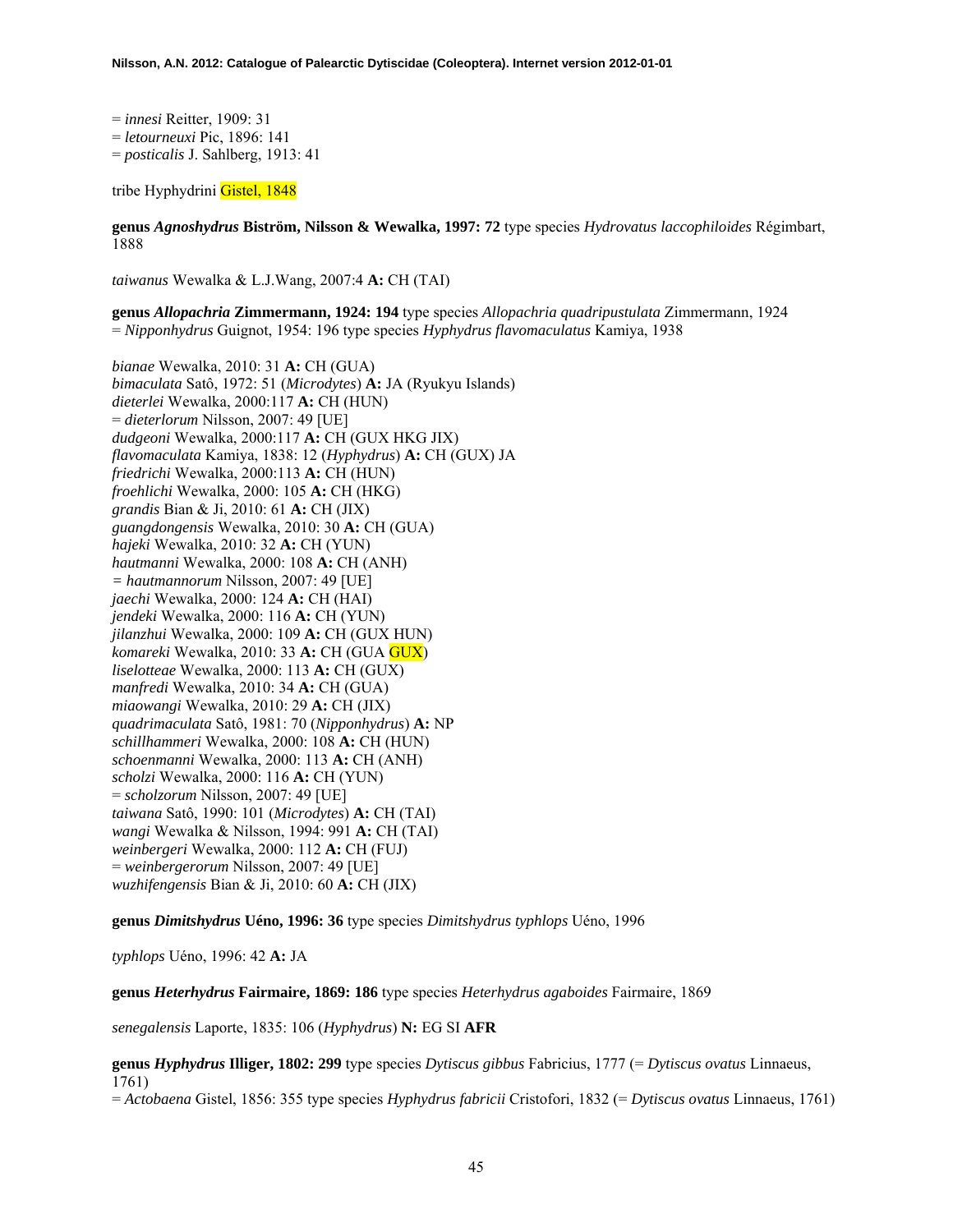*= Allophydrus* Zimmermann, 1930: 65 type species *Hyphydrus major* Sharp, 1882 (= *Hyphydrus grandis* Laporte, 1835)

= *Apriophorus* Guignot, 1936: 12 type species *Hyphydrus lyratus* Swartz in Schönherr, 1808

= *Aulacodytes* Guignot, 1936: 12 type species *Hyphydrus impressus* Klug, 1832

= *Pachytes* Montrouzier, 1860: 244 type species *Pachytes elegans* Montrouzier, 1860

*anatolicus* Guignot, 1957: 91 **E:** BH CR GR HU IT MC RU (ST) **A:** TR = *carrarai* Sanfilippo, 1963: 77 *aubei* Ganglbauer, 1891: 448 [RN] **E:** AU BH BU CR FR GB GR IT MA PT SL SP SZ YU **N:** AG LB MO TU = *variegatus* Aubé, 1838: 372 [HN] *birmanicus* Régimbart, 1888: 614 **A:** BT CH (YUN) **ORR** *cycloides* Régimbart, 1889: 56 **N:** EG **AFR** = *circularis* Régimbart, 1895: 53 = *lamottei* Legros, 1958: 212 = *malawiensis* Omer-Cooper, 1971: 279 = *nigeriensis* Omer-Cooper, 1971: 282 = *pelates* Guignot, 1953: 1 *detectus* Falkenström, 1936: 87 **A:** CH (FUJ GUI HEI HUB JIA JIX LIA SCH SHN ZHE) "Manchuria" = *chinensis* Hlisnikovský, 1955: 85 = *pieli* Guignot, 1936: 133 = *reductus* Hlisnikovský, 1955: 86 *dongba* Šťastný, 2000:298 **A:** CH (YUN) *excoffieri* Régimbart, 1899: 210 **A:** CH (GAN HUB YUN) **ORR** *falkenstromi* Gschwendtner, 1939: 25 **A:** CH (BEI FUJ HEI JIA JIL LIA NMO SHN TIA) RU (FE) = *brincki* Guignot, 1946: 72 *fangensis* Biström & Satô, 1988: 47 **A:** CH (HAI) **ORR** *grandis* Laporte, 1835: 107 **N:** EG SI **AFR** = *major* Sharp, 1882: 375 *gschwendtneri* Guignot, 1942: 17 [RN] **A:** AF HP PA SD = *indicus* Gschwendtner, 1936: 367 [HN] = *lindemannae* Guignot, 1959: 8 = *nalinie* Vazirani, 1969: 311 [RN] *holmeni* Biström, 1983: 107 **A:** BT NP *japonicus japonicus* Sharp, 1873: 54 **A:** JA RU (FE) SC = *frontalis* Sharp, 1882: 381 = *paromoeus* Guignot, 1954: 40 *japonicus vagus* Brinck, 1943: 4 **A:** CH (GUI GUX HEB HUN SHG LIA SCH SHA TAI YUN) NC *laeviventris laeviventris* Sharp, 1882: 381 **A:** JA *laeviventris tsugaru* Nakane, 1993: 2 **A:** JA *lyratus flavicans* Régimbart, 1892: 115 **A:** PA UP **ORR** *lyratus lyratus* Swartz in Schönherr, 1808: 29 **A:** CH (FUJ GUA GUI GUX HAI HKG HUB MAC TAI YUN) JA **AUR ORR** = *bisulcatus* Clark, 1863: 422 = *fossulipennis* W.J. Macleay, 1871: 122 (*Hydroporus*) = *nigronotatus* Clark, 1863: 421 *maculatus* Babington, 1841: 12 **N:** AG CI EG LB **AFR** = *africanus* Sharp, 1882: 376 = *crassus* Wollaston, 1867: 33 *orientalis* Clark, 1863: 419 **A:** CH (BEI FUJ GAN GUA GUI GUX HAI HEB HKG HUB JIA JIX SCH SHG SHN TAI YUN XIN XIZ ZHE) JA **ORR** = *eximius* Clark, 1863: 421 *ovatus* Linnaeus, 1761: 547 (*Dytiscus*) **E:** AL AU BE BH BU BY CR CZ DE EN FI FR GB GE GG GR HU IR IT LA LS LT LU MC NL NR PL RO RU (CT NT ST) SK SL SV SZ UK YU **A:** KZ RU (ES WS) TR = *fabricii* Cristofori, 1832: 14 = *ferrugineus* Linnaeus, 1767: 666 (*Dytiscus*) = *gibbus* Fabricius, 1777: 238 (*Dytiscus*)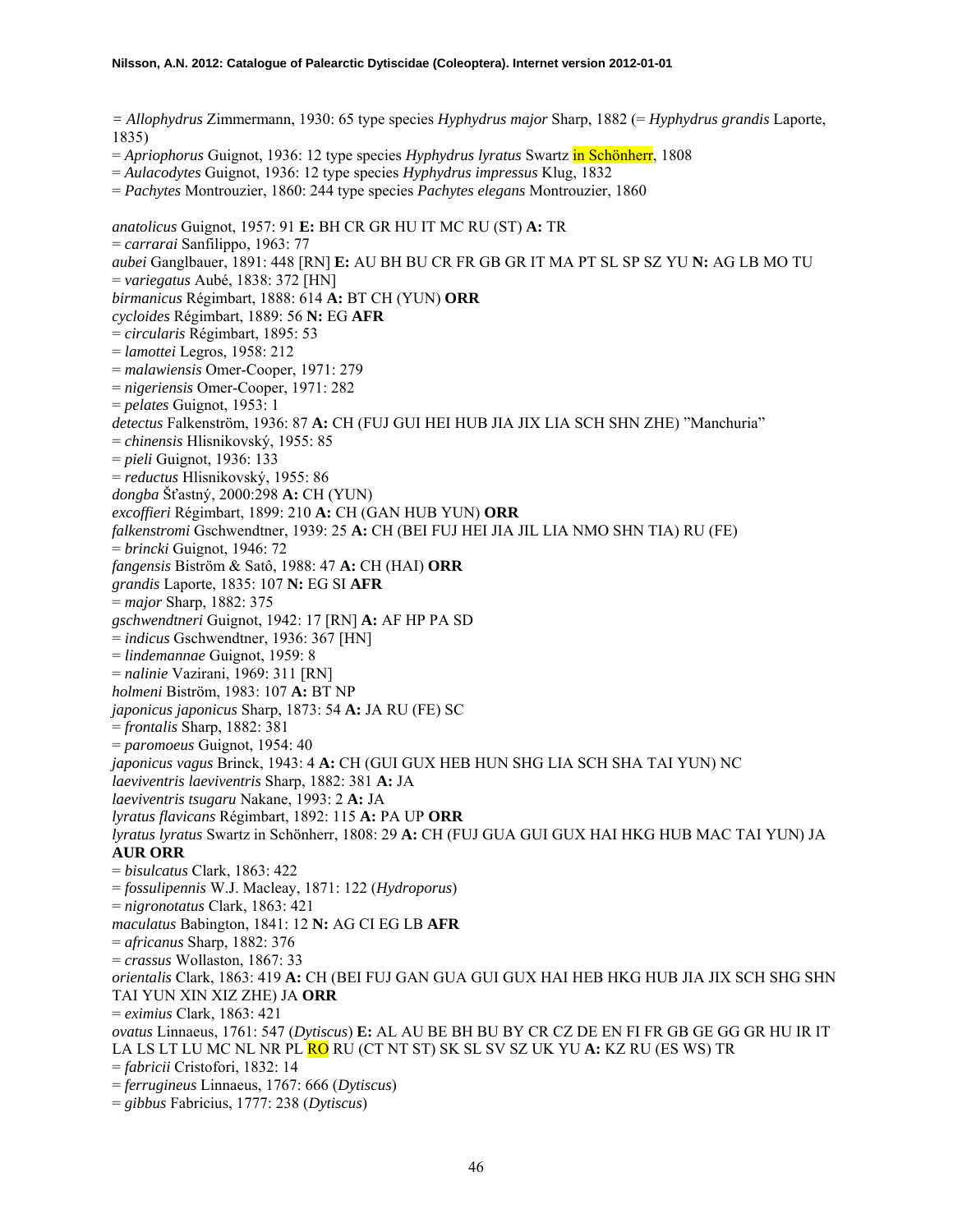= *grossus* O.F. Müller, 1776: 72 (*Dytiscus*) = *ovalis* Illiger, 1798: 271 [HN] (*Dytiscus*) = *sphaericus* DeGeer, 1774: 402 (*Dytiscus*) = *variegatus* Stephens, 1828: 45 *pictus* Klug, 1834: t.33/9 **N:** EG LB **A:** AE IN IS OM SA SI YE **AFR** = *lugubris* Preudhomme de Borre, 1871: x *pulchellus* Clark, 1863: 420 **A:** CH (FUJ GUA GUX HAI HUN JIX LIA TAI) JA **ORR** = *jeanneli* Guignot, 1935: 269 = *orbicularis* Régimbart, 1899: 212 = *wui* Gschwendtner, 1933: 161 *renardi* Severin, 1890: cxci **A:** BT HP NP SD UP **ORR** *sanctus* Sharp, 1882: 380 **A:** IS JO SY *sumatrae* Régimbart, 1880: 211 **A:** CH (YUN) **ORR** = *assamensis* Vazirani, 1969: 309

**genus** *Microdytes* **J. Balfour-Browne, 1946: 106** type species *Microdytes belli* J. Balfour-Browne, 1946

*bistroemi* Wewalka, 1997: 20 **A:** CH (JIX) *championi* J. Balfour-Browne, 1946: 107 **A:** NP SD UP *elgae* Hendrich, Balke & Wewalka, 1995: 42 **A:** AP BT **ORR** *hainanensis* Wewalka, 1997: 25 **A:** CH (HAI) *heineri* Wewalka, 2011: 23 **A:** CH (YUN) **ORR** *lotteae* Wewalka, 1998: 64 **A:** CH (FUJ) *maculatus* Motschulsky, 1859: 42 (*Hydrovatus*) **A:** CH (YUN) **ORR** *nilssoni* Wewalka, 1997: 30 **A:** CH (ANH GUX HUB HUN) *satoi* Wewalka, 1997: 33 **A:** CH (GUI GUX) *schoenmanni* Wewalka, 1997: 34 **A:** CH (YUN) NP SD **ORR**  *shepardi* Wewalka, 1997: 37 **A:** CH (YUN) **ORR** *shunichii* Satô, 1995: 313 **A:** CH (HKG YUN) **ORR**  = *holzmanni* Wewalka & Wang, 1998: 66 = *holzmannorum* Nilsson, 2007: 51 [UE] *sinensis* Wewalka, 1997: 38 **A:** CH (ANH HUN JIX) *tomokunii* Satô, 1981: 68 **A:** NP *trontelji* Wewalka, Ribera & Balke, 2007:61 **A:** CH (HAI) *uenoi* Satô, 1972: 49 **A:** CH (ANH FUJ GUI HUN SCH TAI ZHE) JA *wewalkai* Bian & Ji, 2009: 37 **A:** CH (HAI)

tribe Laccornini Wolfe & Roughley, 1990

**genus** *Laccornis* **Gozis, 1914: 111** type species *Hydroporus oblongus* Stephens, 1835 = *Agaporus* Zimmermann, 1919: 147 type species *Hydroporus oblongus* Stephens, 1835

*kocae* Ganglbauer, 1904: 352 (*Hydroporus*) **E:** AU CR HU RU (ST) UK = *breviusculus* Gschwendtner, 1935: 206 *oblongus* Stephens, 1835: 437 (*Hydroporus*) **E:** AU BE BY CZ DE EN FI FR GB GE HU IR LA LT NL NR PL RU (CT NT ST) SV **A:** RU (ES WS) **NAR**  = *bohemani* Thomson, 1856: 198 (*Hydroporus*) = *nitidus* Sturm, 1835: 38 (*Hydroporus*)

tribe Methlini Branden, 1885

**genus** *Methles* **Sharp, 1882: 317** type species *Methles punctipennis* Sharp, 1882 (= *Hydroporus cribratellus* Fairmaire, 1880)

*cribratellus* Fairmaire, 1880: 248 (*Hydroporus*) **E:** IT PT SP **N:** AG EG **A:** SA **AFR**  = *punctipennis* Sharp, 1882: 490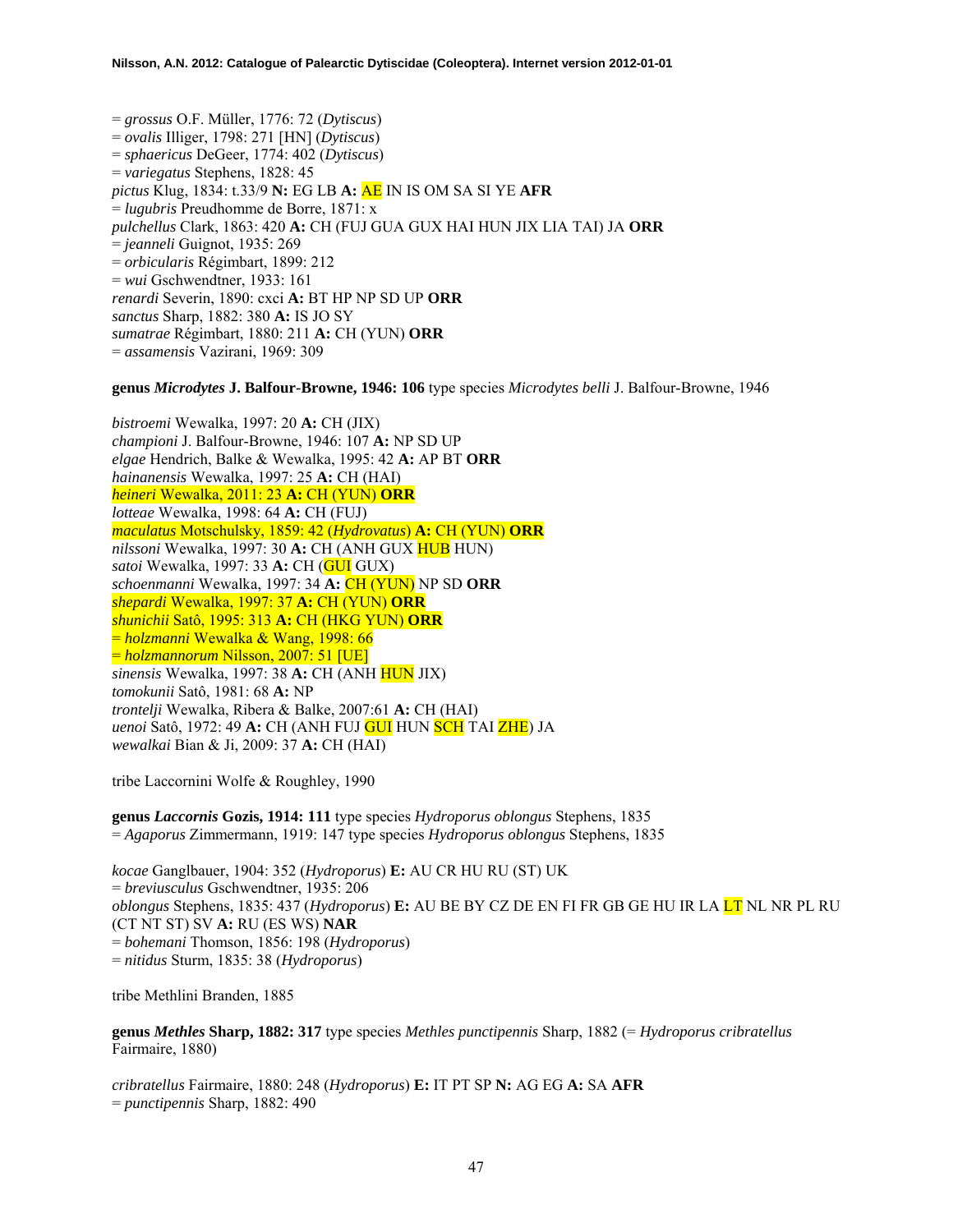= *umbrosus* Gschwendtner, 1930: 210 *rectus* Sharp, 1882: 490 **A:** IN IQ *spinosus* Sharp, 1882: 489 **N:** EG **A:** CY IS SI SY TR **AFR**

incertae sedis (Hydroporinae)

**genus** *Morimotoa* **Uéno, 1957: 260** type species *Morimotoa phreatica* Uéno, 1957

*gigantea* Uéno, 1996: 33 **A:** JA *morimotoi* Uéno, 1996: 29 **A:** JA *phreatica miurai* Uéno, 1957: 273 **A:** JA *phreatica phreatica* Uéno, 1957: 268 **A:** JA

subfamily **Laccophilinae** Gistel, 1848 tribe Agabetini Branden, 1885

**genus** *Agabetes* **Crotch, 1873: 398** type species *Colymbetes acuductus* Harris, 1828

*svetlanae* Nilsson, 1989: 36 **A:** IN

tribe Laccophilini Gistel, 1848

**genus** *Japanolaccophilus* **Satô, 1972: 57** type species *Neptosternus niponensis* Kamiya, 1939

*niponensis* Kamiya, 1939: 32 (*Neptosternus*) **A:** JA

**genus** *Laccophilus* **Leach, 1815: 84** type species *Dytiscus minutus* Linnaeus, 1758

*anticatus anticatus* Sharp, 1890: 341 **A:** UP **ORR**  = *wewalki* Vazirani, 1975: 487 *biguttatus* Kirby, 1837: 69 **E:** FI MD NR RU (NT) SV **A:** CH (HEB NMO) MG RU (ES WS) **NAR**  = *apicicornis* Reitter, 1899: 198 = *fengi* Guignot, 1942: 86 [RN] = *inconspicuus* Fall, 1917: 164 = *pallidulus* Zimmermann, 1930: 50 = *strohmi* Thomson, 1874: 535 = *uniformis* Feng, 1936: 1 [HN] *chinensis* Boheman, 1858: 21 **A:** BT CH (ANH FUJ GUA GUI HAI HKG HUN JIX SCH TAI YUN) HP JA NP PA SD UP **ORR**  *demoflysi* Normand, 1938: 343 **N:** TU *difficilis* Sharp, 1873: 53 **A:** CH (BEI FUJ GUA GUI HAI HEI HUB HUN JIA JIL JIX LIA SCH SHG SHN SHX ZHE YUN) JA NC RU (FE) SC *dikinohaseus* Kamite, Hikida & Satô, 2005:624 **A:** JA (Honshu) *ellipticus* Régimbart, 1889: 152 **A**: CH (FUJ GUA HAI) **ORR**  *flexuosus* Aubé, 1838: 430 **A:** CH (FUJ GUA GUI HAI HKG HUB JIA TAI) HP JA NP PA SD UP **ORR**  = *chloroticus* Régimbart, 1887: 267 = *cognatus* Sharp, 1882: 316 = *formosanus* Takizawa, 1932: 22 = *solutus* Sharp, 1882: 315 *hyalinus* DeGeer, 1774: 406 (*Dytiscus*) **E:** AB AL AR AU BE BH BU BY CR CZ DE EN FI FR GB GE GG GR HU IR IT LA LT LU MA MC MD NL NR PL PT RO RU (NT ST) SK SL SP SV SZ UK YU **N:** AG CI LB MO TU **A:** CY IN IQ IS LE RU (ES WS) SY TM TR UZ = *cyprioticus* Mouchamps, 1956: 3 = *hyalinus* Marsham, 1802: 420 (*Dytiscus*) = *inflatus* Wollaston, 1864: 79

= *interruptus* Panzer, 1795: 80 (*Dytiscus*)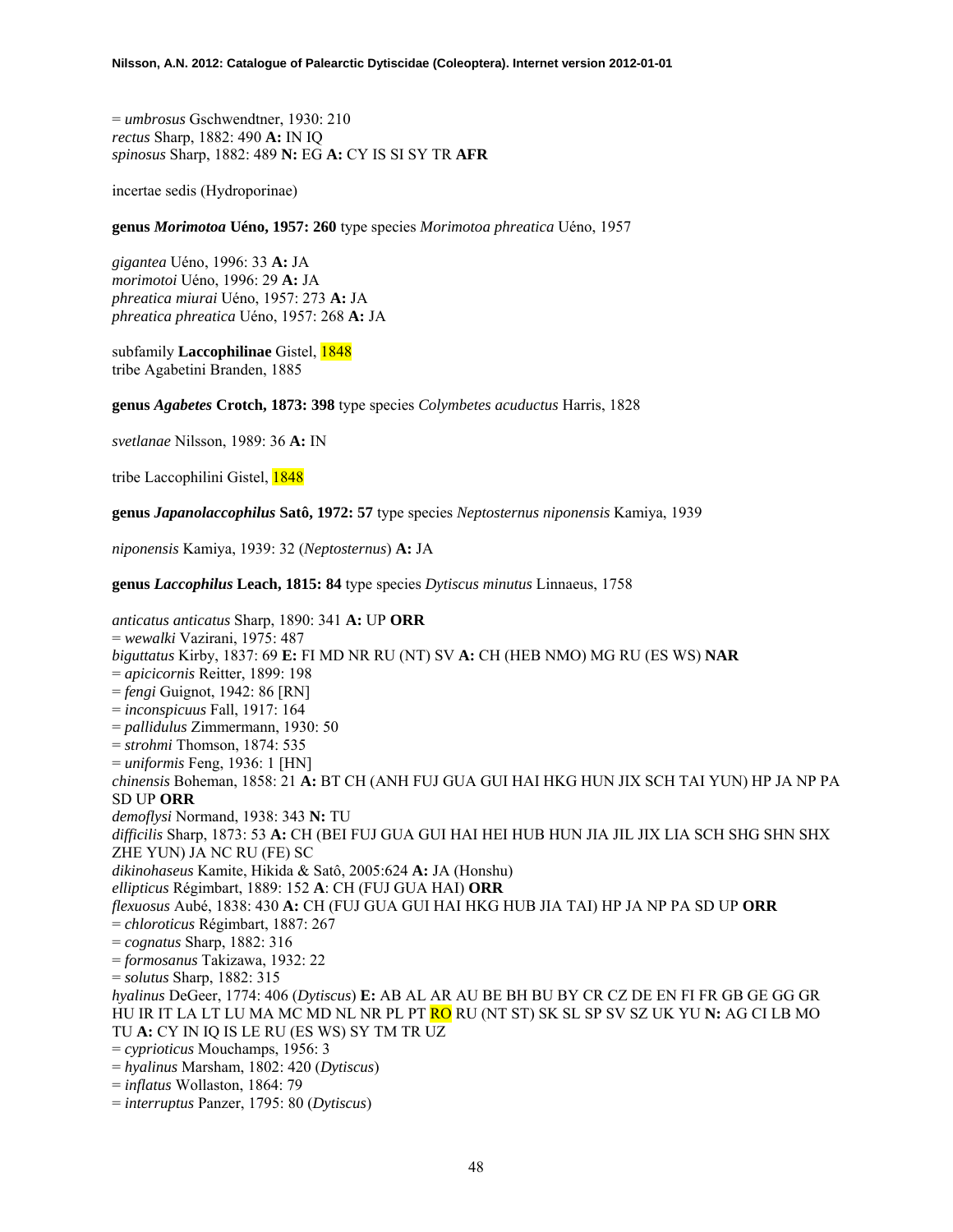= *kusteri* Marseul, 1866: 19 [RN] = *marmoratus* Geoffroy, 1785: 70 (*Dyticus*) = *marmoreus* Olivier, 1795: 20 (*Dytiscus*) = *pictus* Küster, 1851: 9 [HN] *= testaceus* Aubé, 1837: 214 *indicus* Gschwendtner, 1936: 366 **A:** PA **ORR**  = *sindensis* Vazirani, 1969: 247 *inefficiens* Walker, 1859: 51 (*Hydroporus*) **A:** IN NP PA UP **ORR**  = *basalis* Motschulsky, 1859: 45 *kempi holmeni* Brancucci, 1983: 276 **A:** CH (YUN) **ORR**  *kempi kempi* Gschwendtner, 1936: 366 **A:** SD *kobensis* Sharp, 1873: 53 **A:** CH (FUJ GUX HUN SHN TAI) JA *lewisioides* Brancucci, 1983: 272 **A:** CH (HEB JIA NMO SHG) RU (FE) SC *lewisius* Sharp, 1873: 52 **A:** CH (ANH BEI FUJ HEB HUN JIA JIL JIX SCH SHG SHN ZHE) JA *maindroni maindroni* Régimbart, 1897: 207 **A:** AE OM *maindroni persicus* Brancucci, 1983: 286 **A:** IN PA *mateui* Omer-Cooper, 1970: 285 **N:** AG *medialis* Sharp, 1882: 309 **A:** BT CH (GUA YUN) SD **ORR**  = *birmanicus* Régimbart, 1891: 538 = *cingulifer* Guignot, 1956: 60 = *lucasseni* Régimbart, 1893: 106 *minutus* Linnaeus, 1758: 412 (*Dytiscus*) **E:** AB AL AR AU BE BH BU BY CR CZ DE EN FI FR GB GE GG GR HU IR IT LA LT LU MA MC MD NL NR PL PT RO RU (NT ST) SK SL SP SV SZ UK YU **N:** AG MO TU **A:**  AF CH (XIN YUN) IN IQ IS JO KA KI KZ MG PA RU (ES WS) SY TD TM TR UZ **ORR**  = *cimicoides* O.F. Müller, 1776: 72 (*Dyticus*) = *gibbus* Gmelin, 1790: 1957 (*Dytiscus*) = *gilvus* O.F. Müller, 1776: 72 (*Dyticus*) = *melanophtalmos* Geoffroy, 1785: 68 (*Dyticus*) = *obscurus* Panzer, 1795: 77 (*Dytiscus*) = *striatus* Depoli, 1930: 141 = *variolosus* Herbst, 1784: 128 (*Dytiscus*) = *virescens* Brahm, 1791: 27 [HN] (*Dytiscus*) *nakajimai* Kamite, Hikida & Satô, 2005:622 **A:** JA (Ryukyus) *pallescens* Régimbart, 1903: 14 **A:** YE (Socotra) **AFR** *parvulus obtusus* Sharp, 1882: 311 **A:** CH (FUJ GUA GUX HAI HUB HUN SCH YUN) **ORR** = *derasus* Sharp, 1882: 311 = *dispersus* Sharp, 1882: 312 *parvulus parvulus* Aubé, 1838: 429 **A:** AP BT HP NP PA UP **ORR** = *orientalis* Aubé, 1838: 431 = *proteus* Régimbart, 1877: lxxix = *undulifer* Motschulsky, 1859: 44 *pictipennis* Sharp, 1882: 305 **N:** EG **A:** SA YE **AFR** = *discretus* Sharp, 1882: 305 = *restrictus* Sharp, 1882: 315 = *wehnckei* Sharp, 1882: 306 *poecilus* Klug, 1834: t.33/8 **E:** AB AL AR AU BE BH BU CR CZ EN FR GB GE GG GR HU IT LA LS LT LU MC NL NR PL RO RU (ST) SK SL SP SV SZ UK YU **N:** AG EG MO **A:** AF CH (XIN) IN IQ IS KI KU KZ SA SI SY TD TM TR UZ = *latior* Pic, 1896: 140 = *parumpunctatus* O.Schneider, 1903: 51 *= ponticus* Sharp, 1882: 311 = *variegatus* Germar & Kaulfuss, 1816: t. 6 [HN] (*Dytiscus*) *pulicarius* Sharp, 1882: 313 **A:** CH (HKG) JA **ORR** = *chibi* Satô, 1972: 56 = *mjobergi* Zimmermann, 1927: 4 = *planitarsis* Régimbart, 1891: 539